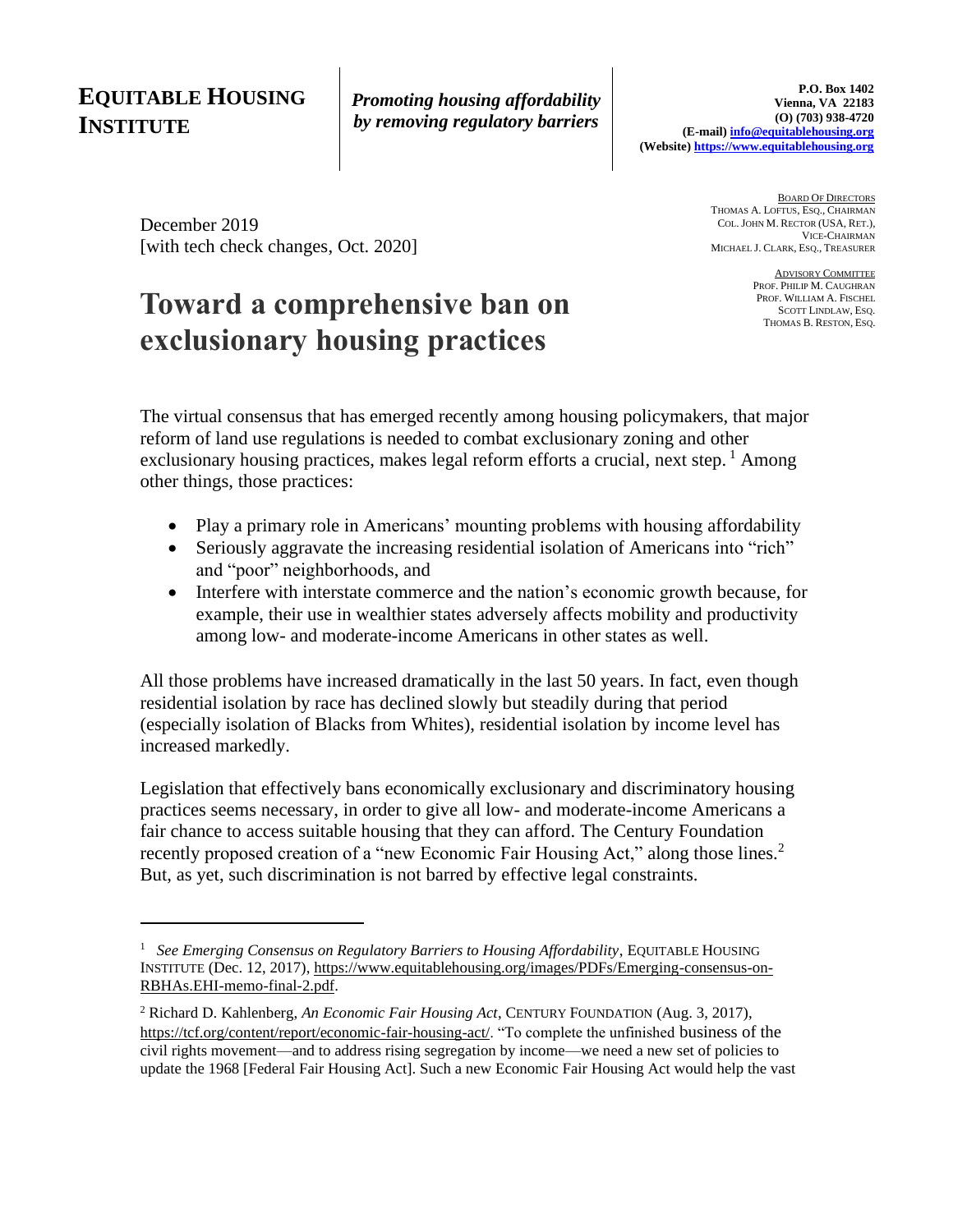This memorandum provides our initial suggestions for a statute that would ban economically exclusionary and discriminatory housing practices. Such a statute could be enacted by any state or by the federal government (in a slightly different form). The statute would expand protections against housing discrimination beyond those in the Federal Fair Housing Act ("FFHA"), the basic federal statute on the subject.<sup>3</sup> The FFHA does not address economic discrimination generally. Rather, it addresses discrimination based on race, color, religion, sex, handicap, familial status, and national origin.<sup>4</sup>

Part I of this memorandum will summarize some major, increasing problems caused by economically exclusionary housing practices. Part II will summarize how the FFHA affects exclusionary housing practices. Part III will summarize major state statutes that have intended to reduce exclusionary housing practices. Part IV will give initial suggestions for a statutory prohibition on exclusionary housing practices generally.

# **I. Major, increasing problems caused by economically exclusionary housing practices**

This discussion builds on the Equitable Housing Institute's ("EHI's") previous comments on the problems caused by economically exclusionary housing practices, in *Leveling the Playing Field for Victims of Exclusionary Housing Practices. 5*

# **A. The proportion of American households with burdensome housing costs is much higher than 50 years ago**

Between the 1960s and 2016, the proportion of American rental households that paid more than 30 percent of their household income for housing (the standard definition of "housing cost burdened") roughly doubled, from 23.8 percent to 47.5 percent.<sup>6</sup> About

majority of Americans—of all races—who are excluded from resource-rich neighborhoods not merely by market forces, but also by government regulation..."

<sup>3</sup> 42 U.S.C. §§ 3601-3619 (Apr. 11, 1968, as amended).

 $4$  *Id.* §§ 3604(a), (c).

<sup>5</sup> *Leveling the Playing Field for Victims of Exclusionary Housing Practices*, EQUITABLE HOUSING INSTITUTE (hereinafter EHI) (June 2019), [https://www.equitablehousing.org/images/PDFs/PDFs--2018-](https://www.equitablehousing.org/images/PDFs/PDFs--2018-/Attys-fees-in_housing-related_litigation_EHI-memo-final.pdf) [/Attys-fees-in\\_housing-related\\_litigation\\_EHI-memo-final.pdf.](https://www.equitablehousing.org/images/PDFs/PDFs--2018-/Attys-fees-in_housing-related_litigation_EHI-memo-final.pdf)

<sup>6</sup> *The State of the Nation's Housing 2018 ("*(hereinafter SONH 2018"*),*"*),*)*,* JOINT CTR. FOR HOUSING STUD. OF HARV. U., 5. (2018). *See also*, Whitney Airgood-Obrycki, *Even Fully-Employed and Moderate Income Households Struggle to Pay Rent*, JOINT CTR. FOR HOUSING STUD. OF HARV. U., (Jul. 5, 2018), [https://www.jchs.harvard.edu/blog/even-fully-employed-and-moderate-income-households-struggle-to](https://www.jchs.harvard.edu/blog/even-fully-employed-and-moderate-income-households-struggle-to-pay-the-rent/)[pay-the-rent/](https://www.jchs.harvard.edu/blog/even-fully-employed-and-moderate-income-households-struggle-to-pay-the-rent/) . "[S]ince 2001, the fastest growth in cost burden shares has been among moderate-income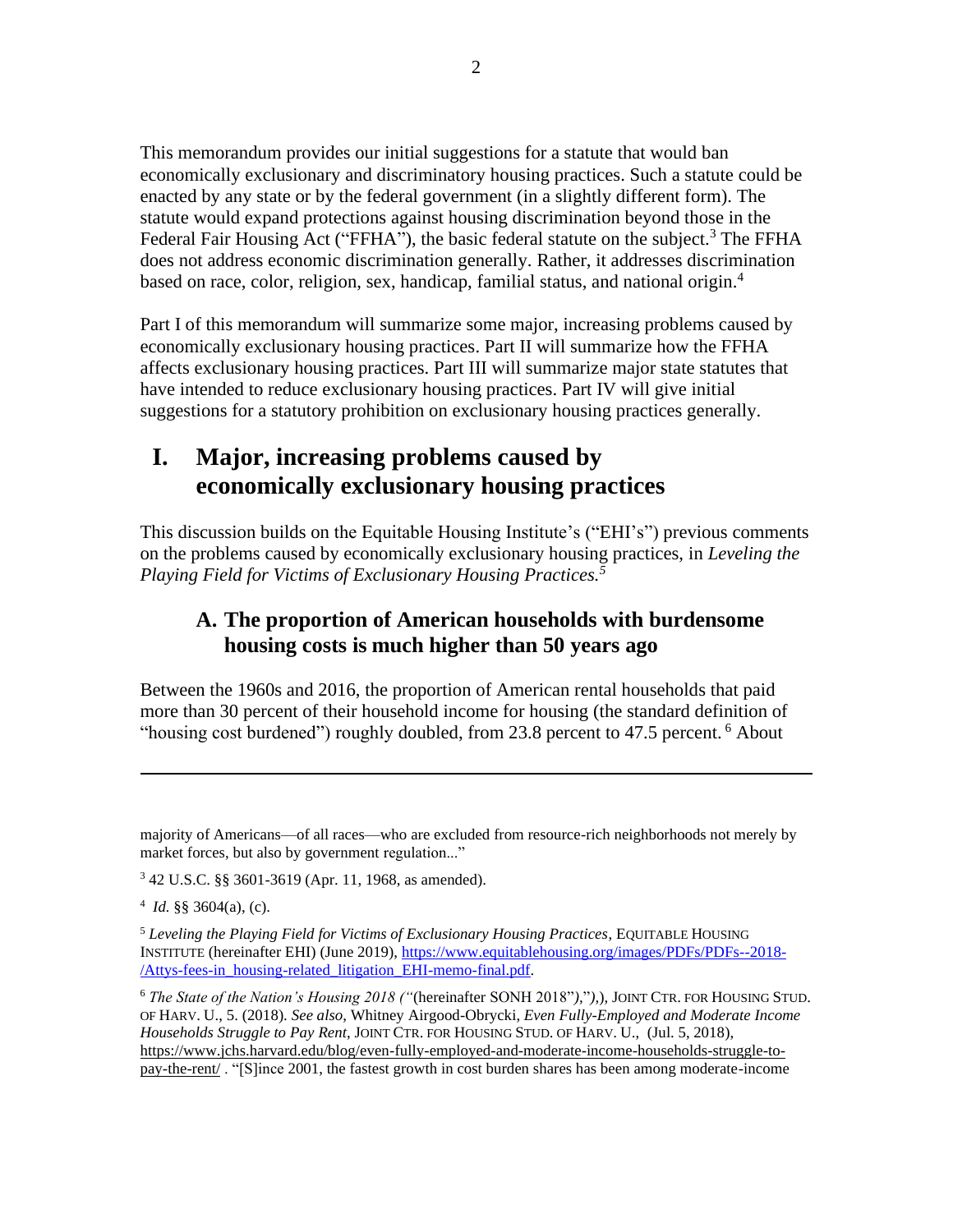half of those households (11.0 million) had "severe" cost burdens in 2016—that is, they paid more than 50 percent of their household income for housing.<sup>7</sup>

Most severely cost-burdened households are in the bottom quartile of income.<sup>8</sup> Between 2001 and 2016, funds that households in that quartile had to pay for other basic needs declined from \$730 to just \$590 per month, in inflation-adjusted dollars.<sup>9</sup> Families with children need several times that amount to cover essential non-housing expenses, even in the most affordable metropolitan areas.<sup>10</sup>

The median rent payment in the United States rose 61 percent between 1960 and 2016, while the median income among renters grew only 5 percent (adjusted for inflation).<sup>11</sup> Most low- and moderate-income American households rent their housing, and about 36 percent of U.S. households are renters.<sup>12</sup>

Furthermore, there is a "powerful connection between homelessness and access to housing people can afford," according to the U.S. Inter-Agency Council on Homelessness  $("USICH")$ .<sup>13</sup> A recent report by that agency cites research sponsored by online real estate database company Zillow that concludes: "Communities where people spend more

<sup>8</sup> *The State of the Nation's Housing 2019* (hereinafter SONH 2019)*,* JOINT CTR. FOR HOUSING STUD. OF HARV. U., 5 (2019) (about 90 percent of households with severe housing cost burdens have incomes of less than \$30,000, and those households constitute a little less than one-quarter of American households).

<sup>9</sup> *See* SONH 2018*, supra* note 6.

<sup>10</sup> *Id.* at 31 (citing Economic Policy Institute's estimate that families with children need at least \$2,700 per month *e*ven in the most affordable metros.) "In sharp contrast, households in the highest quartile saw their incomes climb significantly in 2001–2016 while their monthly housing costs increased only \$20, leaving \$10,600 each month for all other expenses." *Id.*

<sup>11</sup> *See, More U.S. households are renting than at any point in 50 years,* PEW RESEARCH CENTER (Jul. 19, 2017).

<sup>12</sup> *Id.* (as of 2016, there were about 43.3 million rental households and 75 million owner-occupied households). *See also* SONH 2018 *supra* note 6, at 25 (there was a net increase of about 1.1 million owneroccupied units in 2017, and a net reduction of 180,000 rental households).

<sup>13</sup> *The Importance of Housing Affordability and Stability for Preventing and Ending Homelessness*, UNITED STATES INTERAGENCY COUNCIL ON HOMELESSNESS 1 (May 2019). ("When housing costs are more affordable and housing opportunities are more readily available, there is a lower likelihood of households becoming homeless, and households who do become homeless can exit homelessness more quickly and with greater likelihood of sustaining that housing long-term.")

renters. For example, the share of cost-burdened renters making \$30,000-\$45,000 (in constant dollars) rose from 37 percent in 2001 to 50 percent in 2016. During the same time frame, the share of cost-burdened renters making \$45,000-\$75,000 nearly doubled from 12 percent to 23 percent."

<sup>7</sup> *See* SONH 2018*, supra* note 6, at 5, 30.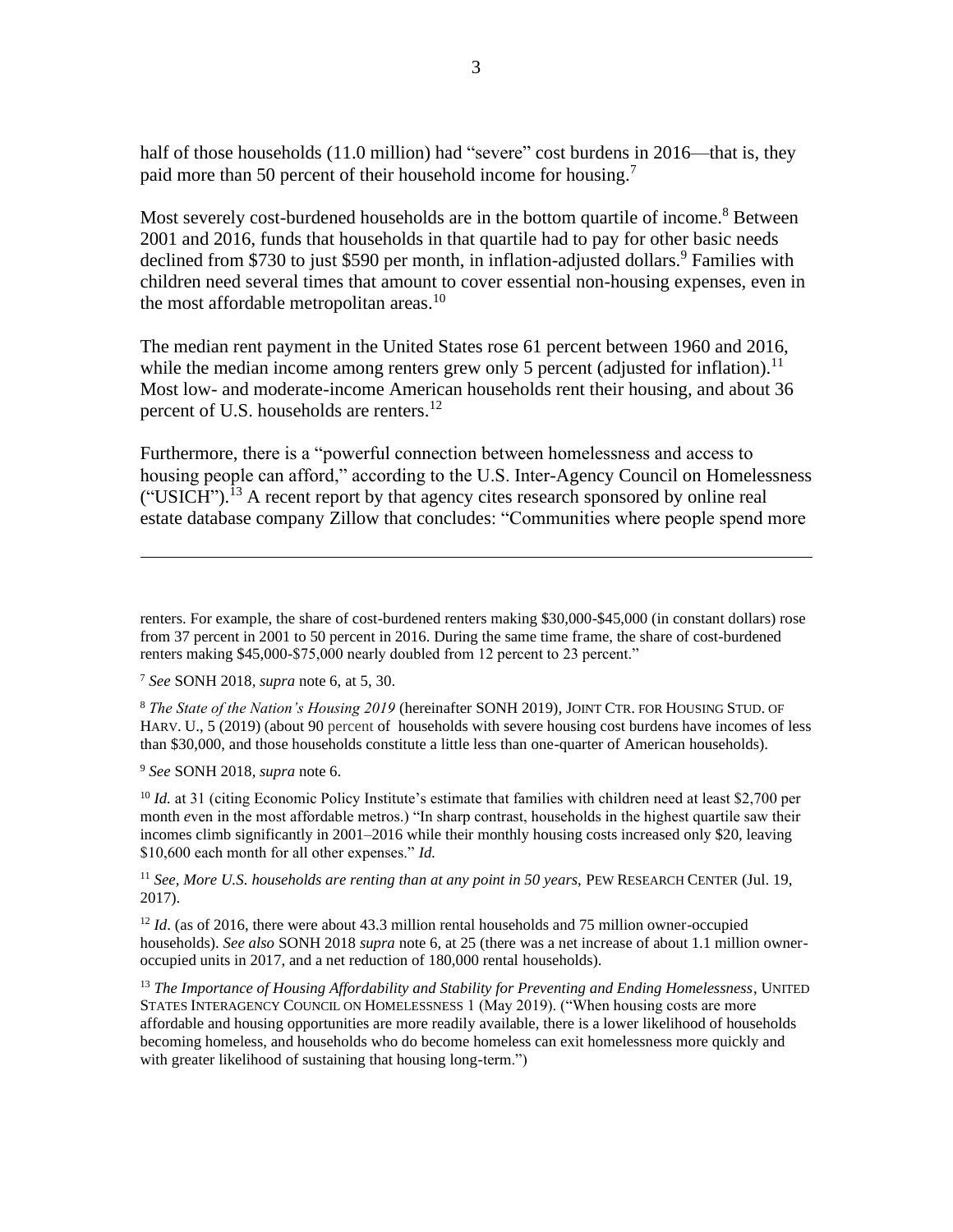than 32 percent of their income on rent can expect a more rapid increase in homelessness."<sup>14</sup>

Zillow's data, collected from 386 American housing markets, indicates that as rent burdens in a community increase from 32 percent to 50 percent of household income, the incidence of homelessness roughly doubles, from about 0.25 percent to more than 0.5 percent of the population.<sup>15</sup> The U.S. Conference of Mayors' annual reports on hunger and homelessness, issued from 1987 through 2016, regularly found the shortage of affordable housing to be the leading cause—or at least one of the leading causes—of homelessness, based on data from the participating cities.<sup>16</sup>

The rapid loss of low-rent housing, due largely to lagging housing production resulting from exclusionary housing practices, increases the risk of homelessness for low-income Americans.<sup>17</sup> The people at greatest risk of homelessness generally are renter households with incomes at or below the poverty line, or 30 percent of the area median income (AMI), whichever is greater ("extremely low-income" households).

Extremely low-income renter households in the U.S. face a shortage of seven million affordable and available rental homes. Only 37 affordable and available homes exist for every 100 extremely low-income renter households.<sup>18</sup>

Although there have been "notable reductions in homelessness over the past decade," in 2018 homelessness edged up 0.3 percent overall to 552,830—based on HUD's annual

The Mayors' reports studied many of the nation's largest cities, but it was noted that those cities "do not constitute a representative sample of U.S. cities, and the data reported reflect only the experience of the cities responding to the survey." *2016 Status Report on Hunger & Homelessness*, U.S. CONFERENCE OF MAYORS (Dec. 2016). However: "For the most part, homelessness in the U.S. overall looks relatively similar to homelessness in the study cities, but there was great variation amongst and between cities." *Id.*

<sup>17</sup> *See* SONH 2019*, supra* note 8, at 29. "In 2016–2017 alone, the stock of units renting for less than \$800 fell by 1 million or 4.9 percent. Moreover, the number of units in this rent range decreased every year since 2011, bringing the total net decline to four million (17 percent)."

<sup>18</sup> *The Gap: A Shortage of Affordable Homes*, NATIONAL LOW INCOME HOUSING COALITION, 1 (Mar. 2019).

<sup>14</sup> Chris Glynn & Alexander Casey, *Homelessness Rises Faster Where Rent Exceeds a Third of Income*  (Dec. 11, 2018); posted at: [https://www.zillow.com/research/homelessness-rent-affordability-22247/.](https://www.zillow.com/research/homelessness-rent-affordability-22247/)

<sup>15</sup> *Id.*

<sup>16</sup> *See, e.g., 2016 Status Report on Hunger & Homelessness*, U.S. CONFERENCE OF MAYORS (Dec. 2016) ("Nearly all surveyed city officials identified the need for more mainstream housing assistance and more affordable housing as the most needed and currently insufficiently resourced tool to reduce homelessness"), [https://endhomelessness.atavist.com/mayorsreport2016.](https://endhomelessness.atavist.com/mayorsreport2016) *See also, e.g., 2015 Status Report on Hunger & Homelessness,* U.S. CONFERENCE OF MAYORS, 2, 13 (lack of affordable housing was cited as the leading cause of homelessness by far among families with children and among unaccompanied individuals).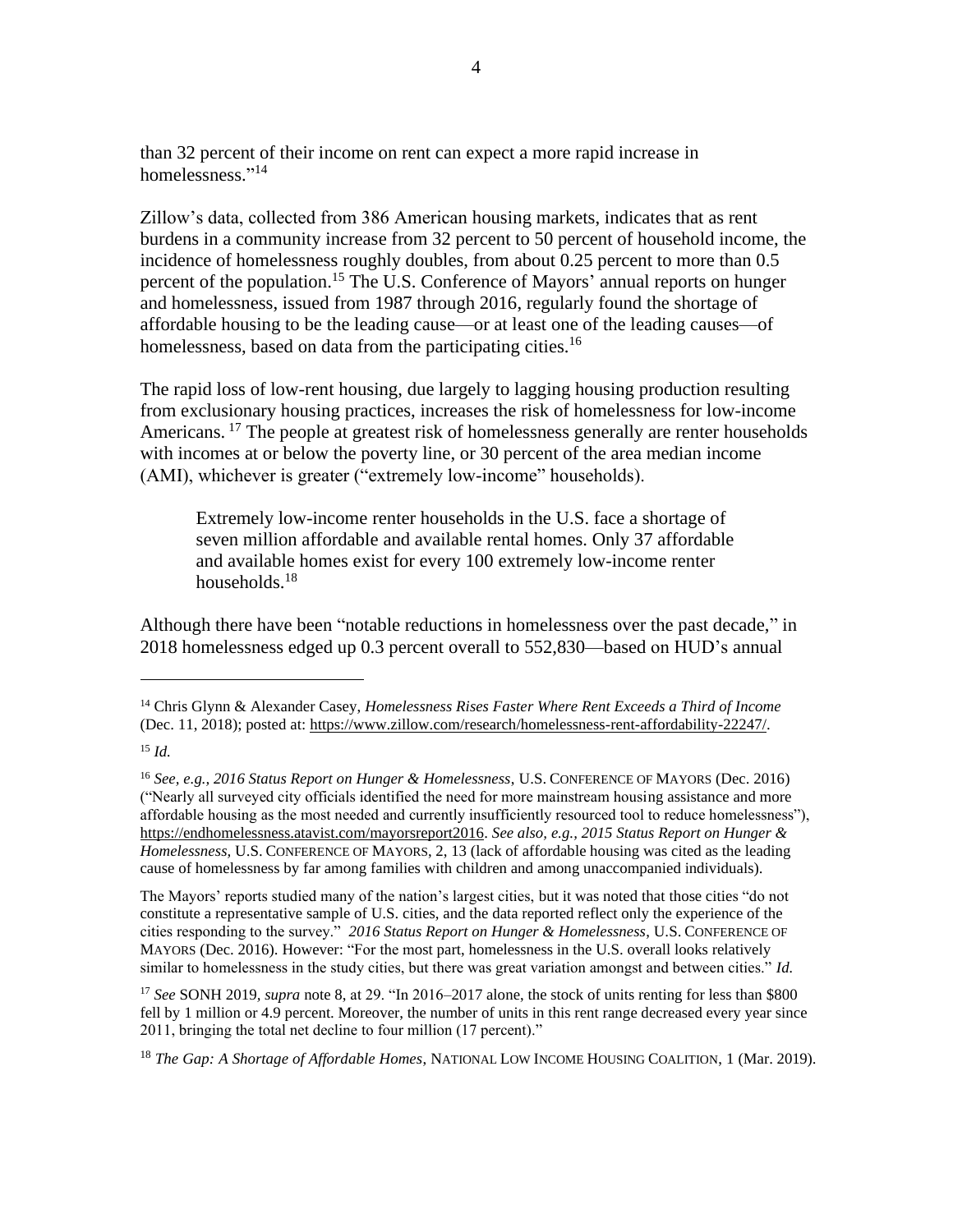one-day ("point-in-time") survey.<sup>19</sup> "While the number of people in shelters (65 percent of the homeless population) dropped slightly, the number of unsheltered homeless people rose by 2.3 percent."  $^{20}$ 

American homeowners also experienced housing price increases far greater than typical income increases, between 1960 and 2016. The median home value increased 112 percent during that period, while median income for owners rose only 50 percent.<sup>21</sup>

## **B. Residential isolation by income has increased dramatically, while residential isolation by race has been declining**

The sorting of Americans into different neighborhoods, based on income levels ("residential isolation by income") has increased markedly since 1970. A rigorous, recent study by the Stanford University Center for Education Policy Analysis found that the percentage of families in America's large metropolitan areas who lived in predominantly "rich" or "poor" neighborhoods more than doubled between 1970 and 2012.<sup>22</sup>

The increase was fairly steady, from 15 percent to 34 percent of the overall population of those metros, during that period.<sup>23</sup> There also was a significant, and fairly steady,

<sup>23</sup> Bischoff & Reardon (2016), *supra* note 22, at 5–6, 17.

<sup>19</sup> SONH 2019*, supra* note 8, at 5. "According to HUD's annual point-in-time counts, the number of people experiencing homelessness fell by 87,000 from 2008 to 2018 and by some 38,000 in the last five of those years. This progress reflects an expansion of permanent supportive housing and the widespread adoption of the 'housing first' model that provides housing without preconditions for changes in behavior. The improvements have been most evident among populations that have received targeted efforts and resources—veterans, families, and the chronically homeless." *Id.* at 34.

<sup>20</sup> *Id.* at 5.

<sup>21</sup> SONH 2018, *supra* note 6, at 5 (the divergence of housing costs and household incomes was fairly steady during that period, for both renters and homeowners, with the most dramatic changes occurring in the 2000s.) "Cost-burdened shares continue much higher among Black (45 percent) and Hispanic households (43 percent) than among Asian and other minority households (36 percent) or White households (27 percent)." *Id*. at 31 Even among households within the same income groups, larger shares of minorities than Whites are cost burdened. *Id.*

<sup>22</sup> K. Bischoff & S. Reardon, *The Continuing Increase in Income Segregation, 2007–2012*, STANFORD CENTER FOR EDUCATION POLICY ANALYSIS 5 (2016). (The percentage who lived in predominantly "middle-income" neighborhoods declined about a 24 percent between 1970 and 2012 (from 85 percent to 66 percent of the residents of those metros). Those large metros are home to roughly 65 percent of the total U.S. population. K. Bischoff & S. Reardon, *Residential Segregation by Income, 1970-2009*, STANFORD CENTER FOR EDUCATION POLICY ANALYSIS 7 (2014).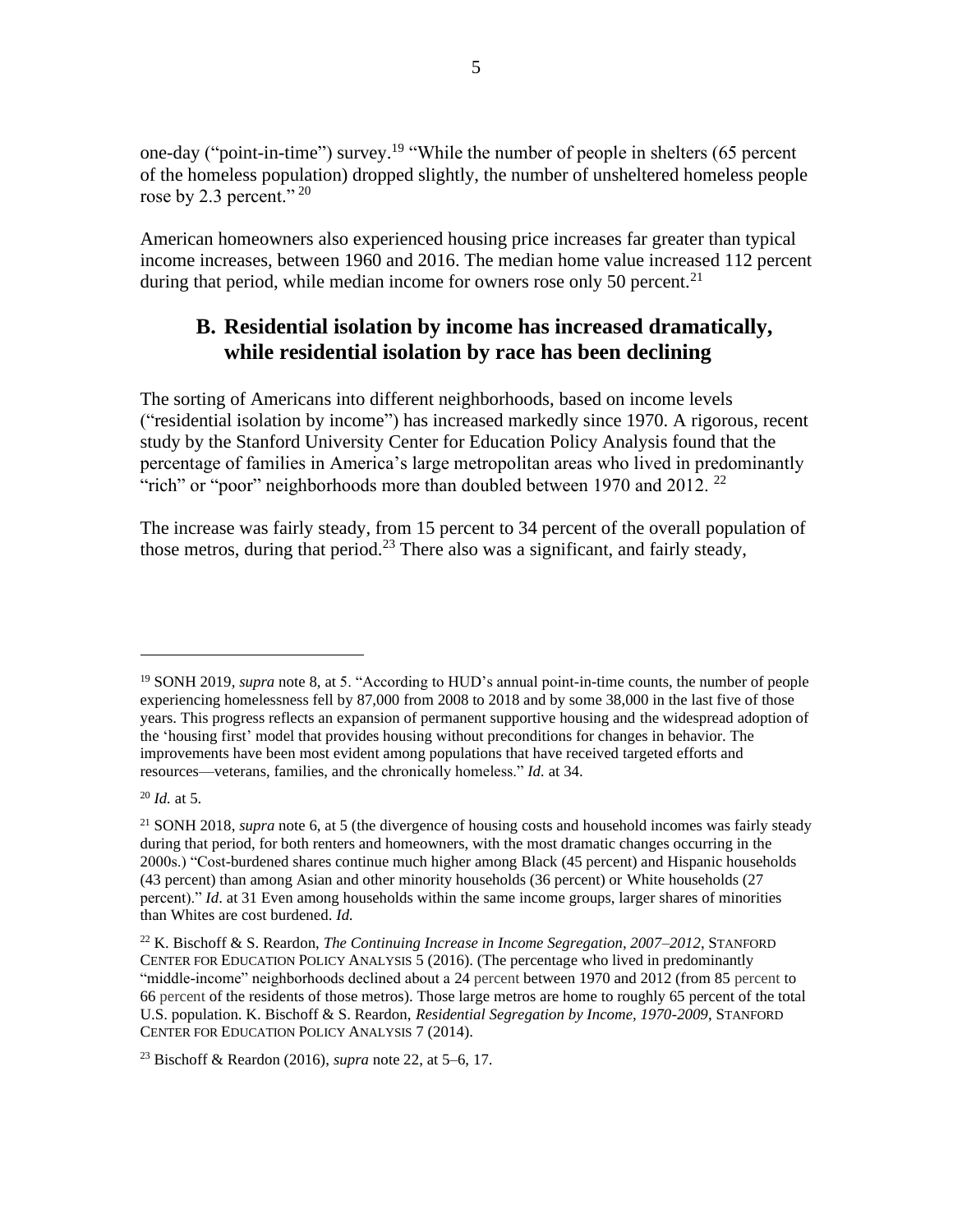increase in residential isolation by income in smaller metropolitan areas during that period, according to the study. $^{24}$ 

A 2012 study by the Pew Research Center, using a somewhat different methodology, found that the proportion of lower-income American households living in majority lowerincome tracts in increased to 28 percent in 2010, compared to only 23 percent in 1980 (a 22 percent increase).<sup>25</sup>

By contrast, residential isolation by race (especially of Blacks from Whites) generally has been diminishing for several decades. The 2012 Pew Research Center study found "in 1980, the typical Black American lived in a census tract that was 58 percent Black; by 2010, that share dropped to 45 percent."<sup>26</sup> Another major study also found a downward trend in residential isolation of Blacks from Whites, "though modest" (about 4.5 percent per decade), which continued steadily from the 1970's across the ensuing decades, dropping from a value of 78 percent in 1970 to 60 percent in 2010.<sup>27</sup>

Racial isolation in housing (especially of Blacks and Whites) still is considered more prevalent than isolation by income level.<sup>28</sup> However, the sharp increase in residential isolation by income undercuts attempts to reduce residential isolation of minority groups,

 $^{24}$  *Id.* (In those smaller metros, according to the study, the percentage of families who lived in predominantly "rich" or "poor" neighborhoods, as opposed to middle-income neighborhoods, rose from 9.6 percent in 1970 to 21.6 percent in 2012.)

<sup>25</sup> *The Rise of Residential Segregation by Income*, p. 12, PEW RESEARCH CENTER (August 1, 2012), http://www.pewsocialtrends.org/2012/08/01/the-rise-of-residential-segregation-byincome/.

<sup>26</sup> *Id*. "However, residential segregation of Hispanic and Asian Americans may not have decreased—in part because the populations of these two minority groups have grown during this period [1980 to 2010], thereby creating larger pools for potential ethnic and racial clustering. In 1980, the typical Hispanic resided in a tract that was 38 percent Hispanic (compared with 45 percent in 2010) and the typical Asian or Pacific Islander resided in a tract that was 19 percent Asian or Pacific Islander (compared with 21 percent in 2010." *Id.* at 14.

As to the growth of those minority groups—the African-American population increased only from 11.7 percent to 12.6 percent of the nation's population (about a 7.7 percent increase) during that 30-year period. By contrast, the proportion who identified as Hispanic (of any race) increased about 166 percent, from 6.4 percent to 17 percent of the nation's population during that period; and the portion who identified as Asian increased 233 percent, from 1.5 percent to 5 percent of the overall population. *Id.* 

<sup>27</sup>Douglas S. Massey, *The Legacy of the 1968 Fair Housing Ac*t, 30 SOC. FORUM 8 (2015), citing Massey, Douglas S. and Denton, Nancy A. *American Apartheid: Segregation and the Making of the Underclass,* Harv. U. (1993), [https://www.ncbi.nlm.nih.gov/pmc/articles/PMC4808815/.](https://www.ncbi.nlm.nih.gov/pmc/articles/PMC4808815/)

<sup>28</sup>*See* PEW RESEARCH CENTER 2012, *supra* note 25, at 14. "In 2010, 42% of Blacks lived in a census tract that was majority Black, compared with 28% of low-income households living in a majority low-income tract and 18% of upper-income households living in a majority upper-income tract."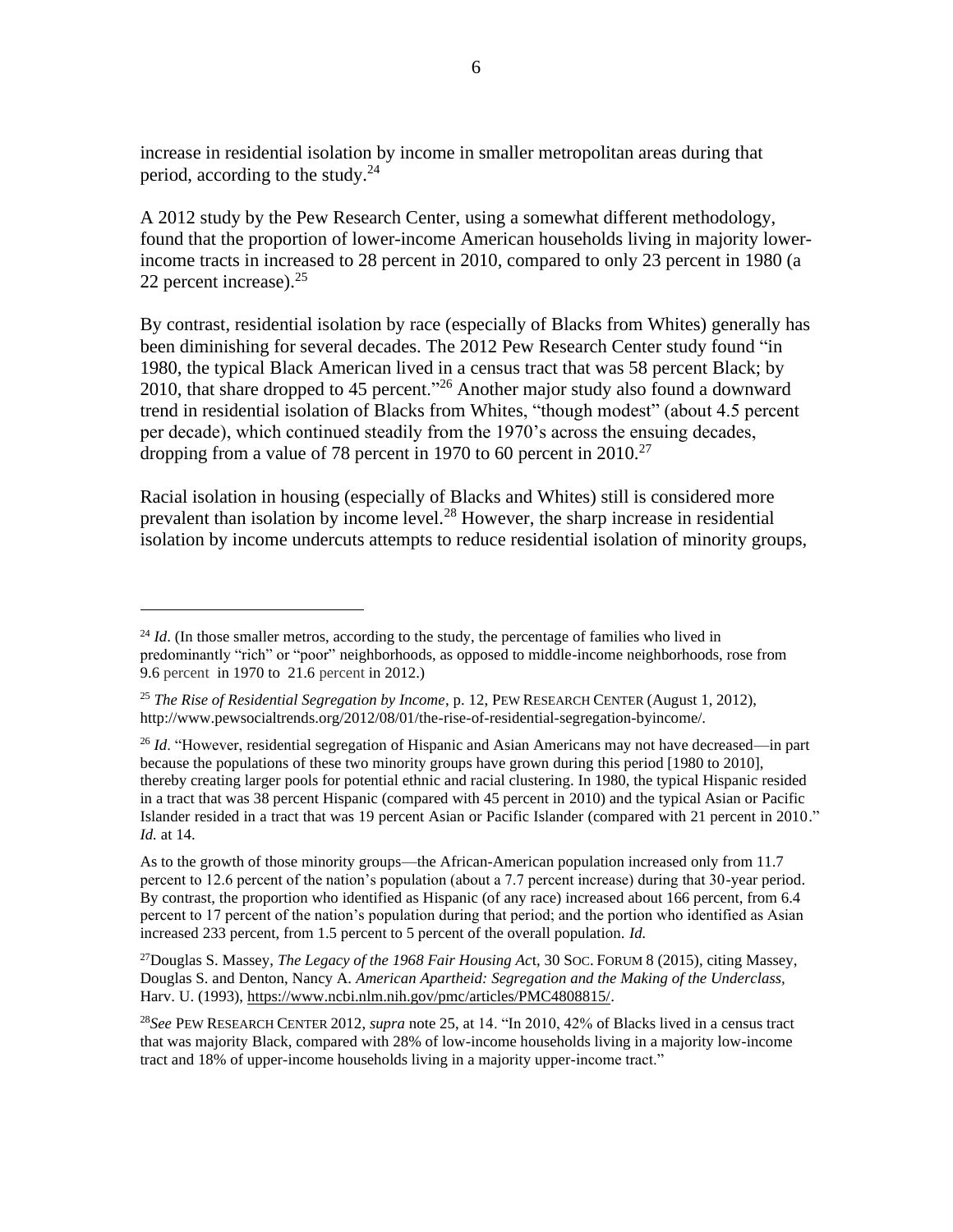because most members of those groups are on the lower end of the income and wealth spectrums. 29

## **C. Economically exclusionary housing practices interfere increasingly with interstate commerce and economic growth, as well as housing affordability in all 50 states**

A recent, landmark study by Profs. Peter Ganong and Daniel Shoag indicates that a century-long trend of convergence in the average incomes of people from different States of the Union has slowed considerably since about 1980.<sup>30</sup> Evidence presented in that study shows that between 1980 to 2010:

- The tremendous housing cost escalation in wealthier states was responsible for slowing the migration of workers from other states, thus impeding the convergence in per-capita incomes among the states; $31$
- The new-era land-use restrictions on housing development in high-income areas of wealthier states are the likely cause of that escalation, because they inhibit the construction of new housing; $32$
- Most "low-skill" workers (low-paid workers generally) who moved to a different state during that period, moved *away* from states where average wages are higher, due to the prohibitive cost of housing in high-wage areas;<sup>33</sup> and
- That reverse, interstate movement led to increased hourly wage inequality of approximately 8% between 1980 and 2010—whereas during the previous, fortyyear period, moving from a low-wage state to a high-wage state continued to be a major way for poorer workers to raise their incomes.<sup>34</sup>

<sup>33</sup> *Id.* 

<sup>34</sup> *Id.* at 79.

<sup>29</sup> Douglas S. Massey and Jacob S. Rugh, *Segregation in Post-Civil Rights America: Stalled Integration or End of the Segregated Century*, ANNALS AM. ACAD. POL. SOC. SCI 2 (Mar. 8, 2016),

[https://www.ncbi.nlm.nih.gov/pmc/articles/PMC3844132/.](https://www.ncbi.nlm.nih.gov/pmc/articles/PMC3844132/)[https://pubmed.ncbi.nlm.nih.gov/26966459/.](https://pubmed.ncbi.nlm.nih.gov/26966459/) From 1970 to 2010, "the socioeconomic gap between Whites and minorities has widened, even as many minority members have moved into the middle class." SONH 2018*, supra* note 6, at 16. "Minorities made up half of the nation's low-wealth households in 2016, up from 39 percent in 1995. They also accounted for more than three-quarters of the growth in low-wealth households between 1995 and 2016."

<sup>30</sup> Peter Ganong & Daniel Shoag. *Why has regional income convergence in the US declined?* 102 JOURNAL OF URBAN ECONOMICS 76–90 (2017).

<sup>&</sup>lt;sup>31</sup> *Id.* at 76 ("The convergence rate from 1990 to 2010 was less than half the historical norm, and in the period leading up to the Great Recession there was virtually no convergence at all.")

<sup>&</sup>lt;sup>32</sup> *Id.* at 78-79. By contrast: "When the local housing supply is unconstrained, workers of all skill types will choose to move to the more productive location"—that is the one with better economic opportunities. *Id.* at 78.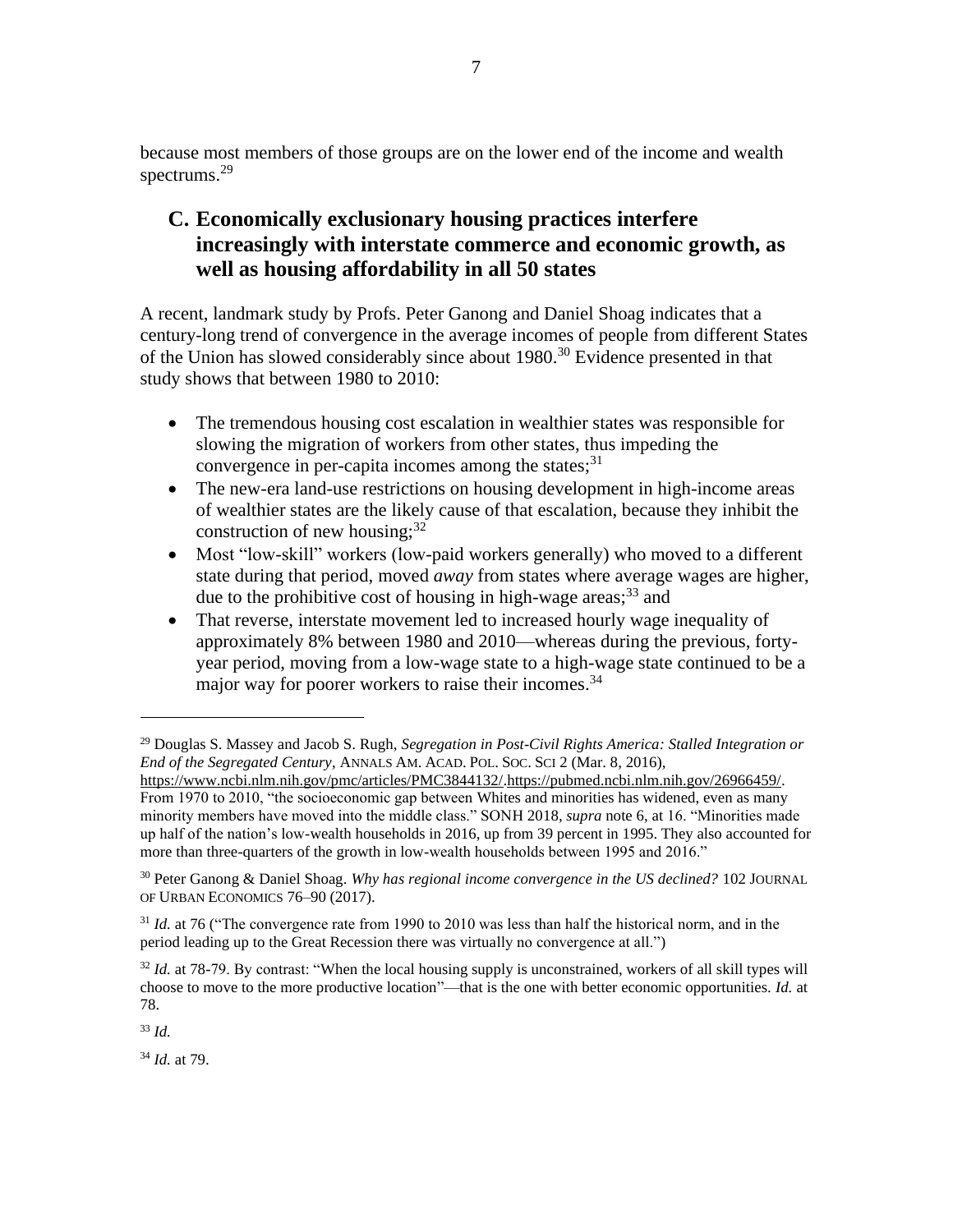Thus, the Ganong-Shoag study indicates that hyperinflation in housing costs in the wealthier states since 1980 has had adverse, interstate effects on American workers and the American economy overall.

Another major, recent study confirms that land-use restrictions are a significant drag on American economic growth:<sup>35</sup>

The creeping web of these regulations has smothered wage and gross domestic product growth in American cities by a stunning 50 percent over the past 50 years. Without these regulations, our research shows, the United States economy today would be 9 percent bigger—which would mean, for the average American worker, an additional \$6,775 in annual income.<sup>36</sup>

Thus, interstate commerce (commerce among different states) has been adversely affected by exclusionary housing practices. That problem warrants a nationwide, federal solution.<sup>37</sup>

# **II. Existing statutes that address certain exclusionary housing practices**

One apparent reason for the rapid increase in residential isolation by income level, during a period in which residential segregation by race has been declining overall, is that legal protections against racial discrimination in housing are much stronger than those against exclusionary housing practices generally. Under federal civil rights statutes such as the FFHA, discrimination based on race and other specific categories subjects the violators to strong sanctions.

First, we will summarize provisions of the FFHA and relevant experience under it. Next, we will summarize provisions of state statutes that address certain exclusionary housing practices, and experience under them.

<sup>35</sup> Chang-Tai Hsieh and Enrico Moretti, *Housing Constraints and Spatial Misallocation,* 11 AMER. ECON. JOURNAL: MACROECONOMICS, 1–39 (2019).

<sup>&</sup>lt;sup>36</sup> Chang-Tai Hsieh and Enrico Moretti, *How Local Housing Regulations Smother the U.S. Economy*, NEW YORK TIMES (Sept. 6, 2017).

<sup>&</sup>lt;sup>37</sup> "Congress shall have power [to] regulate commerce . . . among the several States." U.S. Const. art. I,  $\S$  8, cl. 3. Commerce among the several States means "commerce which concerns more states than one." Gibbons v. Ogden, 22 U.S. 1 194 (1824). *See, e.g. Interstate Effects of Regulatory Barriers*, EHI (2017), [https://www.equitablehousing.org/42-organization/154-interstate-effects-of-rbhas.html.](https://www.equitablehousing.org/42-organization/154-interstate-effects-of-rbhas.html)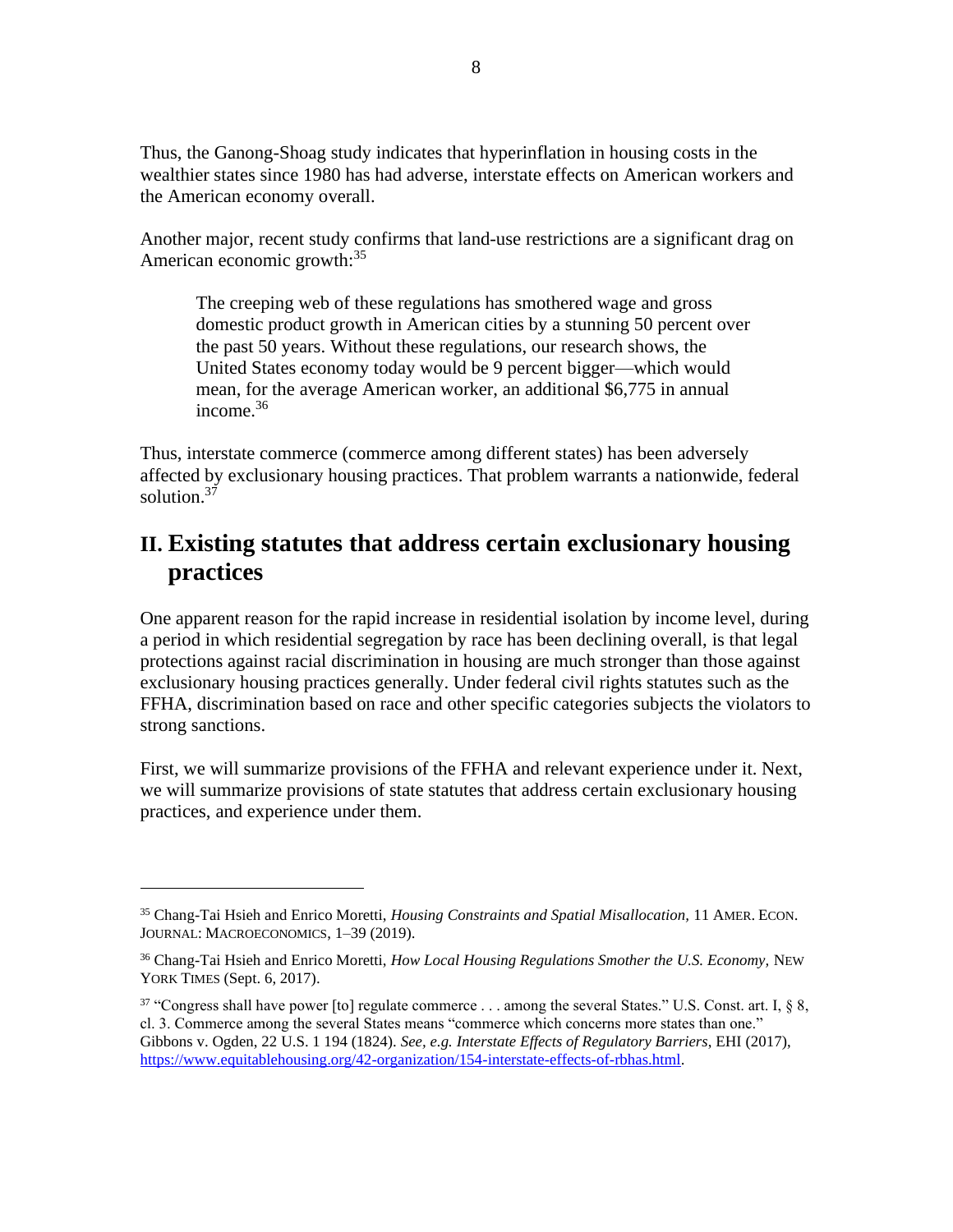## **A. Federal Fair Housing Act (FFHA)**

The FFHA is a major federal civil rights  $law^{38}$  containing provisions that prohibit housing discrimination based on race, color, religion, sex, handicap, familial status, and/or national origin. As discussed above, studies show that since creation of the FFHA, racial isolation in housing—notably of Blacks from Whites—has decreased slowly but steadily.

The United States Supreme Court recently held that the FFHA generally prohibits housing practices that have a "disparate impact" (disproportionate, adverse effect) on members of protected minority groups, regardless of the intent behind those practices.<sup>39</sup> Thus, the FFHA may be used by low- and moderate-income victims of economically exclusionary housing practices if they are members of a protected minority group and can prove that the practice in question has a "disparate impact" on them. However, the FFHA is not designed to solve the general problem of economically exclusionary housing practices.

The prohibitions in the FFHA are defined specifically, in some detail. For example, its first two prohibitions state that generally, it shall be unlawful:

(a) To refuse to sell or rent after the making of a bona fide offer, or to refuse to negotiate for the sale or rental of, or otherwise make unavailable or deny, a dwelling to any person because of race, color, religion, sex, familial status, or national origin.<sup>40</sup>

(b) To discriminate against any person in the terms, conditions, or privileges of sale or rental of a dwelling, or in the provision of services or facilities in connection therewith, because of race, color, religion, sex, familial status, or national origin. $41$ 

Another strength of the statute is the wide range of enforcement methods and penalties violations of its requirements.<sup>42</sup> There are three methods of federal enforcement:

<sup>38</sup> *See, e.g.,* Mark D. Boveri, *Surveying the Law of Fee Awards under the Attorney's Fees Awards Act of 1976*, 59 NOTRE DAME L. REV. 1293, 1294 (1984).

<sup>39</sup> *Texas Dept. of Housing and Community Affairs v. Inclusive Communities Project (ICP)*, 135 S. Ct. 2507 (2015).There is no violation, however, if those practices have a legally justifiable purpose and are properly limited in scope. *Id.* at 2522–24.

<sup>40</sup> 42 U.S.C. § 3604(a).

 $41$  *Id.* § 3604 (b).

<sup>42</sup> *See, e.g.,* Robert G. Schwemm, *The Future of Fair Housing Litigation*, 26 J. MARSHALL L. REV. 745 (1993).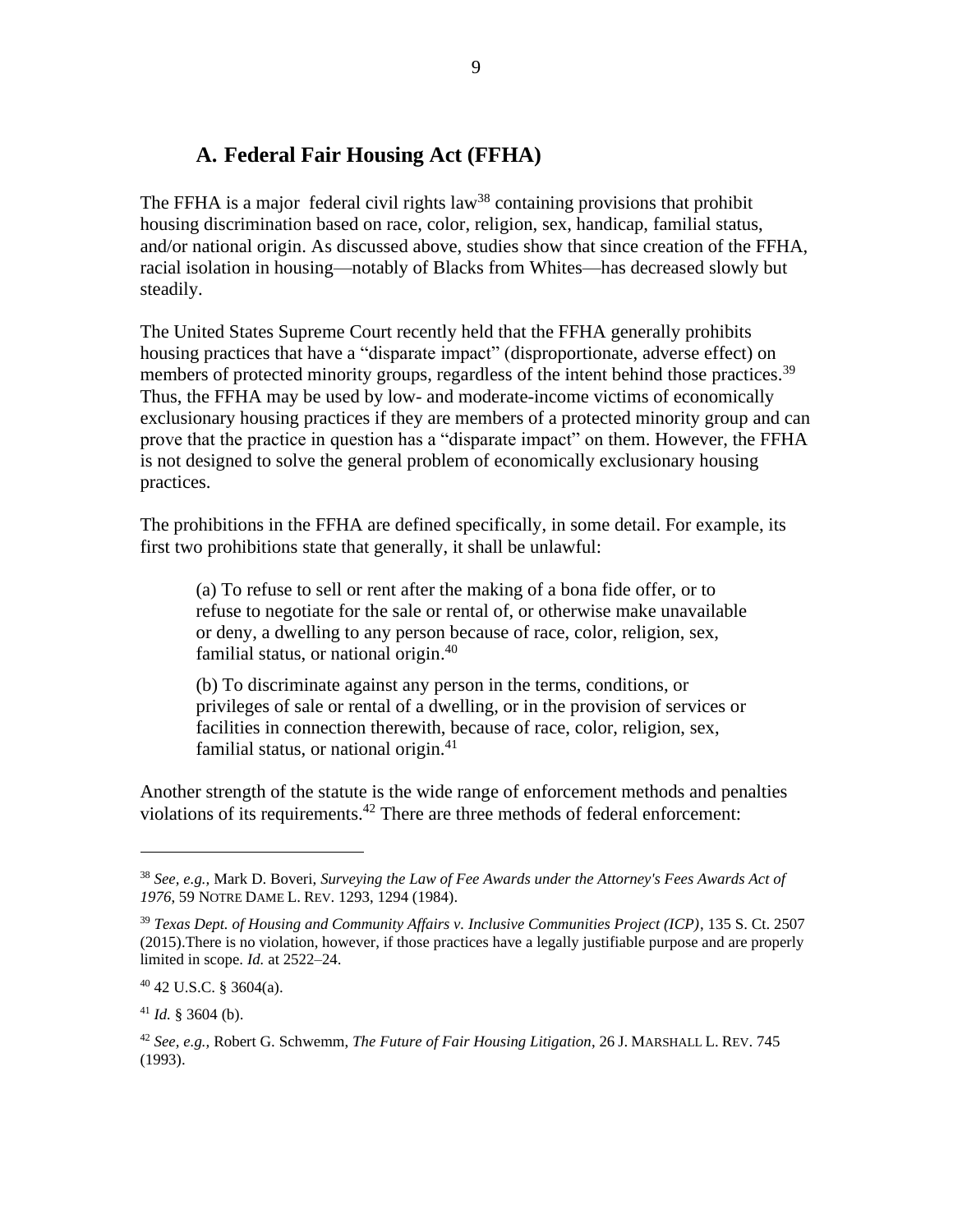complaints to the U.S. Department of Housing and Urban Development ("HUD"), lawsuits by the U.S. Department of Justice DOJ, and private lawsuits.<sup>43</sup>

A crucial remedy under the FFHA is the discretionary authority of judges to order reimbursement by the party responsible for unlawful discrimination, of the legal expenses incurred by proven victims. In addition, courts may award victims monetary damages, to compensate them for other losses due to the unlawful discrimination—and appropriate injunctions, to prevent repeated housing discrimination by the violator(s).

Without such remedies, low- and moderate-income people predictably will be unable to use the legal system effectively to have violations of their rights corrected. A broad overview of remedies under the FFHA follows.

#### *HUD enforcement*

Any person who claims to have been the victim of a discriminatory housing practice may file a complaint with HUD, and HUD itself may initiate a complaint.<sup>44</sup> By law, HUD has 100 days after filing to determine whether "reasonable cause" exists to believe that a discriminatory housing practice has occurred.<sup>45</sup>

HUD may refer the case to DOJ if HUD determines that the issues require prompt judicial action. DOJ then is required to file a lawsuit seeking appropriate temporary or preliminary relief.<sup>46</sup> Cases involving a challenge to a local land-use law must be referred to  $D O J^{47}$ 

If HUD finds "reasonable cause," and if the case is not referred to DOJ or conciliated, HUD itself will issue a formal charge on behalf of the complainant.<sup>48</sup> At that point, either the complainant or the party complained about may choose to have the case decided by a

<sup>46</sup> *Id.* § 3610(e)(1).

 $47$  *Id.* § 3610(g)(2)(C).

<sup>43</sup> *See* 42 U.S.C.§§ 3610-3614. FFHA provisions apply to housing discrimination claims brought in state court as well as federal court. 42 U.S.C.A. § 3613(a)(1)(A).

<sup>44</sup> 42 U.S.C. § 3610(a)(1). (Complaints must be filed within one year of the events complained of.) Complaints that come from a state or locality with a fair housing law that is "substantially equivalent" to the FHAA must be referred to the appropriate state or local agency for handling. *Id.* § 3610(f).

<sup>&</sup>lt;sup>45</sup> *Id.* § 3610(g)(1). An exception to the 100-day requirement is where "it is impracticable to do so." Also, during that 100-day period, HUD is directed to engage in conciliation efforts with the respondent and the complainant "to the extent feasible." *Id.* § 3610(b)(1).

 $48$  *Id.* § 3610(g)(2)(A).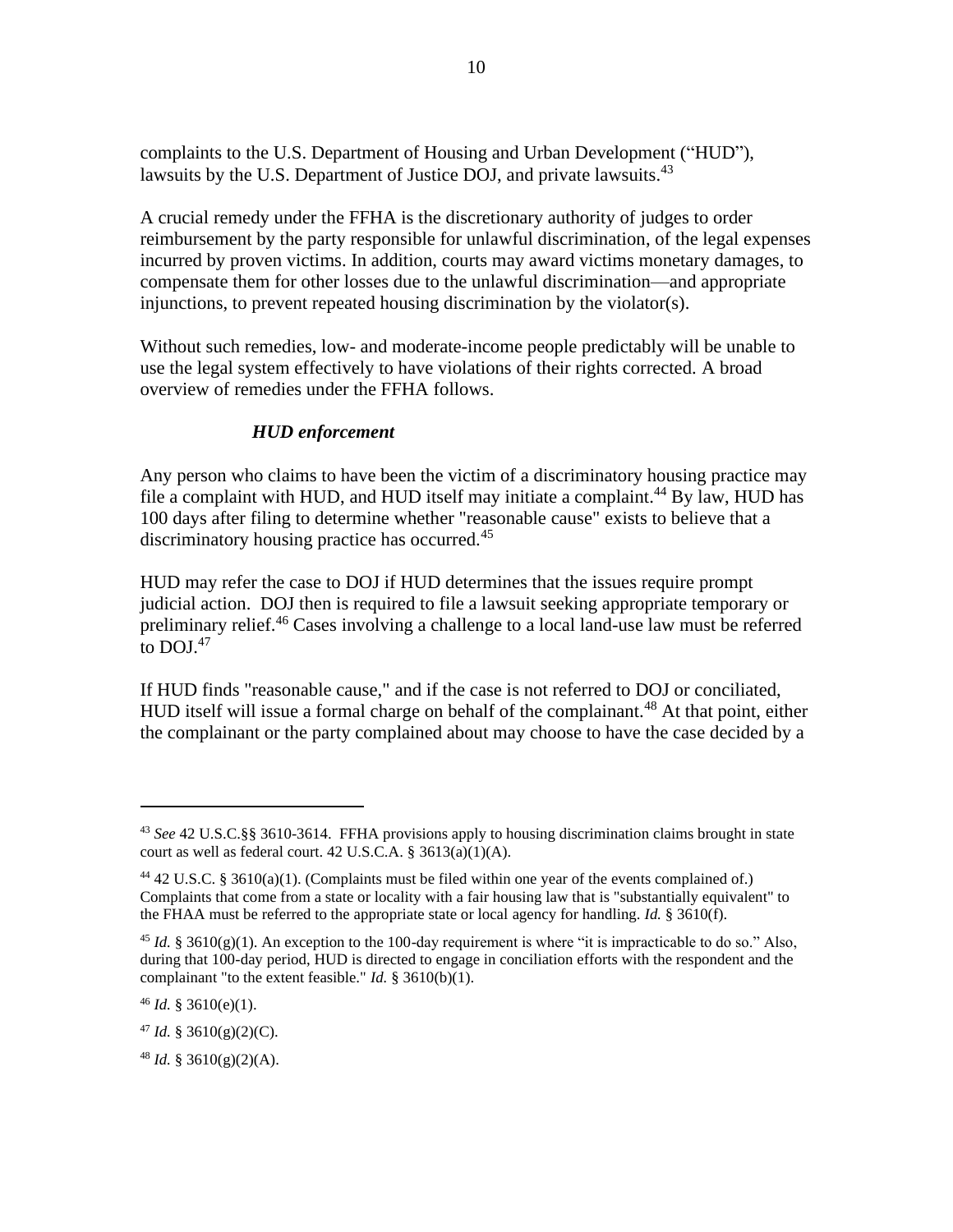federal district court.<sup>49</sup> In that event, the complainant will be represented by DOJ and may receive actual and punitive damages, as well as appropriate equitable relief.<sup>50</sup>

If the case remains at HUD, it will be prosecuted by a HUD attorney before a HUDappointed administrative law judge (ALJ). The case must be tried within 120 days after the charge was filed, and the ALJ is required to decide the case within 60 days after the hearing.<sup>51</sup> The ALJ may award actual damages to the complainant, civil penalties of up to  $$50,000$  to the government, injunctive relief, and attorney's fees.<sup>52</sup> ALJ decisions are subject to review by the Secretary of HUD and ultimately by the federal courts of appeal.<sup>53</sup>

#### *DOJ enforcement*

When the U.S. Attorney General has "reasonable cause to believe that any person or group of persons is engaged in a pattern or practice of resistance to the full enjoyment of any of the rights granted by this title"—or that the denial to any group of persons of rights granted by the FFHA "raises an issue of general public importance"— DOJ may commence a civil action in any appropriate United States district court.<sup>54</sup>

DOJ also may file a civil action on referral from HUD of a discriminatory housing practice or breach of a conciliation agreement.<sup>55</sup> A variety of strong remedies are provided where DOJ proves its case—including a permanent or temporary injunction, restraining order, civil monetary penalties, and money damages for the victims, as well as a reasonable attorney's fee and reimbursement of other costs to those victims. <sup>56</sup>

DOJ also may intervene in private lawsuits under the FFHA, if the Attorney General certifies that the case is "of general public importance.<sup>57</sup> Conversely, an aggrieved person may intervene in a "pattern or practice" suit brought by DOJ and may obtain any relief in such a case that would be available in a private suit by that person (described below).<sup>58</sup>

- $50$  *Id.* § 3612(g).
- $51$  *Id.* §§ 3612 (g)(1)-(2).
- $52$  *Id.* § 3612(g)(3).
- <sup>53</sup> *Id.* §§ 3612(h)-(i).
- <sup>54</sup> *Id.* § 3614(a).
- <sup>55</sup> *Id.* § 3614(b).
- <sup>56</sup> *Id.* § 3614(d).
- <sup>57</sup> *Id.* § 3613(e).
- <sup>58</sup> *Id.* § 3614(e).

<sup>49</sup> *Id.* § 3612(a).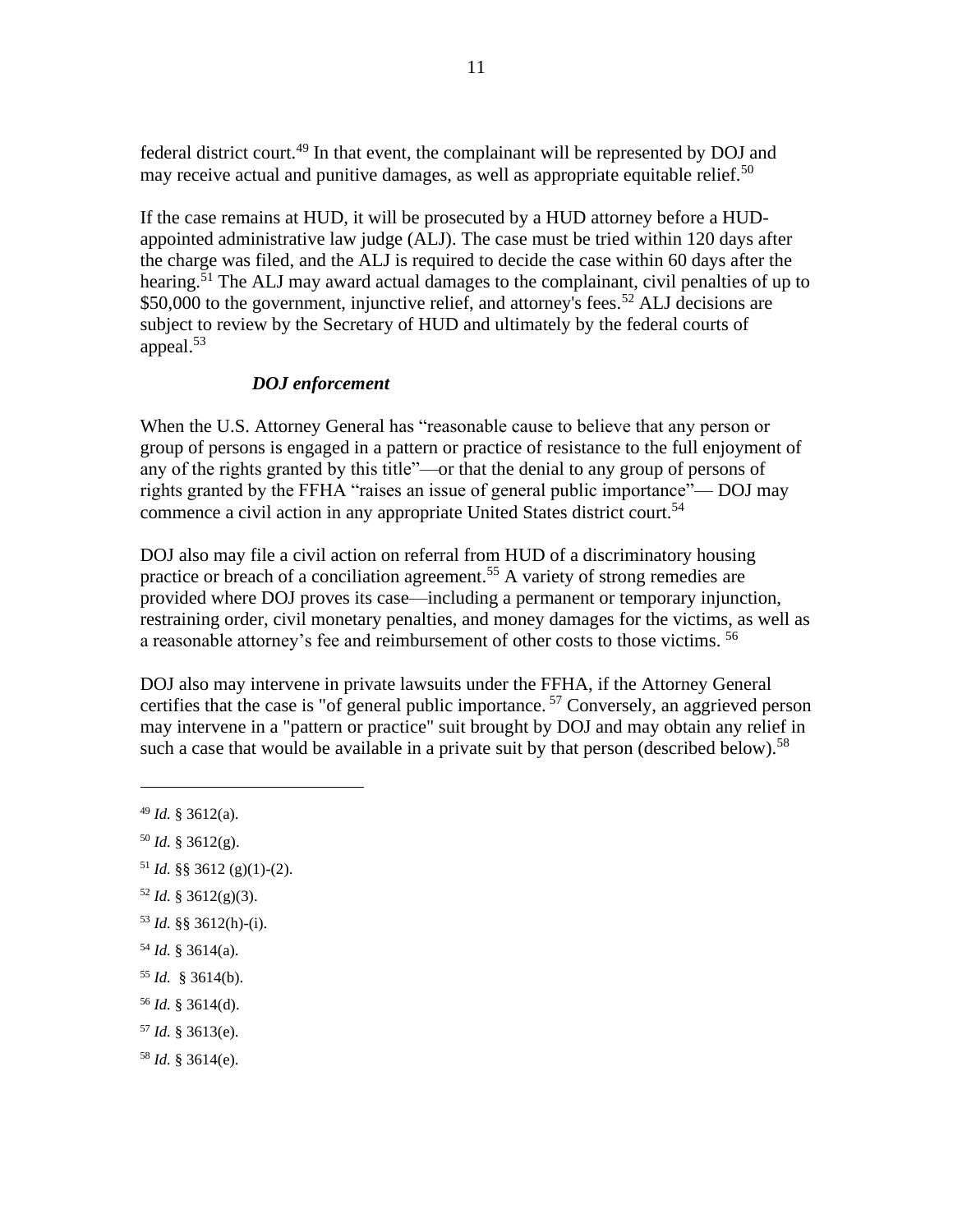#### *Private lawsuits*

Private citizens also may take their cases directly to court without pursuing the HUD and DOJ procedures.<sup>59</sup> Private enforcement is a crucial means of combating housing discrimination. According to the National Fair Housing Alliance:

- In 2016, private fair housing organizations investigated 70 percent of the complaints filed nationwide—almost twice as many as those investigated by federal, state, and local government agencies combined; $60$  and
- Historically, 71 percent of the HUD cases in which a fair housing organization is a complainant or co-complainant result in conciliation or a finding of reasonable cause to believe that unlawful discrimination occurred—whereas only 37 percent of cases not referred to HUD by fair housing organizations result in those favorable outcomes. 61

As mentioned, a crucial remedy under the FFHA (and other federal anti-discrimination statutes) is the discretionary authority of HUD and the courts to order reimbursement, by the party responsible for unlawful discrimination, of the legal expenses of proven victims.<sup>62</sup> Low- and moderate-income people whose rights are violated in that way cannot be expected to bear the often enormous costs of litigation to have those violations corrected. 63

Also, "if the court finds that a discriminatory housing practice has occurred or is about to occur," the court may award to the private plaintiff:

[A]ctual and punitive damages, and [generally, any appropriate] permanent or temporary injunction, temporary restraining order, or other

<sup>59</sup> *Id.* §§ 3613(a)(1)-(3) Such lawsuits may be brought for up to two years—and that period does not include the time when a complaint or charge about the same matters was pending before HUD. A private party may also file both a HUD complaint and a private lawsuit. In these circumstances, the first of those actions to reach a hearing will control.

<sup>60</sup> *2017 Fair Housing Trends Report: The Case for Fair Housing*, NATIONAL FAIR HOUSING ALLIANCE (NFHA) 50 (2018) (percentages add up to more than 100 percent, because some complaints receive multiple investigations).

<sup>61</sup> *Id.* (citing *Study of the Fair Housing Initiatives Program*, DB Consulting Group, Inc., (May 2011)).

 $62$  42 U.S.C. §§ 3612(p), 3613(c)(2), 3614(d)(2).

<sup>63</sup> Attorney's fees alone can run into the millions of dollars in federal civil rights litigation. *See*, *Making Challenges to Exclusionary Housing Practices Feasible – The Role of Attorney's Fees Awards*, EQUITABLE HOUSING INSTITUTE 15 (June 2019), [https://www.equitablehousing.org/images/PDFs/PDFs--2018-/Attys](https://www.equitablehousing.org/images/PDFs/PDFs--2018-/Attys-fees-in_housing-related_litigation_EHI-memo-final.pdf)[fees-in\\_housing-related\\_litigation\\_EHI-memo-final.pdf](https://www.equitablehousing.org/images/PDFs/PDFs--2018-/Attys-fees-in_housing-related_litigation_EHI-memo-final.pdf) (providing examples of multi-million dollar fee and damage awards under the Federal Religious Land Use and Institutionalized Persons Act (RLUIPA)).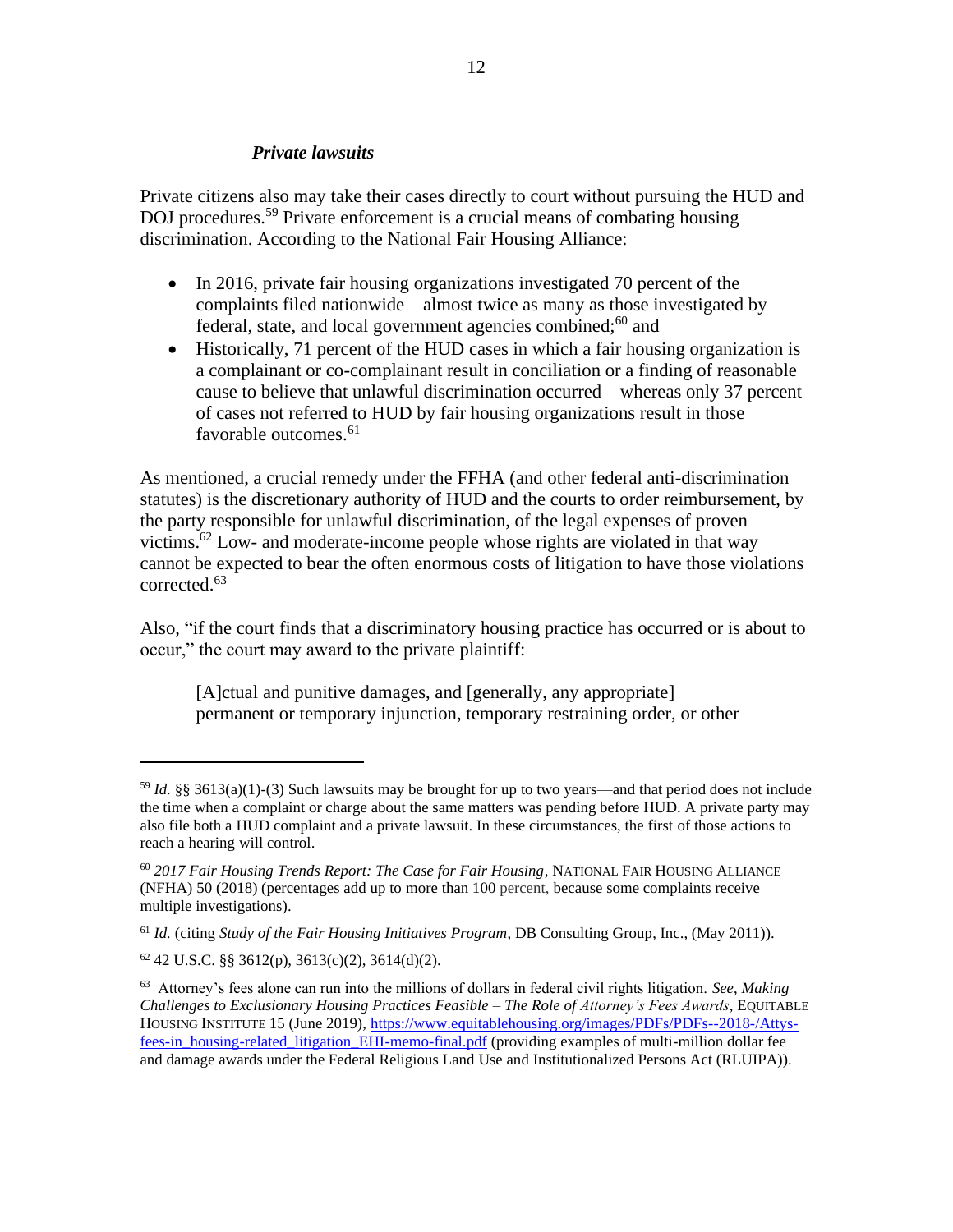order (including an order enjoining the defendant from engaging in such practice or ordering such affirmative action as may be appropriate). <sup>64</sup>

Attorney's fees provisions appear to have increased substantially the ability of low- and moderate-income Americans to remedy discrimination under the FHAA and numerous other federal civil rights statutes. <sup>65</sup> The additional remedies available to victims of housing discrimination under the FFHA also predictably will increase compliance and compensate those victims more completely.

#### *Summary*

The FFHA approach shows some promise as a model for a statutory ban on exclusionary housing practices generally, due in part to the statute's specific definitions of prohibited conduct, and its strong enforcement provisions. The statute may be enforced through legal action by DOJ, by alleged victims of Fair Housing violations, and/or by HUD.

One crucial remedy under the FFHA is the discretionary authority of HUD and the courts to order reimbursement by the party responsible for unlawful discrimination, of the necessary legal expenses incurred by proven victims. In addition, courts may award victims monetary damages, to compensate them for other losses due to the unlawful discrimination—and appropriate injunctions, to prevent repeated housing discrimination by the violator(s).

Without such remedies, low- and moderate-income people predictably will be unable to use the legal system effectively to have violations of their rights corrected. Studies show that since creation of the FFHA, racial isolation in housing—notably of Blacks from Whites—has decreased slowly but steadily. The FFHA offers a credible model for a statute banning exclusionary housing practices generally.

#### **B. State statutes that address exclusionary housing practices**

Numerous states have enacted statutes attempting to curb certain exclusionary housing practices.<sup>66</sup> Among the first were California's *Housing Element* statute—originally

<sup>64</sup> 42 U.S.C. § 3613(c)(1) (2012).

<sup>65</sup> *See, e.g., Making challenges to exclusionary housing practices feasible, supra* note 63, at 10-11 (discussing the FFHA); *id.* at 12-13 (discussing the Civil Rights Attorney's Fees Act of 1976, 42 U.S.C. § 1988(b)); *id.* at 13-14 (discussing the federal Equal Access to Justice Act, 5 U.S.C. § 504, 28 U.S.C. § 2412); *id*. at 14-15 (discussing the Religious Land Use and Institutionalized Persons Act (RLUIPA)).

<sup>66</sup> *See, e.g.,* OR. REV. STAT. § 197.312 (1973); N.J. REV. STAT. §§ 52:27D-301 – 329 (2019); CONN. GEN. STAT. § 8-30g (2019); R.I. GEN. LAWS § 45-53-1 (2019); 310 ILL. COMP. STAT. 67/1-60, 67/30(b) (2004); N.H. REV. STAT. ANN. § 674:58-61 (2010).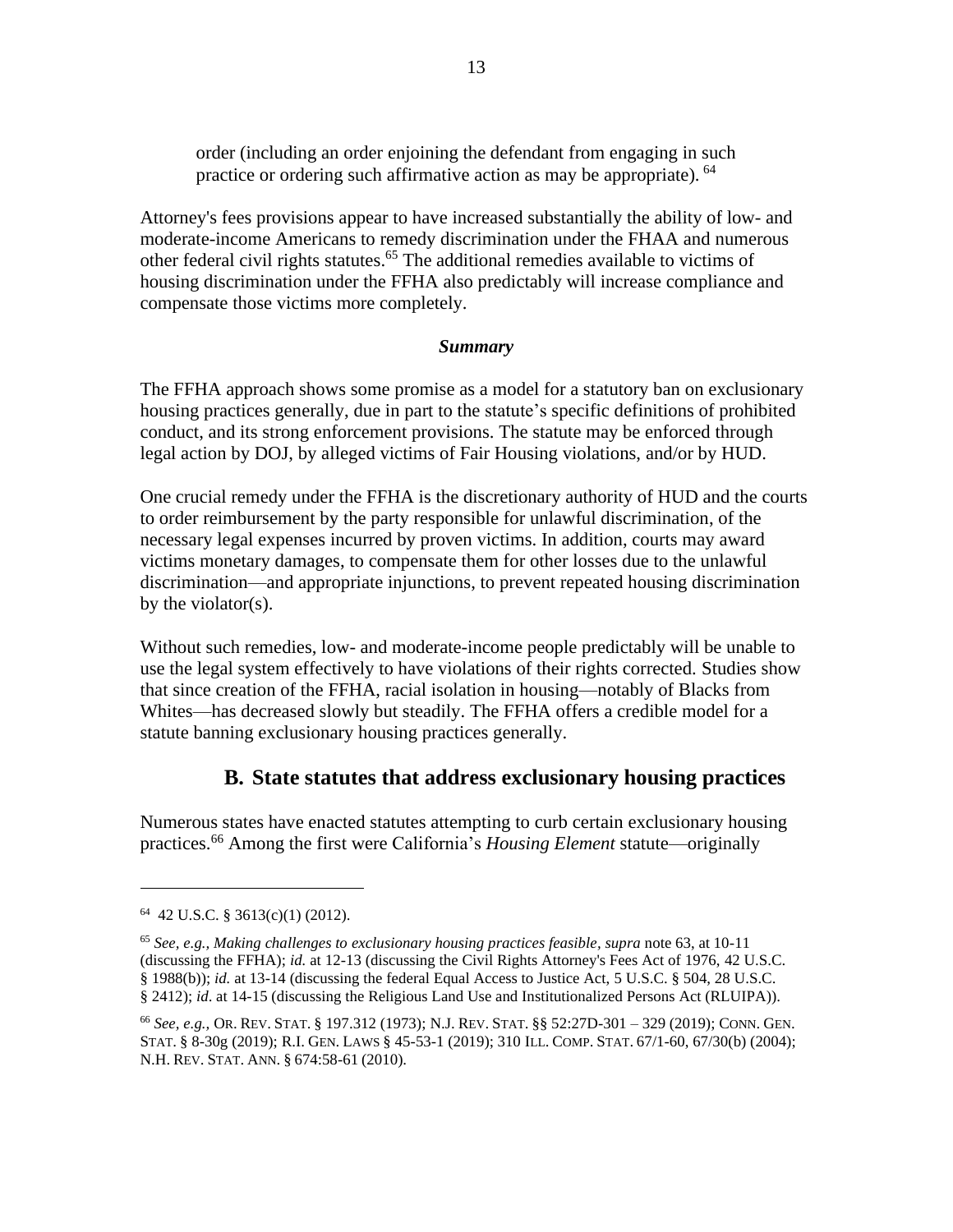enacted in 1967,<sup>67</sup> and Massachusetts' *Comprehensive Permit Law*, enacted in 1969. <sup>68</sup> A number of those statutes have been credited with leading to substantial increases in the amount of housing in the state that is affordable to low- and moderate-income people.

However, the prominent state statutes along those lines have not been able to prevent worse-than-average housing affordability problems in their states. <sup>69</sup> None of those statutes include an outright ban on exclusionary housing practices. We look at achievements and ongoing challenges under those statutes below.

## **1. Massachusetts Chapter 40B and its Progeny**

Massachusetts Chapter 40B (sometimes termed the "Anti-Snob Zoning Act of 1969")<sup>70</sup> is the first state statute that attempted to curb exclusionary zoning directly. That statute has been influential in numerous other states, serving as a model for statutes enacted in Connecticut (1989),<sup>71</sup> Rhode Island (1991),<sup>72</sup> and Illinois (2004).<sup>73</sup>

#### *Achievements*

Massachusetts' Chapter 40B introduced notable innovations, such as:

<sup>67</sup> CAL. GOV'T CODE §§ 65580-89.11 (2018).

<sup>68</sup> MASS. GEN. LAWS, ch. 40B, §§ 20-23 (2019).

 $^{69}$  A 2017 study of housing production under state and local affordable housing programs generally reached some somber conclusions: "Unfortunately, most state and local programs have produced relatively small numbers of affordable units, and so are unlikely to substantially meet the demand for below-market-rate housing. Moreover, low-cost housing tends to be built where land is cheap and political opposition is muted, which in practice limits the ability of low-income families to move into neighborhoods with more employment opportunities, better schools, lower crime, and higher-quality public and private services." Lance Freeman & Jenny Schuetz, *Producing Affordable Housing in Rising Markets: What Works?*, 19 Cityscape 217, 228 (2017).

Similarly, leading housing economists recently observed: "There have been some attempts at the state level to soften severe local land use restrictions, but they have not been successful." Ed Glaeser & Joe Gyourko, *The Economic Implications of Housing Supply* (Nat'l Bureau of Econ. Research, Working Paper No. 23833, Sept. 2017).

<sup>70</sup> MASS. GEN. LAWS, ch. 40B, §§ 20-23 (2019).

<sup>71</sup> *Affordable Housing Land Use Appeals Act*, CONN. GEN. STAT. § 8-30g (2019).

<sup>72</sup> *Low and Moderate Income Housing Act*, R.I. GEN. LAWS §§ 45-53-1 to 45-53-8 (2019).

<sup>73</sup>*Affordable Housing Planning and Appeal Act*, 310 ILL. COMP. STAT. 67/1-60 (2004). *See, e.g.,* Jennifer Devitt, *Illinois' Affordable Housing Planning and Appeal Act: An Indirect Step in the Right Direction*, 18 WASH. U. J. L. & POL'Y 267, 269-278 (2005).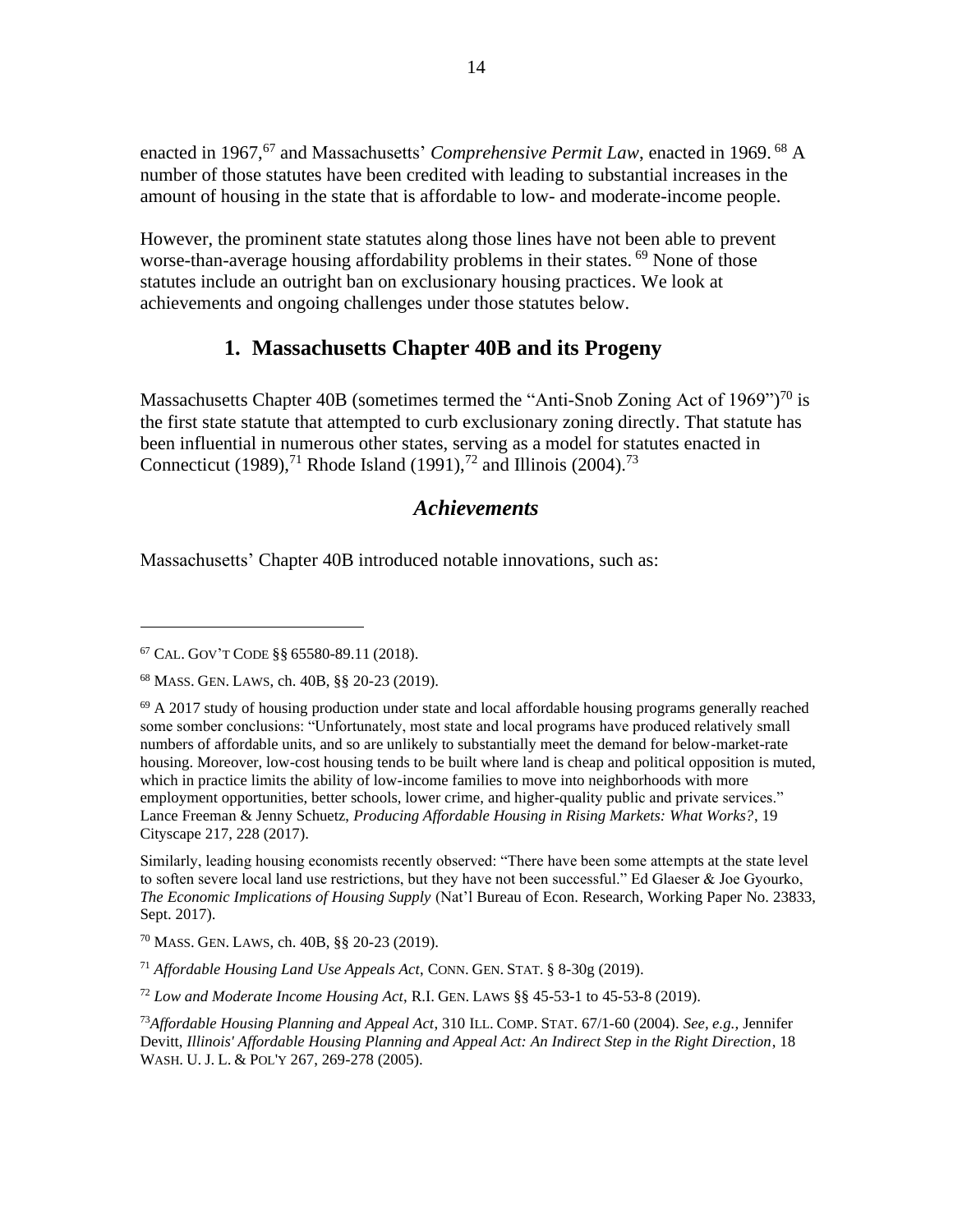- i. A streamlined, "Comprehensive Permit" approval process for residential development proposals by "qualified" developers (government, nonprofit, or limited-profit developers), whose proposals include a certain percentage of affordable units; $74$
- ii. A requirement that (basically) more than 10 percent of a municipality's housing units be "low or moderate income housing," or else the municipality is vulnerable to a state override of its denial (or conditional approval) of such a development proposal; <sup>75</sup> and
- iii. A statutory "builder's remedy" for "qualified" developers whose applications for such developments are improperly denied or conditioned.<sup>76</sup>

#### **Streamlined approval process for proposed housing developments that include affordable housing**

Chapter 40B's Comprehensive Permit procedures have been influential in numerous other states. As mentioned, Chapter 40B requires expedited review by a municipality of an application for residential development by a "qualified developer" (non-profit organization, local housing authority, or limited-dividend organization),  $^{77}$  where the application includes a certain percentage of units affordable to low- and moderate-income people.<sup>78</sup> That review is conducted by the local Zoning Board of Appeals ("ZBA"), based on a single, comprehensive development application—rather than requiring a developer to file separate applications with multiple local agencies or officials.<sup>79</sup>

<sup>79</sup> *See* MASS. GEN. LAWS, ch. 40B, § 21 (2019).

<sup>74</sup> MASS. GEN. LAWS, ch. 40B, § 21 (2019).

<sup>75</sup> *Id.,* §§ 20 (definition of "Consistent with local needs"), 22-23.

<sup>76</sup> *Id.,* § 22.

 $77$  A "limited-dividend organization" generally means a non-public entity that "agrees to comply with the requirements of the Subsidizing Agency relative to a reasonable return for building and operating" a project that includes a qualifying number of affordable housing units. Ch. 760 Mass. Code Regs. § 56.02 (2019). A "Subsidizing Agency" is "any agency of state or federal government that provides a Subsidy for the construction or substantial rehabilitation of Low or Moderate Income Housing." *Id.* 

<sup>&</sup>lt;sup>78</sup> MASS. GEN. LAWS, ch. 40B, § 21 (2019). "In ownership developments, at least 25 percent of the units must be affordable to low-income households earning less than 80 percent of the AMI [area median income]. For rental developments, the project can provide 20 percent of the units to households earning below 50 percent of the AMI." Carolina K. Reid, *et al*., *Addressing California's Housing Shortage: Lessons from Massachusetts Chapter 40B*, 25 J. OF AFFORDABLE HOUS. 241, 246 (2017). ("In order to be eligible for the comprehensive permit, the proposed development must receive funding under a state or federal housing program, such as the Low Income Housing Tax Credit, although as funding for affordable housing has shifted in recent years, what counts as funding has been expanded to include technical assistance[.]")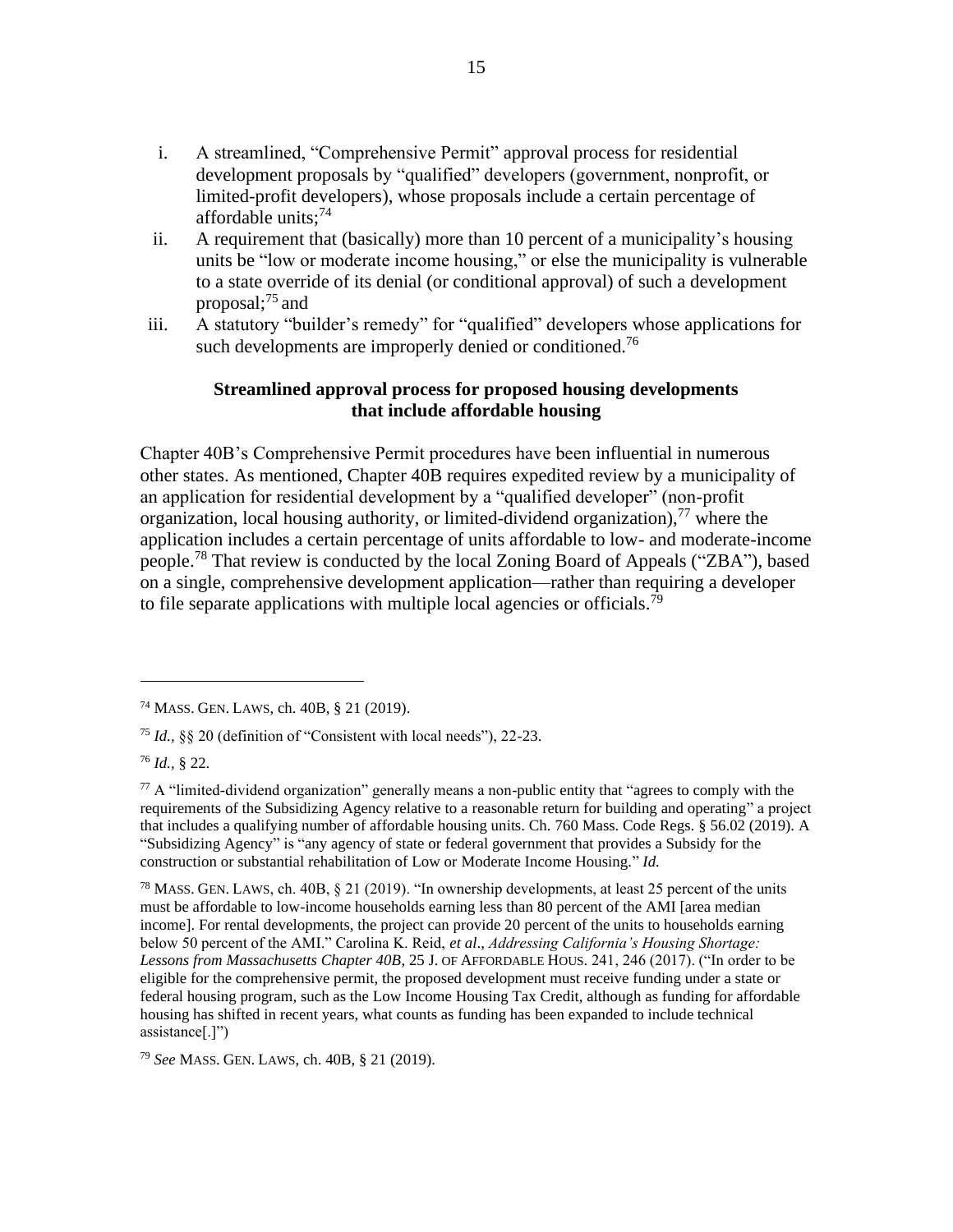A public hearing on the application is to be held within 30 days of its filing, and the Board of Appeals is to decide whether to grant the application within 40 days after that hearing (unless the time has been extended by mutual agreement between the board and the applicant). If the Board of Appeals fails to comply with those time limits, "the application shall be deemed to have been allowed and the comprehensive permit or approval shall forthwith issue."80

The "state override" process is as follows. If an application by a "qualified developer" is "denied, or is granted with such conditions and requirements as to make the building or operation of such housing uneconomic,"<sup>81</sup> the applicant may appeal within 20 days for review by the state's Housing Appeals Committee ("HAC") within the Department of Housing and Community Development ("DHCD"). <sup>82</sup> HAC is to hold a hearing on the appeal within 20 days and render its decision within 30 days after the end of the hearing.<sup>83</sup> From HAC's decision, an appeal may be taken to the state's Superior Court.

The state review and judicial appeal provisions for applicants constitute a statutory "builder's remedy." Massachusetts has an admirable set of procedures for expediting residential development applications that include a substantial number of affordable housing units.

#### **Increased production of affordable housing**

"Research has shown that Chapter 40B has resulted in significantly more low- and moderate-income housing being built in the suburbs than would have been created if the statute had not been enacted." $84$  As of 2010, "Chapter 40B had been used to produce approximately 58,000 housing units, including nearly 31,000 units of housing for lowand moderate-income households and 27,000 market rate units."<sup>85</sup> Other states that have adopted variations of Chapter 40B also have increased their amounts of low- and moderate-income housing substantially.<sup>86</sup>

<sup>82</sup> *Id.*

<sup>80</sup> *Id.*

<sup>81</sup> "Uneconomic" means "any condition . . . that . . . makes it impossible for [the applicant] . . . to proceed in building or operating low or moderate income housing without financial loss, or for a limited dividend organization to proceed and still realize a reasonable return." MASS. GEN. LAWS, ch. 40B, § 20 (2019).

<sup>83</sup> MASS. GEN. LAWS, ch. 40B, § 22 (2019).

<sup>84</sup> Reid, *et al., supra* note 78, at 251 (citing Spencer M. Cowan, *Anti-Snob Land Use Laws, Suburban Exclusion, and Housing Opportunity*, 28 J. URB. AFF. 295-313 (2006)).

<sup>85</sup> Reid, *et al., supra* note 78, at 251 (citing Rachel G. Bratt & Abigail Vladeck, *Addressing Restrictive Zoning for Affordable Housing: Experiences in Four States*, 24 HOUS. POL'Y DEB. 594–636 (2014)).

<sup>86</sup> Since Connecticut's statute took effect in 1992, "estimates suggest that the statewide shock of assisted housing has increased by about 25,000," although "the exact number has not been quantified[.]" Reid, *et al.,*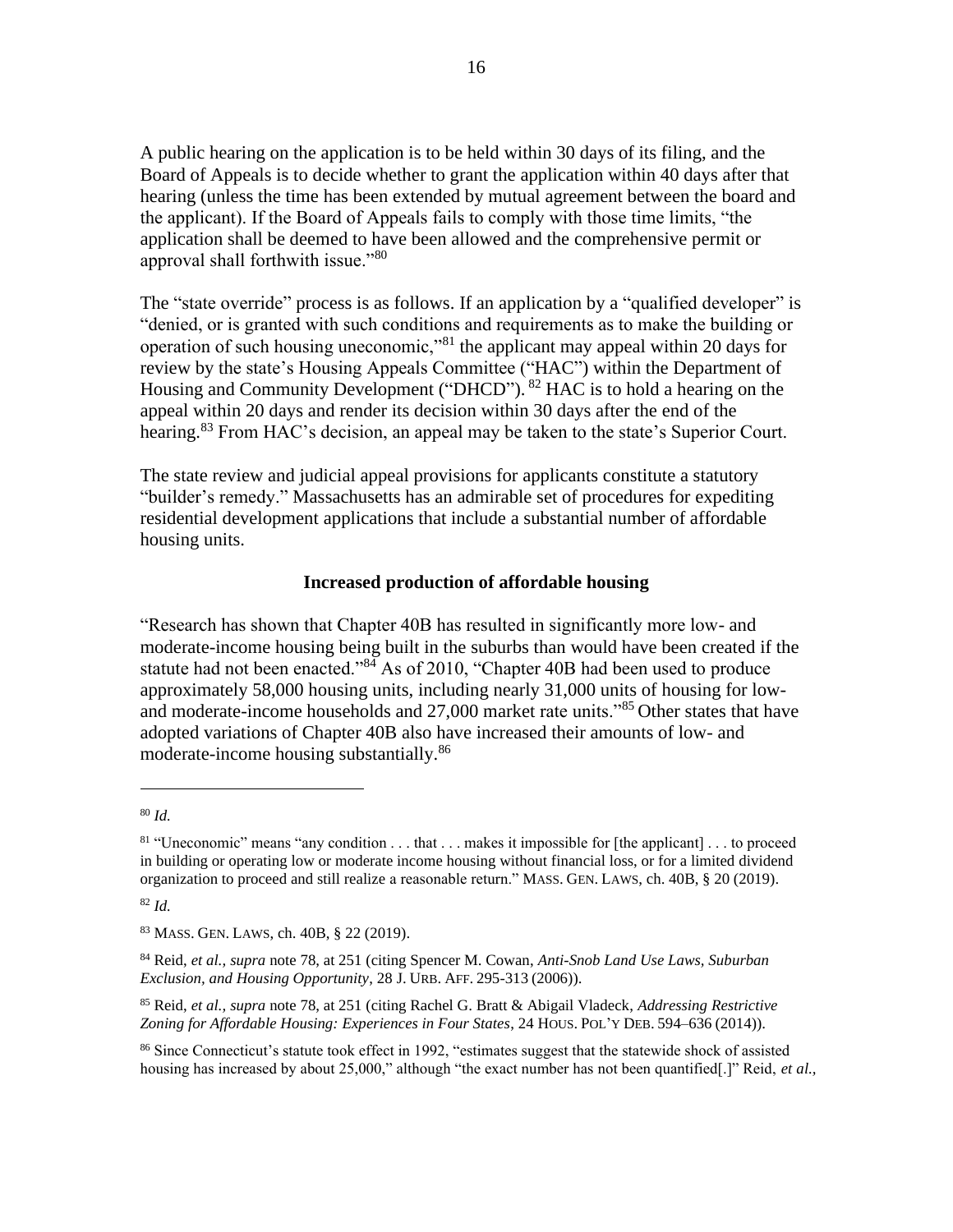## *Ongoing challenges*

However, despite the tremendous efforts in Massachusetts and in the states that have enacted statutes modeled on Chapter 40B, those states have experienced daunting problems with housing affordability. As explained in the following sections:

- Housing costs in those states are still quite high. Massachusetts is the third most costly state for rental housing, and rental costs in Connecticut, Rhode Island, and Illinois still are above average.
- The statutes in those states basically only apply to municipalities in which lowand moderate-income housing constitutes 10 percent or less (in certain cases, 15 percent) of the housing units. Nationwide at least 30 percent of households lack housing they can afford.
- Those state override statutes provide no personal right of action for low- and moderate-income victims of exclusionary zoning and/or other exclusionary housing practices. The highest courts of numerous states have declared that those practices violate victims' legal rights. The "builder's remedy" on which those statutes rely has proven insufficient.
- Those statutes do not spell out the specific actions that land use officials must take to avoid violating individual legal rights.

#### **Continued, high housing costs in state-override jurisdictions**

Despite Chapter 40B's provisions to increase development of low- and moderate-income housing units, the average wage level needed to enable a family to afford a modest, twobedroom rental apartment in Massachusetts is among the nation's highest. According to the National Low-Income Housing Coalition ("NLIHC"), a household whose members earn the state's minimum wage (\$12.00 per hour) would need to work 113 hours a week, in order to afford such an apartment at the fair market rent. $87$  That makes Massachusetts the third most expensive state for rental housing.<sup>88</sup>

*supra* note 78, at 254. Under Rhode Island's 1991 statute, ten of its thirty-nine cities and towns have met the 10 percent affordable housing threshold; nine others have made good or excellent progress; and eleven others have made adequate progress toward their affordable housing plan goals. *Affordable Housing Progress Report*, STATE OF RHODE ISLAND OFFICE OF HOUSING AND COMMUNITY DEVELOPMENT, *Affordable Housing Progress Report,* [http://ohcd.ri.gov/policy-planning/affordablehousingreport.php.](http://ohcd.ri.gov/policy-planning/affordablehousingreport.php) Progress under Illinois' statute has been less clear. It has faced a good bit of resistance in suburban communities. Reid, *supra* note 78, at 255.

<sup>87</sup> National Low-Income Housing Coalition (NLIHC), *Out of Reach* 2019, at 119.

<sup>88</sup> *Id.* at 16.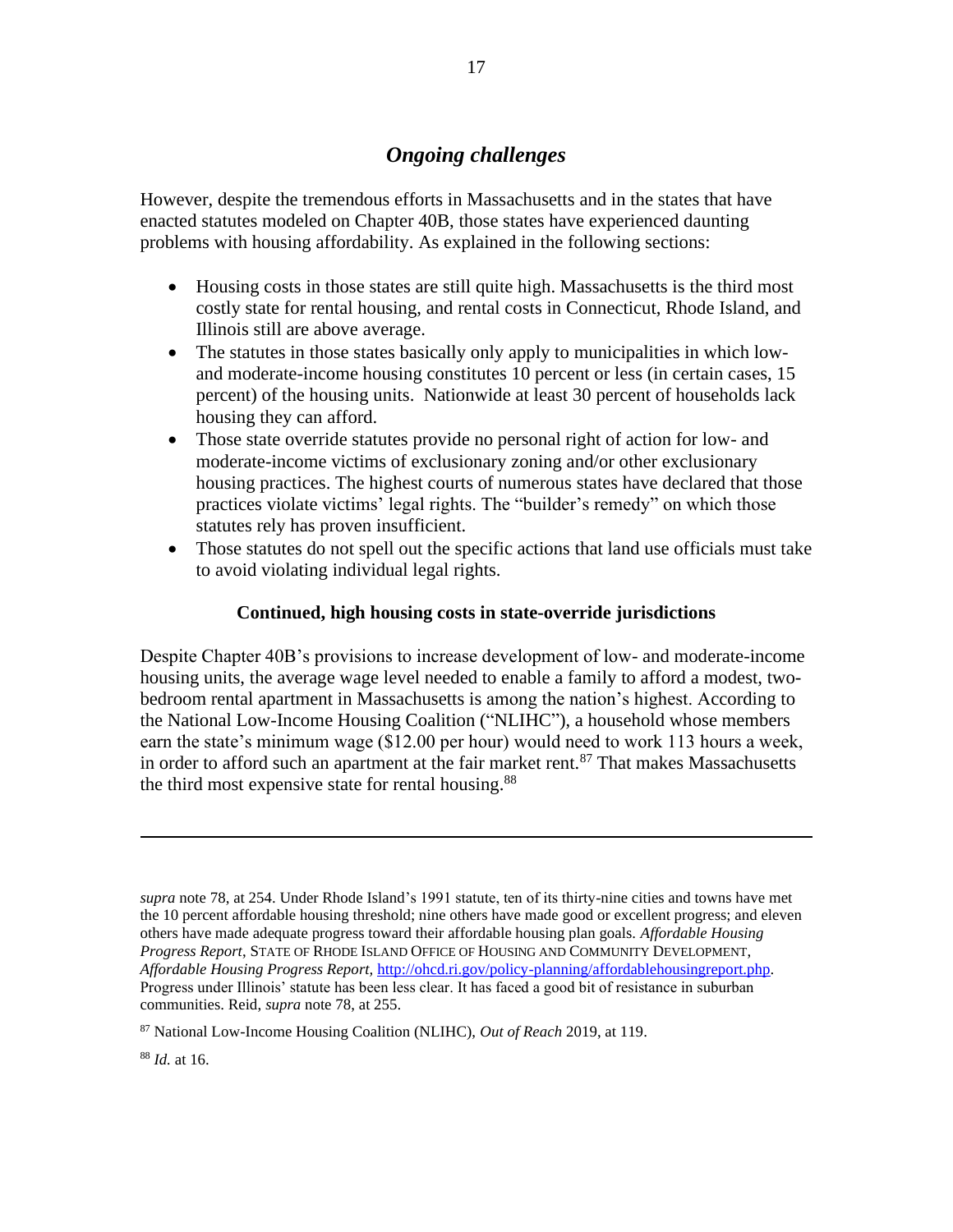By some measures, housing has become less affordable in Massachusetts in the last 40 years, compared with other states. In 1980, Massachusetts was the  $26<sup>th</sup>$  least affordable state, based on the ratio of median housing price to median household income.<sup>89</sup> By the year 2000, Massachusetts became the third least affordable state by that measure. <sup>90</sup>

Housing costs in the other states that have adopted the Massachusetts approach also continue to be relatively high. Connecticut's rental housing costs rank ninth-highest in the nation; Rhode Island's rank  $18<sup>th</sup>$ ; and Illinois' rank  $19<sup>th,91</sup>$  Because most low-income people rent, their rental costs are especially important here.

#### **The "10% solution" seems inadequate; for example, more than 30 percent of Massachusetts households—and of American households overall—are housing cost-burdened**

The Massachusetts state override process does not apply where:

- More than 10 percent of the municipality's housing is low- and moderate-income housing; *or*
- Such housing occupies 1<sup>1/2</sup> percent or more of the locality's total zoned land (excluding public land); *or*
- The development application would result in construction on sites comprising more than 0.3 percent of that land, or more than 10 acres (whichever is larger), in any one calendar year. 92

However, about 35 percent of Massachusetts households were considered housing costburdened in 2017—47.9 percent of its renters and 26.4 percent of its homeowners.<sup>93</sup> The

<sup>89</sup> *See, e.g.,* Katherine L. Melcher, *Changes in the 40B Landscape: Assessing the Need for Reform*, 38 NEW ENG. L. REV. 227, 229 (2003)

<sup>&</sup>lt;sup>90</sup> *Id.* ("[O]ver the course of its thirty-four years [to 2003], 40B has only seen the affordable housing shortage worsen.") (citing Andrew Sum, et al., *Home Ownership in Massachusetts: A New Assessment*, 2 (MassINC, Winter 2003).)

<sup>91</sup> NLIHC, *supra* note 87, at 16.

 $92$  MASS. GEN. LAWS, ch. 40B,  $\S 20$  (2019) (definition of "consistent with local needs"). The municipality's action apparently is deemed "reasonable" under the administrative appeal provision if it is "consistent with local needs," and if any conditions do not make the proposed project economically infeasible ("uneconomic"). MASS. GEN. LAWS, ch. 40B, §§ 20, 23 (2019) (definition of "uneconomic"). *See, e.g.,*  Sharon P. Krefetz, *The Impact and Evolution of the Massachusetts Comprehensive Permit and Zoning Appeals Act*, 22 W. NEW ENG. L. REV. 381, 387-88 (2001).

<sup>93</sup> *SONH 2019 Appendix & Web Tables, W-23: State-Cost Burden Rates for Renters and Owners: 2017* (hereinafter SONH Appendix 2019), JOINT CENTER FOR HOUSING STUDIES OF HARVARD UNIVERSITY2019). (The national average of renters who were cost-burdened was 47.4%, and of homeowners who were costburdened, it was 22.5%.*.* For the other states with state-override approaches, the percentages of cost-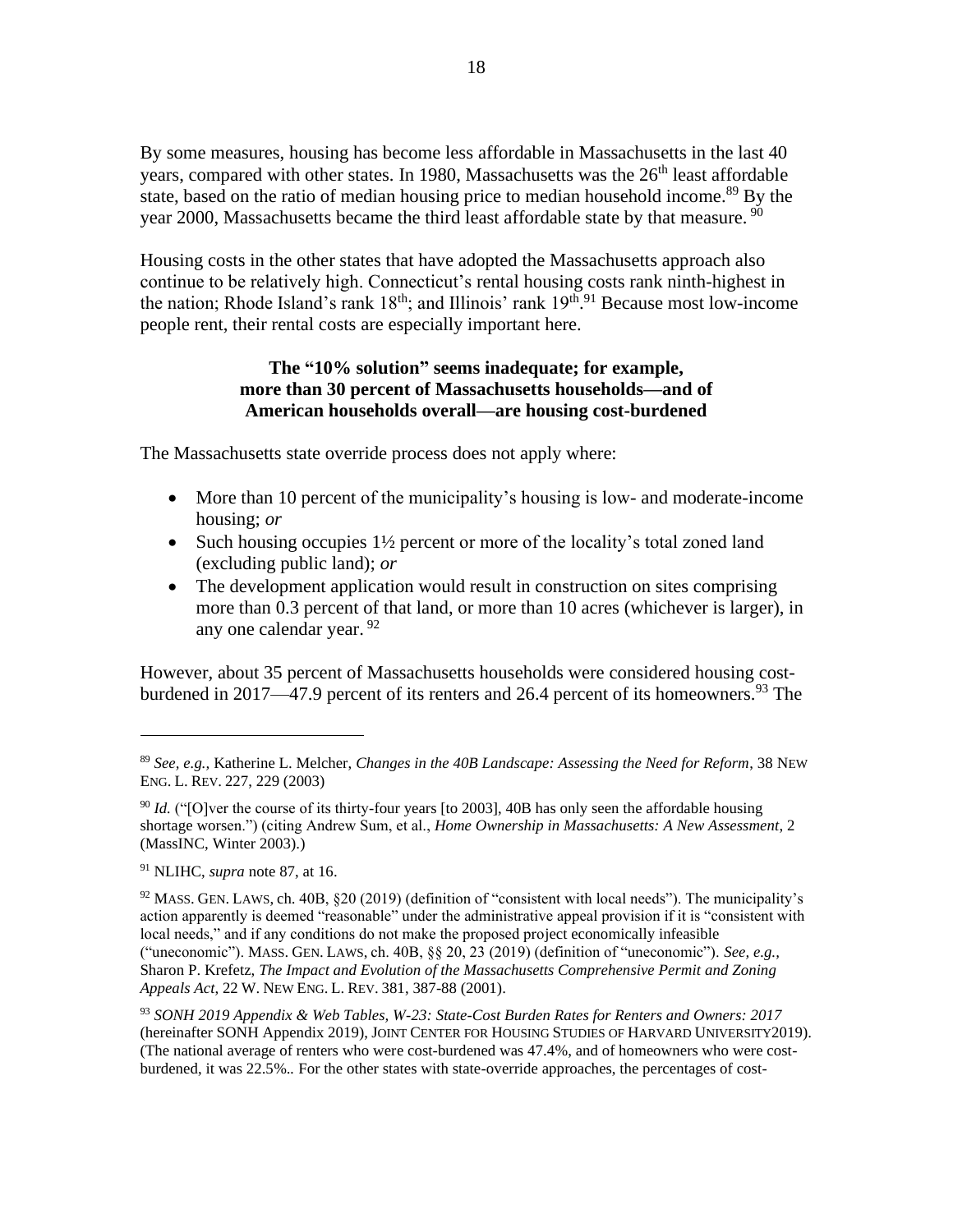Boston-Cambridge-Newton, MA-NH Metropolitan Statistical Area ("MSA") had about the same proportion of housing cost-burdened households  $(34.5 \text{ percent})$ .<sup>94</sup> Nationwide, more than 30 percent of American households were housing cost-burdened that year.<sup>95</sup>

The percentages of households in Connecticut, Rhode Island, and Illinois that had housing cost burdens that year were similar. All of those states had higher overall shares of cost-burdened households than the national average.<sup>96</sup>

The 10 percent target "was actually an arbitrary number intended to stimulate a 'reasonable supply' of affordable housing."<sup>97</sup> That target has the advantage of sounding fairly modest, allowing affordable housing to get its foot in the door of local government policy. However, it does not elide fully with the reality of Americans' housing affordability problems.

#### **Remedies provided by Chapter 40B have not been sufficient**

Unlike the FFHA and other major federal civil rights laws, the state override statutes do not give low- and moderate-income victims of unlawful exclusion and discrimination a right to sue for relief. Instead, the state remedy is a "builder's remedy," for the "qualified developers" described above, that want to provide housing for low- and moderate-income people.

The "builder's remedy" was an improvement on traditional restrictions on legal standing to challenge a zoning restriction. Under those restrictions, basically only people who already owned land in the community had standing to sue.<sup>98</sup> But numerous courts have

<sup>94</sup> *SONH 2019* Appendix, *supra* note 93, at W-10: Metro Area General Housing and Demographic Characteristics: 2017. Some 47.4 percent of renter households were cost-burdened, as were 26.5 percent of homeowners. (Both of those figures were about average for American MSAs.)

<sup>95</sup> SONH 2019, p. 40, Table A-2. The vast majority of those households were in the lower income categories.

<sup>96</sup> SONH APPENDIX 2019, *supra* note 93, at W-23, W-31. Connecticut's overall housing cost-burden rate was 34.8 percent; Rhode Island's was 33.7 percent; and Illinois' was 31.3 percent.

<sup>97</sup> Sharon P. Krefetz, *The Impact and Evolution of the Massachusetts Comprehensive Permit and Zoning Appeals Act*, 22 W. NEW ENG. L. REV. 381, 394 (2001) (quoting Karen Schneider, *Innovation in State Legislation: The Massachusetts Suburban Zoning Act* (1970) (unpublished A.B. thesis, Radcliffe College)).

burdened renters and owners were: Connecticut (27.4% & 49.2%); Rhode Island (27.9% & 42.7%); and Illinois (23.4% & 47.0%).

<sup>&</sup>lt;sup>98</sup> "Under the traditional rule, only those who assert pecuniary or economic loss and who have a legal or equitable interest in land have standing to challenge a zoning restriction. The rule…simply omits the interests of those excluded by such ordinances." Suffolk Hous. Serv. v. Town of Brookhaven, 397 N.Y.S.2d 302, 308 (Sup. Ct. 1977) *aff'd as modified*, 405 N.Y.S.2d 302 (1978).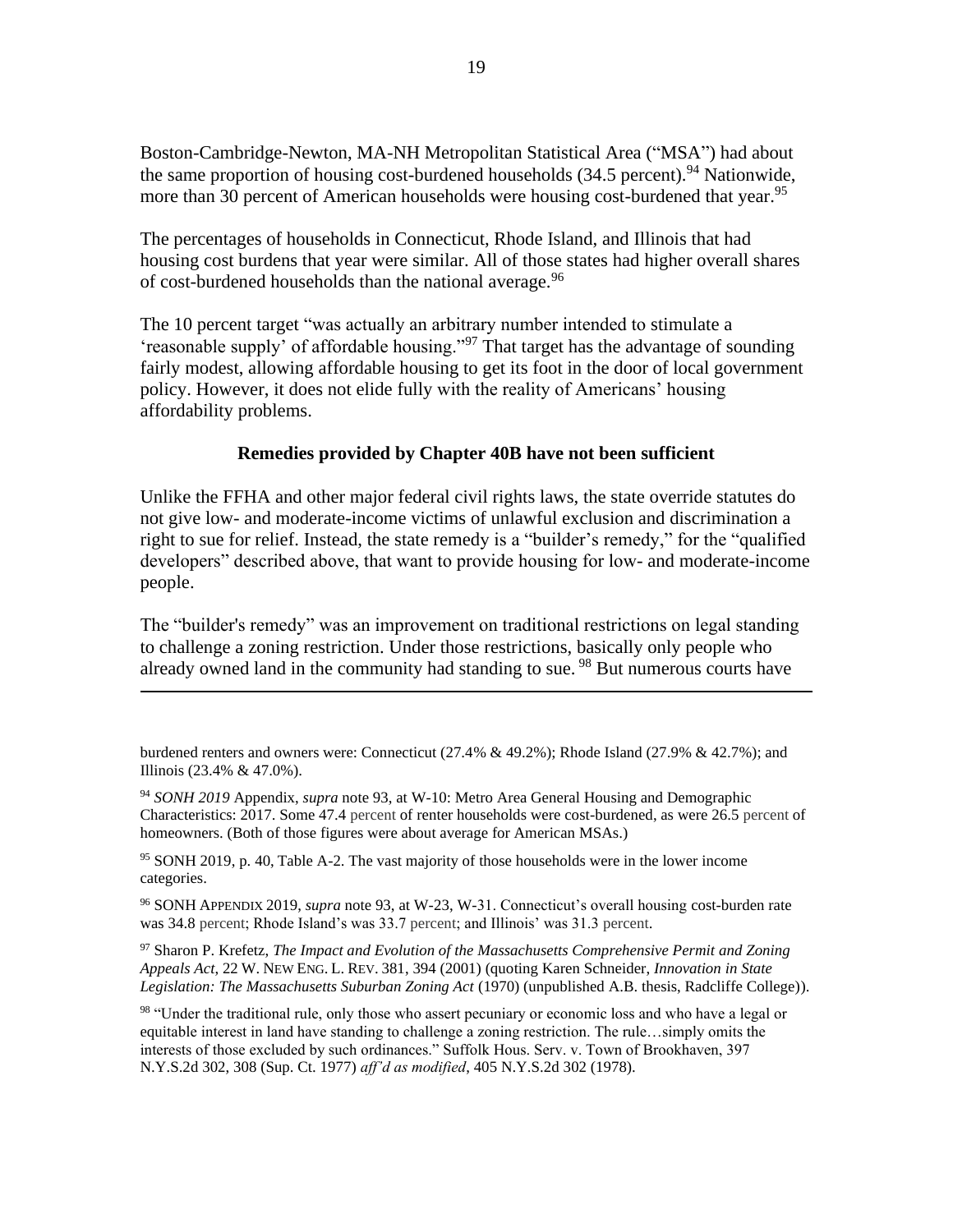criticized remedies for exclusionary housing practices that do not permit low- and moderate-income people excluded by those practices to pursue a legal remedy themselves.

The people who have the greatest interest in ending exclusionary zoning, non-resident poor people and organizations [which] represent the interests of such people, very often have little or no direct relationship with particular exclusionary municipalities. In fact, the whole problem is that exclusionary zoning prevents such relationships from developing.<sup>99</sup>

Another court described as "irrational" a rule of standing that:

would compel potential plaintiffs to obtain the assistance of beneficent landowners willing to create specific projects for the sole purpose of instituting litigation. There is not always an identity of interest between landowners and those excluded by zoning restrictions . . . particularly where the complaint is not that multi-family housing is prohibited in [the zoned area], but only that it is so restricted as to exclude the poor and racial minorities.<sup>100</sup>

The housing cost statistics discussed above indicate that the builder's remedy has not been effective in producing sufficient affordable housing in Massachusetts.

<sup>99</sup> Southern Burlington Co. NAACP v. Mount Laurel, 92 N.J. 158, 456 A.2d 390, 483 (1983) ("Mount Laurel II") (holding that individuals demonstrating an interest in securing lower income housing opportunities in a municipality will have standing to sue that municipality).

<sup>100</sup> Suffolk Housing Services v. Brookhaven, *supra* note 98, 397 N.Y.S.2d at 310 (citations omitted) (Housing cost statistics discussed above indicate that the builder's remedy has not been effective in producing sufficient affordable housing in Massachusetts). To the same effect as Suffolk Housing, the California Court of Appeals concluded that plaintiffs have standing to challenge a zoning practice if they have been excluded from a city in which they desire to reside. *See* Stocks v. City of Irvine, 170 Cal. Rptr. 724, 731 (Cal. Ct. App. 1981).

That decision also held that it would be sufficient for standing that nonresidents allege that the zoning practice had raised their housing costs outside the city by adversely affecting the regional housing market. *Id*. *Cf.* Torres v. City of Yorba Linda, 17 Cal. Rptr. 2d. 400, 406 (Cal. Ct. App. 1993) (in *dicta*, court questioned whether *Stocks* approach might give plaintiff standing despite an inadequate personal interest in the litigation's outcome).

The New Hampshire Supreme Court has held that lower-income people who have been unsuccessful in finding affordable housing in a town have standing to challenge its exclusionary zoning practices, at least where they work in the town. Britton v. Chester, 595 A.2d 492, 494 (N.H. 1991).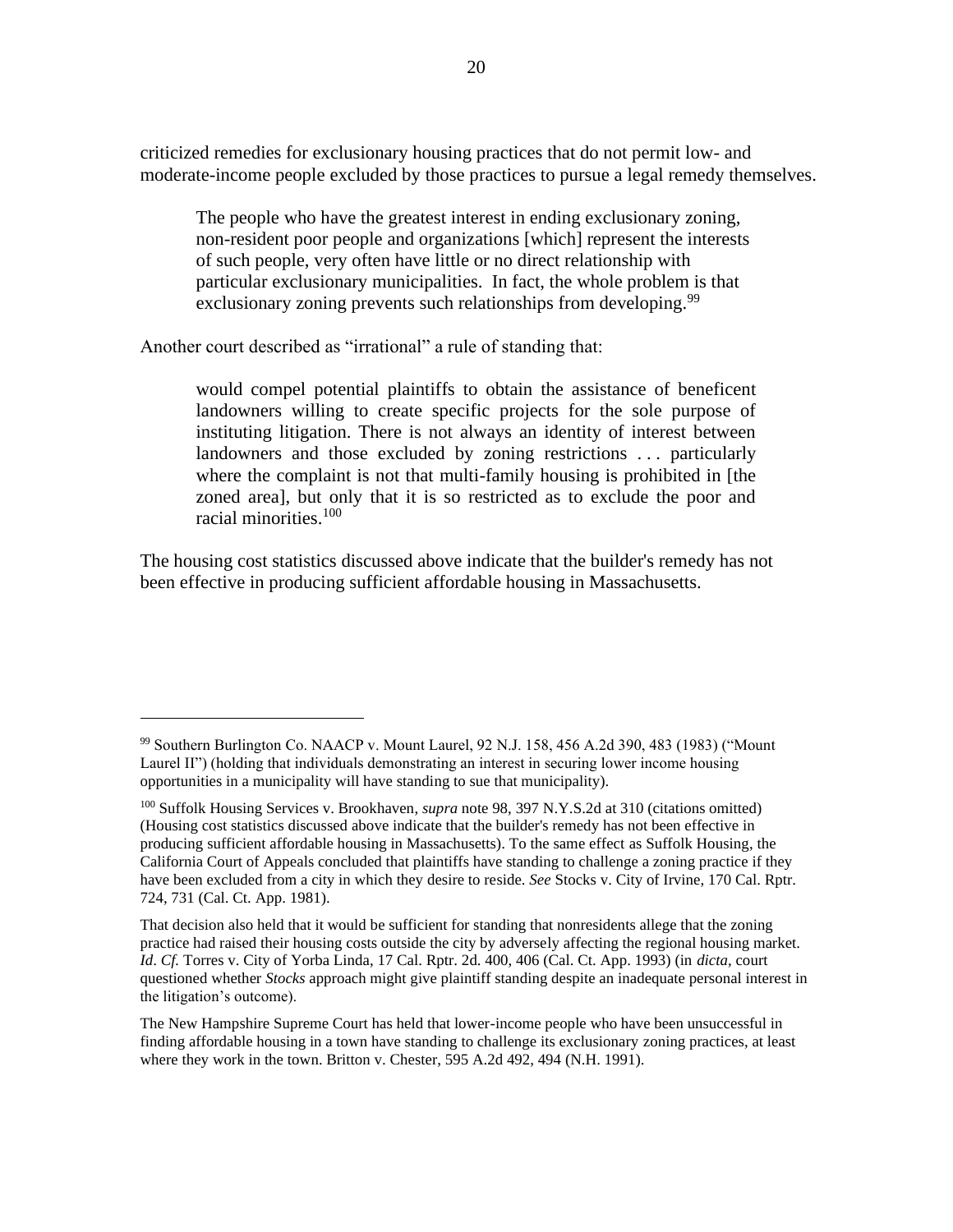#### **Chapter 40B doesn't make clear what local officials are required to do to avoid creating or applying exclusionary housing practices**

Unlike the FFHA and other federal civil rights statutes, Chapter 40B does not define the required and prohibited actions specifically. Instead, it sets forth procedures under which a "qualified developer" may apply for an expedited, Comprehensive Permit to produce housing that includes a sufficient percentage of units affordable to low- and moderateincome people. If not satisfied with the municipality's response to that application, the developer may appeal for expedited, state-level review of the application.

However, Chapter 40B does not spell out important legal principles that are at stake. Doing so would provide more guidance to local zoning officials. Landmark decisions by the highest courts of a number of states have spelled such matters out, in declaring exclusionary housing practices unlawful. The decisions based on constitutional rights include:

- *Appeal of Girsh*, holding if a township "is a place where apartment living is in demand," lack of provision for apartments in its zoning ordinance renders that ordinance unconstitutional;<sup>101</sup>
- *Southern Burlington Co. NAACP v. Mount Laurel* ("*Mount Laurel I*"), holding "when it is shown that a developing municipality in its land use regulations has not made realistically possible a variety and choice of housing, including adequate provision to afford the opportunity for low and moderate income housing or has expressly prescribed requirements or restrictions which preclude or substantially hinder it, a facial showing of violation" of due process or equal protection of the laws under the New Jersey constitution has been established;<sup>102</sup>
- *Assoc. Home Bldrs. v. Livermore*, holding to be constitutional, a municipal zoning ordinance must reasonably relate to the regional welfare, including the interests of "[o]utsiders searching for a place to live in the face of a growing shortage of adequate housing".<sup>103</sup>
- *Cf. Robert E. Kurzius, Inc. v. Upper Brookville*, holding "[a] zoning ordinance will be invalidated on both constitutional and State statutory grounds if it was enacted with an exclusionary purpose, or it ignored regional needs and has an unjustifiably exclusionary effect".<sup>104</sup>

<sup>101</sup> Appeal of Girsh, 437 Pa. 237, 263 A.2d 395, 397-98 (1970).

<sup>102</sup> *See* Mount Laurel II, *supra* note 99 at 730-31.

<sup>103</sup> Assoc. Home Bldrs. v. Livermore, 18 Cal.3d 582, 557 P.2d 473, 488-89 (1976).

<sup>104</sup> Cf. Robert E. Kurzius, Inc. v. Upper Brookville, 51 N.Y.S.2d 338, 414 N.E.2d 680 (1980), cert. denied, 450 U.S. 1042 (1981).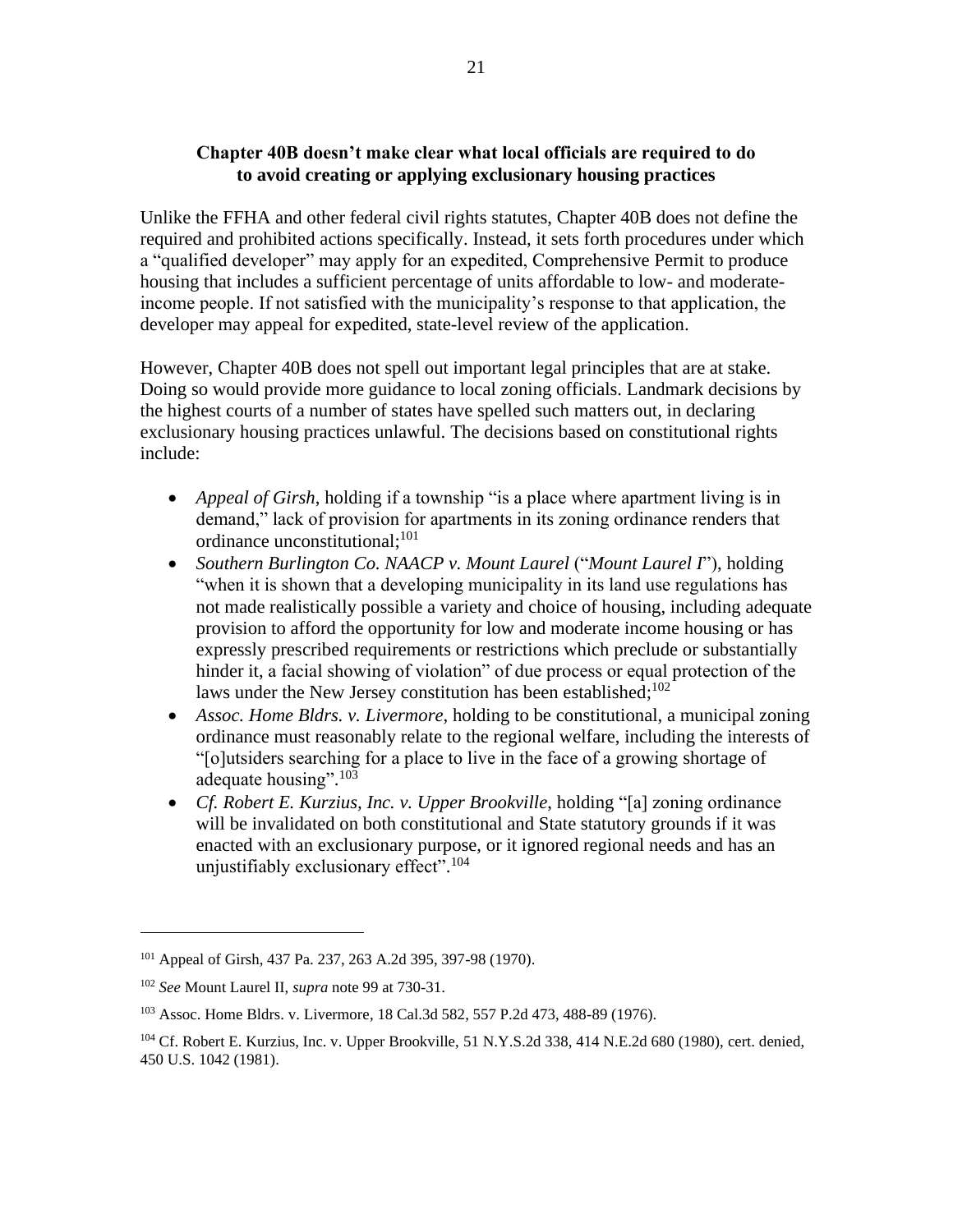Among the decisions under state zoning enabling statutes are:

- *Board of Sup'rs of Fairfax Cty. v. Carper*, holding county zoning ordinance, which downzoned the western two-thirds of a rapidly growing suburban county to two-acre minimum lots per dwelling, was invalid because it "is unreasonable and arbitrary and that it bears no relation to the health, safety, morals, or general welfare of the owners or residents of the area so zoned";<sup>105</sup>
- *Builders Serv. Corp. v. Planning and Zoning Comm'n of East Hampton*, holding town ordinance that required a minimum floor area of 1,300 square feet for new housing was invalid, because it served none of the purposes of zoning set forth in the state's zoning enabling act; $^{106}$
- *Britton v. Chester*, holding municipality's zoning ordinance as "blatantly exclusionary," and thus violative of the state's zoning enabling act requirement that such ordinances promote the general welfare.<sup>107</sup>

In our view, the lack of clear definition in Chapter 40B of the prohibited local actions reduces its effectiveness.

### *Chapter 40B summary*

The Chapter 40B approach has been innovative and helpful in numerous ways. However, the ongoing, above-average housing affordability problems in states that have adopted that approach, and the other ongoing challenges discussed above, suggest that the 40B model should be tweaked, in order to maximize its effectiveness.

## **2. New Jersey**

In 1985, New Jersey enacted its state Fair Housing Act ("NJFHA"),  $^{108}$  in response to the state Supreme Court's landmark decisions in the *Mount Laurel* line of cases.<sup>109</sup> which

<sup>108</sup> N.J. REV. STAT. §§ 52:27D-301 to 329. N.

<sup>105</sup> Board of Sup'rs of Fairfax Cty. v. Carper, 200 Va. 653, 107 S.E.2d 390 396-97 (Va. 1959).

<sup>106</sup> Builders Serv. Corp. v. Planning and Zoning Comm'n of East Hampton, 208 Conn. 267, 545 A.2d 530 (1988).

<sup>&</sup>lt;sup>107</sup> Britton v. Chester, 595 A.2d 492, 495-96, 499 (N.H. 1991). In introducing the Standard State Zoning Enabling Act in 1924, then-Commerce Secretary Herbert Hoover stated: "This standard act endeavors to provide, so far as it is practicable to see, that proper zoning can be taken *without injustice* and without violating property rights." Herbert Hoover, *Foreword* to U.S. DEPARTMENT OF COMMERCE, A STANDARD STATE ZONING ENABLING ACT (1926) (emphasis added). The many judicial decisions mentioned above make clear that such Zoning Enabling Acts, as applied by many local governments in the intervening decades, work injustices toward many low- and moderate-income Americans who lack suitable housing that they can afford.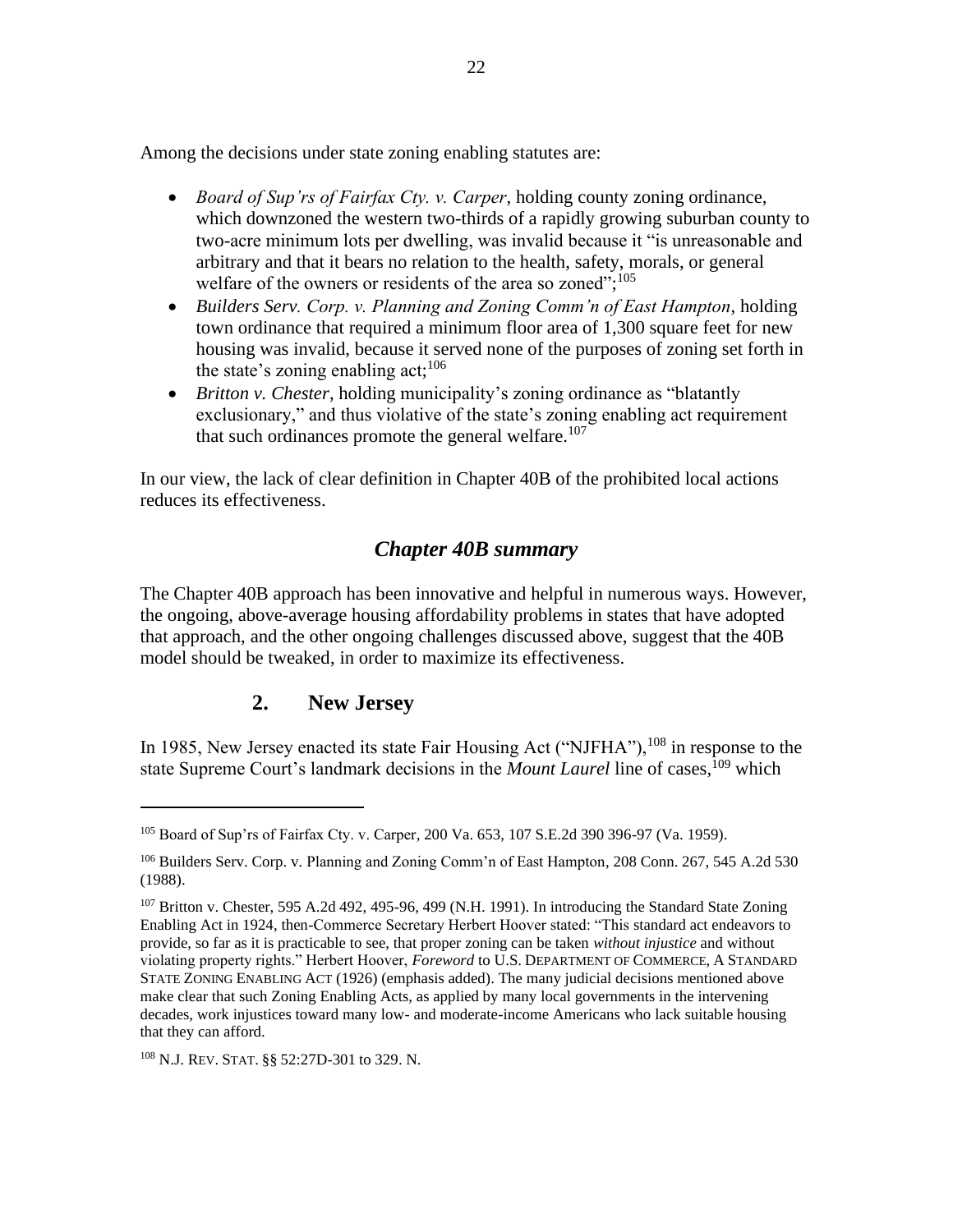declared exclusionary housing practices illegal. The NJFHA created an executive agency, the Council on Affordable Housing ("COAH"), within the state's Department of Community Affairs, to administer the Act.<sup>110</sup> COAH was tasked with determining each New Jersey local government's (municipality's) fair share of its region's housing needs for low- and moderate-income families.

COAH is required under the NJFHA to publish its determinations periodically.<sup>111</sup> However, although COAH's Third Round of determinations were due by 1999, they never have taken effect, due to internal delays and reversals by courts (further discussed below).

Municipalities may file a master plan with COAH showing how the municipality will fulfill its fair share obligation, and it may ask for COAH's certification.<sup>112</sup> If COAH certifies the plan, the municipality's residential zoning ordinance will have a presumption of validity in the event of a court challenge. $113$ 

However, municipalities are not required to file with COAH, and many of them have not done so—even though that leaves them vulnerable to a "builder's remedy" lawsuit by a developer that wants to build housing affordable to low- and moderate-income people.<sup>114</sup>

Turmoil over COAH reached the point where the New Jersey legislature in 2011 voted to abolish COAH and replace it with different "fair share" obligations for municipalities. 115 Governor Chris Christie conditionally vetoed that bill, but he later attempted to abolish COAH through an executive branch reorganization plan.<sup>116</sup> His attempt was overturned by the New Jersey Supreme Court, and in 2015 that court returned the responsibility for overseeing compliance with the state Fair Housing Act to the judicial branch.<sup>117</sup>

<sup>114</sup> *Id.*

<sup>115</sup> *In re N.J.A.C. 5:96 & 5:97*, 110 A.3d 31, 42-43 (N.J. 2015); *see, e.g.,* Alan C. Weinstein, *Reflections on the Persistence of Racial Segregation in Housin*g, 45 CAP. U. L. REV. 59, 70 (2017).

<sup>116</sup> *Id.*

<sup>117</sup> *Id.*

<sup>109</sup> See, e.g., S. Burlington Cty. N.A.A.C.P. v. Twp. Of Mount Laurel, 336 A.2d 713 (N.J. 1975) ("Mount Laurel I"); S. Burlington Cty. N.A.A.C.P. v. Twp. Of Mount Laurel, 456 A.2d 390 (N.J. 1983) ("Mount Laurel II").

<sup>110</sup> N.J. STAT. ANN. § 52:27D-305 (2019).

<sup>111</sup> *Id.* § 52:27D-307 (2019).

<sup>112</sup> *Id*. § 52:27D-309 (2019).

<sup>113</sup> *Id.* § 52:27D-317 (2019).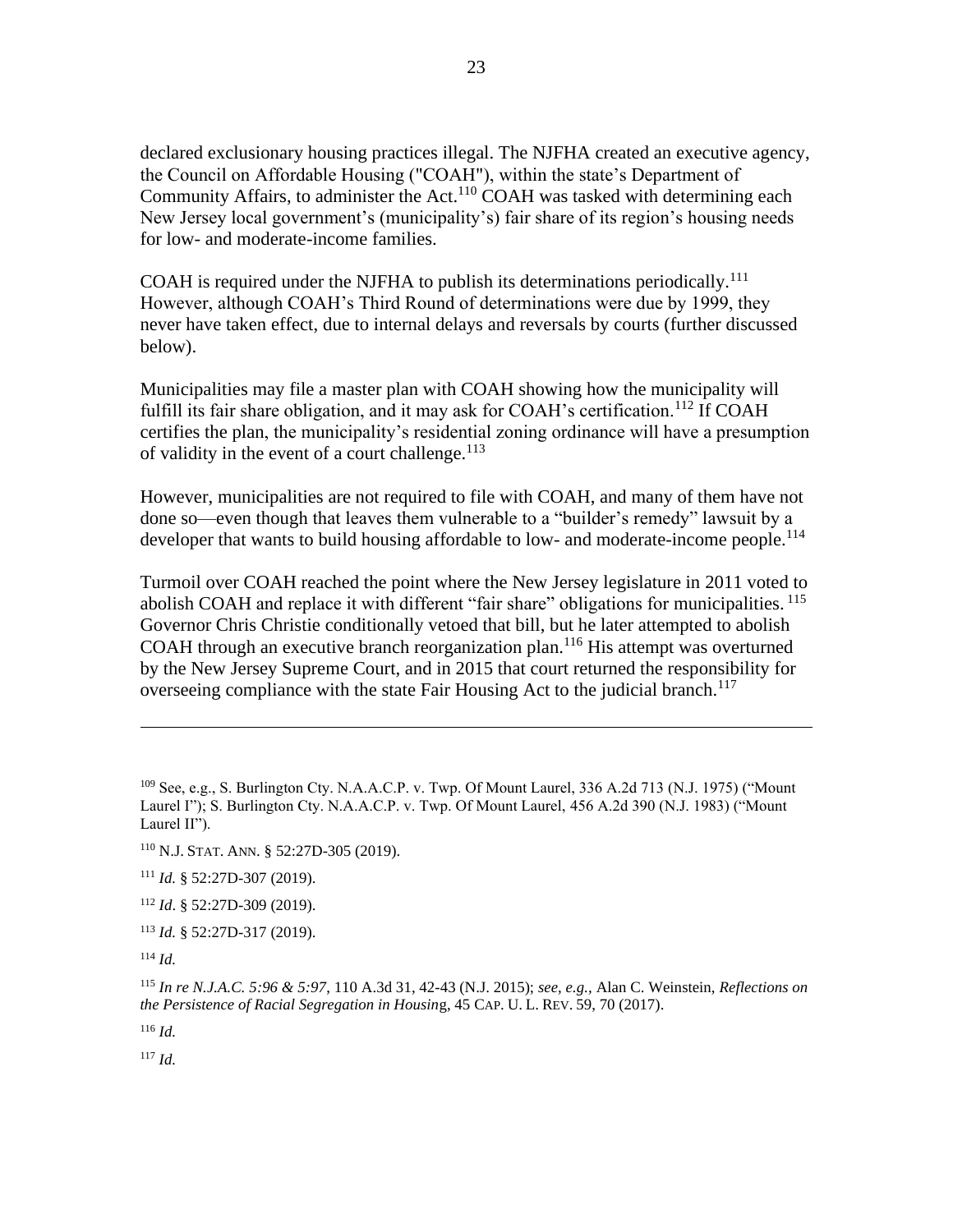#### *Achievements*

Among the strengths of New Jersey's statute are: (1) its clearly-explained basis in the state constitution—not just in legislation; and (2) its emphasis on municipalities bearing their fair share of regional housing needs—not just local ones. As explained in the New Jersey Supreme Court's landmark decision in *Mount Laurel II*:

*The constitutional power to zone* . . . is but one portion of the police power and, as such, *must be exercised for the general welfare*. When the exercise of that power by a municipality affects *something as fundamental as housing*, the general welfare includes more than the welfare of that municipality and its citizens: *it also includes the general welfare—in this case the housing needs—of those residing outside of the municipality but within the region that contributes to the housing demand within the municipality.* Municipal land use regulations that conflict with the general welfare thus defined abuse the police power and are unconstitutional.<sup>118</sup>

Another achievement under the NJFHA has been establishment of a system for calculating housing needs on a regional basis.<sup>119</sup> In addition, the NJFHA has been credited for a substantial reduction in racial segregation in New Jersey, and for more than  $60,000$  homes built for low- and moderate-income families there.<sup>120</sup>

### *Ongoing challenges*

#### **Continued high housing costs**

Despite the landmark *Mount Laurel* doctrine and the NJFHA, the state's housing costs remain among the nation's highest. A household whose members earn New Jersey's minimum wage (\$8.85 per hour) would need to work 130 hours a week, in order to afford a modest, two-bedroom rental home at the fair market rent. <sup>121</sup> Only in Hawaii would such a household need to work more—146 hours a week—to afford such a rental home. (Hawaii's minimum wage is  $$10.10$ ). <sup>122</sup>

<sup>118</sup> Mount Laurel II, *supra* note 99 at 415 (emphasis added).

<sup>119</sup> *See*, e.g., Julie M. Solinski, *Affordable Housing Law in New York, New Jersey, and Connecticut: Lessons for Other States*, 8 J. AFFORDABLE HOUS. & COMMUNITY DEV. L. 36 (1998).

<sup>120</sup> Editorial, *Ending the Cycle of Racial Isolation,* N.Y. TIMES (Oct. 17, 2015), [https://www.nytimes.com/2015/10/18/opinion/sunday/ending-the-cycle-of-racial-isolation.html.](https://www.nytimes.com/2015/10/18/opinion/sunday/ending-the-cycle-of-racial-isolation.html)

<sup>121</sup> NLIHC, *supra* note 87, at 166.

<sup>122</sup> *Id.* at 69.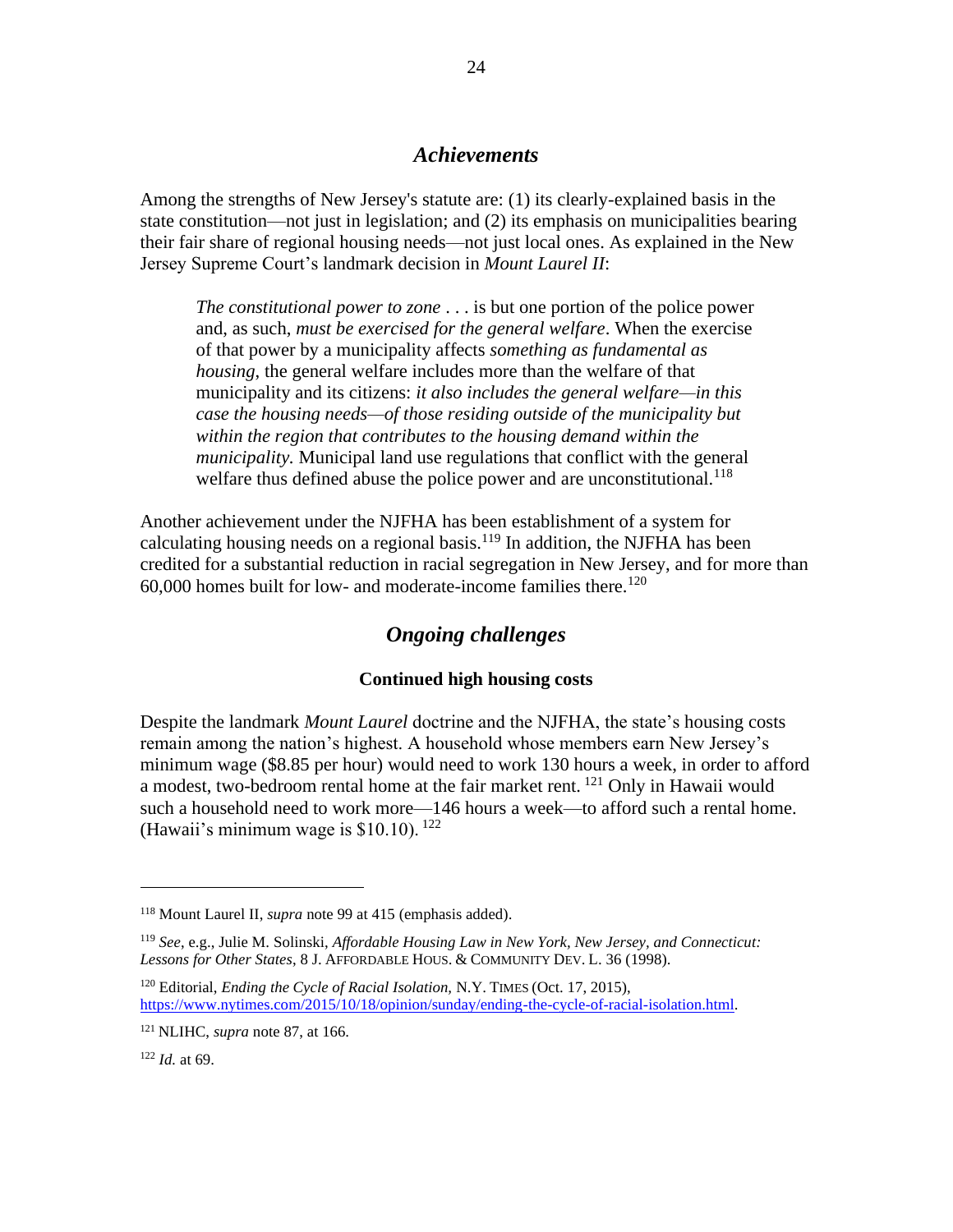#### **COAH's dysfunctions**

As mentioned, COAH has been chronically dysfunctional and has lost its role overseeing compliance with the NJFHA. Also, the voluntary nature of the Fair Housing Act is frequently accused of effectively cutting the legs from under the *Mount Laurel* doctrine.<sup>123</sup>

COAH has been criticized for cutting deals with municipalities that do not comport with that doctrine and of misrepresenting the need for affordable housing in a region in order to gain municipalities' participation. "The [NJFHA] puts COAH in the unseemly position of having to entice municipalities to avail themselves of its certification process."<sup>124</sup>

Another problem is that, once a municipality obtains COAH's certification, the *Mount Laurel* doctrine will allow other, restrictive zoning measures by the municipality, such as large-lot and open-space zoning.  $125$  Such measures can lead to unnecessarily sprawling development.

An added problem that aggravates sprawl is that COAH's "fair share" formula is inapplicable to older, developed municipalities (following the judicial *Mount Laurel* doctrine). COAH's "fair share" formula is actually a Growth Share formula that applies only to "developing communities."<sup>126</sup>

#### **Insufficient legal remedies**

Legal remedies under the statute have been ineffective.

The legislature chose to prompt municipal compliance solely by recognizing a "builder's remedy" that allows a housing developer to override local zoning provisions and build inclusionary developments if a

<sup>123</sup> *See, e.g.,* JOHN M. PAYNE, *The Unfinished Business of Mount Laurel II*, *in* MOUNT LAUREL AT 25: THE UNFINISHED AGENDA OF FAIR SHARE HOUSING 11 (Timothy N. Castano & Dale Sattin, eds., 2008).

<sup>124</sup> *Id.*

<sup>125</sup> *See Mount Laurel II*, 456 A.2d at 421; *see also*, Alan Mallach, *Challenging the New Geography of Exclusion: The Mount Laurel Doctrine and the Changing Climate of Growth and Redevelopment in New Jersey*, *in* MOUNT LAUREL AT 25: THE UNFINISHED AGENDA OF FAIR SHARE HOUSING (Timothy N. Castano & Dale Sattin, eds., 2008).

<sup>126</sup> *See, e.g.,* Daniel Meyler, *Is Growth Share Working for New Jersey?*, 13 N.Y.U. J. LEGIS. & PUB. POL'Y 219, 240 (2010); *see also*, John Boger, *Mount Laurel at 21 Years: Reflections on the Power of Courts and Legislatures to Shape Social Change*, 27 SETON HALL L. REV. 1450, 1460-61 (1997). "Growth Share is premised on continuous sprawl; for affordable housing to be built in New Jersey, all municipalities must continue to build. Though Growth Share prevents municipalities from making exclusionary construction decisions, for it to work properly it requires and assumes the constant construction of new housing."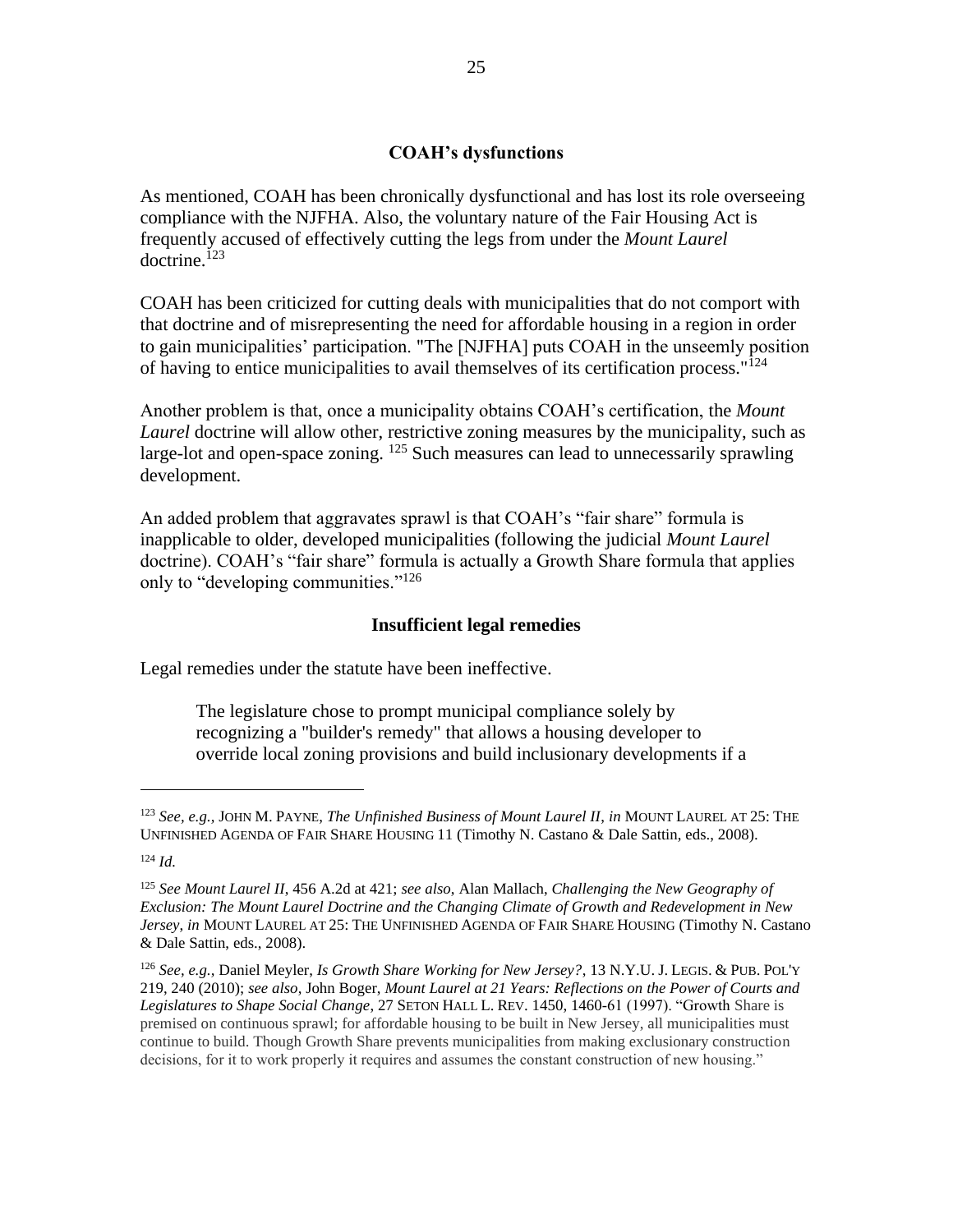municipality has no approved "fair share" plan. This approach provides, at best, a partial remedy.<sup>127</sup>

Also, the builder's remedy has been criticized for being "closely associated with sprawl. It is a blunt instrument applied on a case-by-case basis, the antithesis of sound planning."<sup>128</sup> That remedy:

is partial to large parcels. First, developers finance the low-cost units through cross-subsidies, and try to construct as many profitable units as possible. Second, development costs tend to be lower in less urbanized settings. $129$ 

In addition, the NJFHA:

offers neither financial incentives nor legislative support to public advocates or private attorneys who otherwise might well be willing to mount legal challenges. Because the number of municipalities that face actual threat from builders or public interest lawyers is very small, so is the degree of municipal compliance. $130$ 

### *NJFHA summary*

The NJFHA has numerous strengths, including its: (1) clearly-explained basis in the state constitution and the judicial *Mount Laurel* doctrine; and (2) emphasis on municipalities bearing their fair share of regional housing needs. However, the statute's administration and enforcement have been chronically dysfunctional; its legal remedies for noncompliance with "fair share" requirements have been inadequate, and the state's housing costs remain among the most burdensome in the nation. New Jersey has not yet provided an effective model statute for controlling exclusionary housing practices.

## **3. California**

California has "the most comprehensive set of laws, outside of New Jersey, to combat exclusionary zoning and require affordable housing."<sup>131</sup> Starting with the first version of

<sup>129</sup> *Id.*

<sup>127</sup> Boger, *supra* note 126, at 1459.

<sup>128</sup> Rusty Russell, *Equity in Eden: Can Environmental Protection and Affordable Housing Comfortably Cohabit in Suburbia?*, 30 B.C. ENVTL. AFF. L. REV. 437, 474 (2003).

<sup>130</sup> Boger, *supra* note 126, at 1459 (citations omitted).

<sup>131</sup> KELLY, ED., 1 ZONING AND LAND USE CONTROLS § 3.03[8] (2019).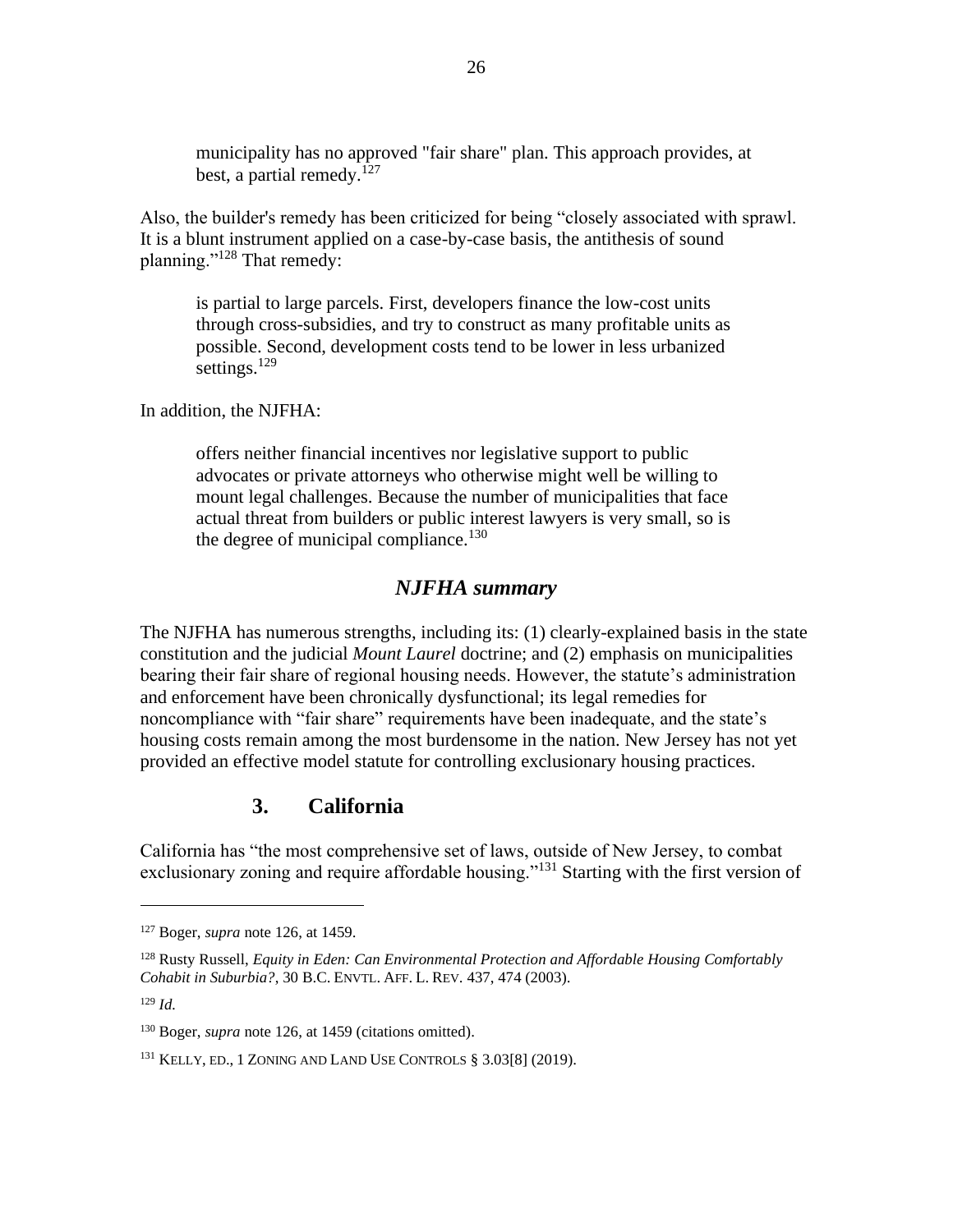its Housing Element planning requirements for local governments,<sup>132</sup> signed into law by Gov. Ronald Reagan in 1967,<sup>133</sup> the Golden State has produced a vast amount of legislation designed to reduce its dramatic and widening housing shortfall.<sup>134</sup>

However, compliance with those requirements by local governments, and their enforceability by the state government, have been persistently inadequate.<sup>135</sup> As of 2016, California ranked next to last among the 50 states in the number of housing units per capita.<sup>136</sup> The state was about two million units short, according to McKinsey Global Institute—and the shortage was getting steadily worse.<sup>137</sup>

Despite its relatively high minimum wage, California families earning it face some of the most daunting housing costs in the nation. California is the nation's second-highest housing cost state.<sup>138</sup> On average, a California household would have to work 116 hours a week at the state's minimum wage (\$12.00 per hour) to afford a modest 2-bedroom apartment at fair market rent. 139

<sup>136</sup> *Id.*

 $132$  Cal. Gov. Code §§ 65580–65589.5 (requiring municipalities to include a housing element in their comprehensive plans).

<sup>133</sup> *See, e.g.,* Liam Dillon, *California lawmakers have tried for 50 years to fix the state's housing crisis. Here's why they've failed*, L.A. TIMES (June 29, 2017), https://www.latimes.com/projects/la-pol-cahousing-supply/.

<sup>134</sup> *See, e.g.*, OFFICE OF GOV. GAVIN NEWSOM*,* GOVERNOR GAVIN NEWSOM SIGNS 18 BILLS TO BOOST HOUSING PRODUCTION (Oct. 9, 2019), posted at: https://www.gov.ca.gov/2019/10/09/governor-gavinnewsom-signs-18-bills-to-boost-housing-production/; Angela Hart, *Jerry Brown signs new California affordable housing laws*, SACRAMENTO BEE (Sept. 29, 2017), [https://www.sacbee.com/news/politics](https://www.sacbee.com/news/politics-government/capitol-alert/article176152771.html)[government/capitol-alert/article176152771.html.](https://www.sacbee.com/news/politics-government/capitol-alert/article176152771.html) Gov. Brown signed 15 new housing bills passed by the California Legislature in 2017 "in a sweeping attempt to tame the state's astronomical cost of living. Each bill has a different target, but they all aim to increase the pace of new housing construction." *See also*, Cecily T. Talbert, *California's Response to the Affordable Housing Crisis,* AM. LAW. INST. (Aug. 2007).

<sup>135</sup> *See, e.g.,* Liam Dillon, *California lawmakers have tried for 50 years to fix the state's housing crisis. Here's why they've failed*, L.A. TIMES (June 29, 2017)[, https://www.latimes.com/projects/la-pol-ca](https://www.latimes.com/projects/la-pol-ca-housing-supply/)[housing-supply/;](https://www.latimes.com/projects/la-pol-ca-housing-supply/) *see also*, Cecily T. Talbert, *California's Response to the Affordable Housing Crisis,* AM. LAW. INST. (Aug. 2007).

<sup>137</sup> MCKINSEY GLOBAL INSTITUTE, A TOOLKIT TO CLOSE CALIFORNIA'S HOUSING GAP 6, 11 (2016).

<sup>138</sup> NLIHC, *supra* note 87, at 16.

<sup>139</sup> NLIHC, *supra* note 87, at 36.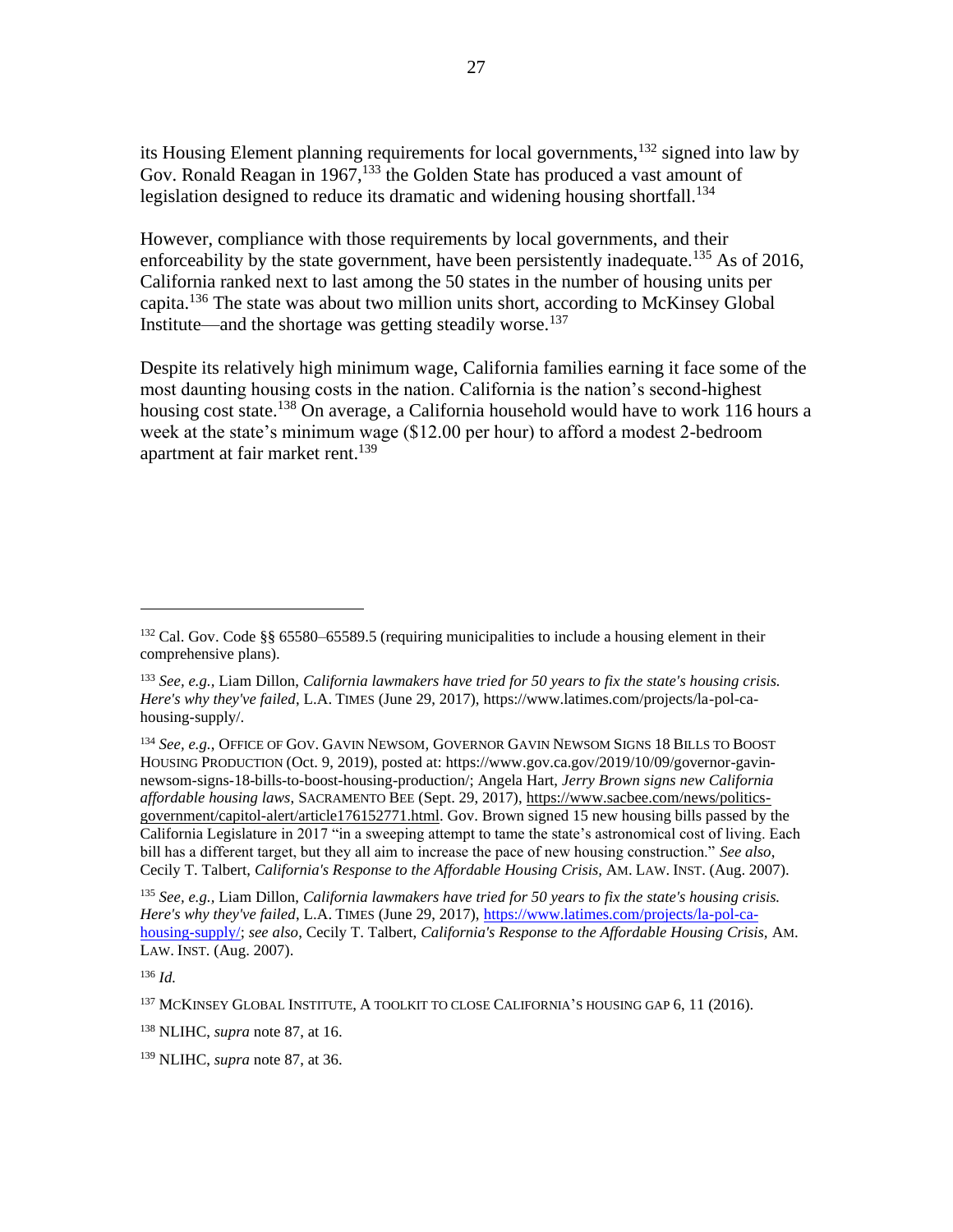#### *California summary*

Despite the vigorous efforts of many Californians, and their state government, to promote housing affordability, the Golden State has not yet furnished a proven method of reducing, or even stabilizing, the state's massive housing affordability problems.

### **4. Oregon**

Oregon implemented a bold, statewide land use planning law in 1973 with Senate Bill 100, which established mandatory state land use planning policies (Goals). Under that legislation (Oregon Land Conservation and Development Act of 1973 (LCDA)),  $^{140}$  all local governments in the state are required to implement those goals through their binding, comprehensive land use plans.<sup>141</sup>

Goal 10 (Housing) requires communities to provide for the housing needs of the citizens of the state and to encourage adequate numbers of housing units at price ranges that match the financial situations of state households.<sup>142</sup> Notably, each city is required to provide housing for the needs of the state's residents, not merely those currently living in their locality.<sup>143</sup>

One well-known and unique goal of the program is Goal 14 (Urbanization), which requires that every city have an urban growth boundary (UGB). "For development within the boundary, the burden rests on opponents of land development, but outside the boundary, developers must show that their land is easily supplied with necessary services and not worth retention as open space or farmland."<sup>144</sup>

The task of adopting the Goals, as well as reviewing city and county land use plans, was given to an administrative agency, the Land Conservation and Development Commission

<sup>140</sup> OR. REV.STAT. §197.010 (2017) *et. seq.*

<sup>141</sup> *See, e.g.,* Robert L. Liberty, *Abolishing Exclusionary Zoning: A Natural Policy Alliance for Environmentalists and Affordable Housing Advocates*, 30 B.C. ENVTL. AFF. L. REV. 581, 589–95 (2003).

<sup>142</sup> *Id*.; Or. Admin. R. 660-015-0000(10)

<sup>&</sup>lt;sup>143</sup> Myron Orfield, *Land Use and Housing Policies to Reduce Concentrated Poverty and Racial Segregation*, 33 FORDHAM URB. L. J. 877, 889 (2006) (citing OR. REV. STAT. §§ 197.307(1), 197.312). "With the exception of cities with populations under 2,500 and counties with populations less than 15,000, all local governments must zone to provide for all housing types determined to meet the need for housing within a UGB [Urban Growth Boundary] at particular price and rent levels." Orfield at 889 (citing OR. REV. STAT. §§ 197.303-.307).

<sup>144</sup>Carl Abbott, *The Portland Region: Where City and Suburbs Talk to Each Other––and Often Agree*, *in* 8 HOUSING POLICY DEBATE 19–33 (1997).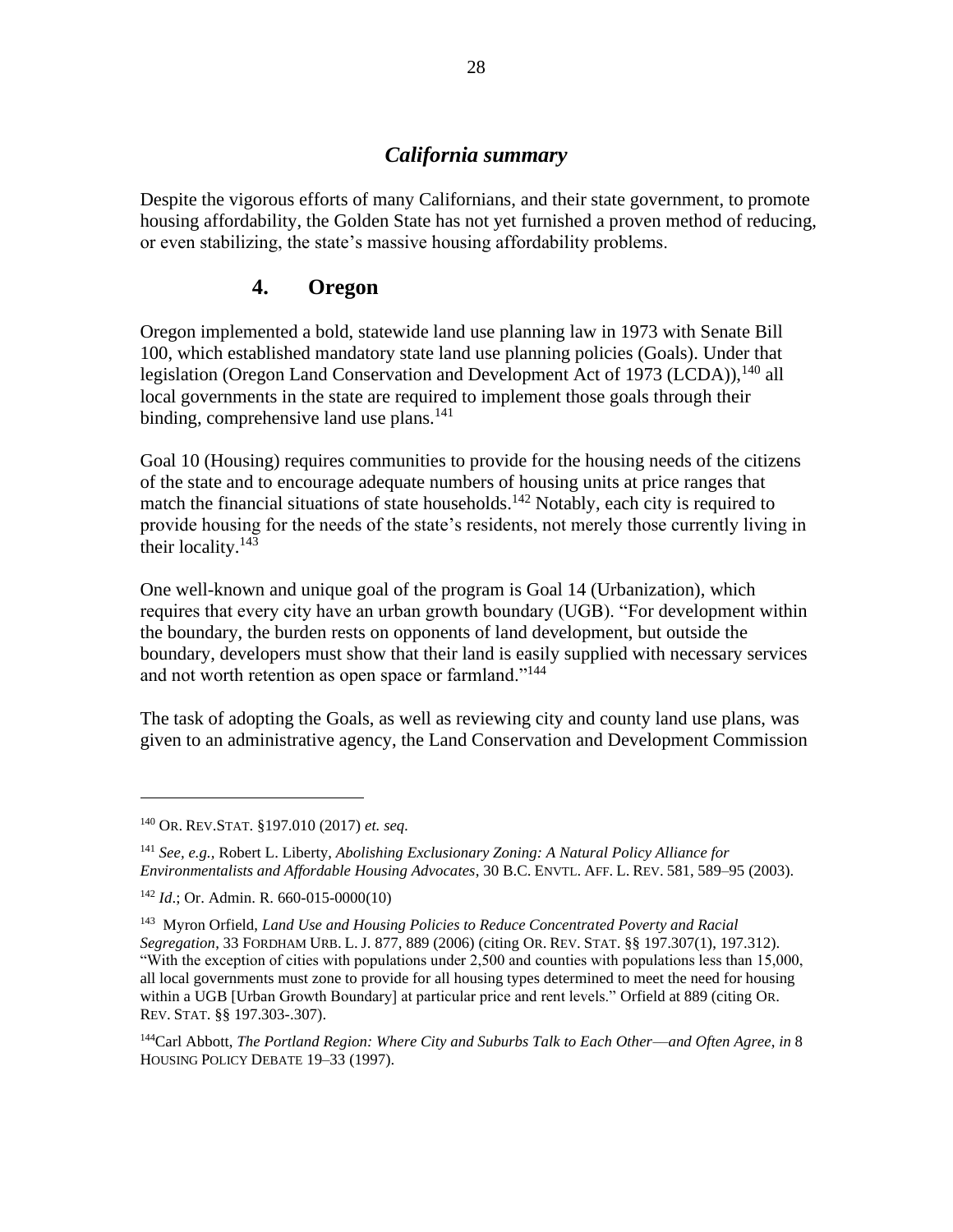(LCDC).<sup>145</sup> To provide for expeditious enforcement in matters involving land use, the LCDA created the Land Use Board of Appeals (LUBA), a three-member board appointed by the governor to hear appeals of land use decisions by local governments, special districts, and state agencies.<sup>146</sup> Oregon courts have affirmed, and deferred to, the broad authority the legislature gave LCDC.<sup>147</sup>

#### *Achievements*

Oregon's innovative, statewide land use planning law, including enforceable housing provisions designed to meet the needs of citizens of the state of all income levels, has gone hand-in-hand with relatively moderate rental housing costs, compared to its neighboring Pacific Coast states.

On average, an Oregon family earning the state's minimum wage (\$11.25/hour) would need to work 82 hours per week to afford a modest, 2-bedroom apartment, under the standard definition of housing affordability. <sup>148</sup> By comparison to its West Coast neighbors, a California family would (as mentioned) need to work 116 hours per week at its minimum wage (\$12.00/hour) to afford such a 2-bedroom apartment.<sup>149</sup> And a typical Washington State family would need to work 93 hours at the state's minimum wage (also \$12.00/hour) to afford such a 2-bedroom apartment.<sup>150</sup>

<sup>146</sup> *Id.*

<sup>145</sup> Orfield, *supra* note 143, at 886–88 (LCDC may initiate proceedings for an enforcement order on its own motion. As part of an enforcement order, LCDC may withhold state planning grant money from the local government until the government complies with the order. LCDC enforcement orders are subject to judicial review by the Oregon Court of Appeals. The court may reverse, modify, or remand the order only if it finds the order to be unlawful in substance or procedure, unconstitutional, invalid because it exceeds LCDC's statutory authority, or not supported by substantial evidence in the record.)

<sup>147</sup> *See, e.g., Lane Cty. v. Land Conservation & Dev. Comm'n*, 942 P.2d 278, 286 (Or. 1997) (Upholding LCDC's amendment to Goal 3 (Agricultural Lands) and implementing regulations did not exceed the scope of LCDC's authority in "promulgat[ing] regulations," even if those regulations have the effect of prohibiting uses otherwise permissible under the applicable statute."); s*ee also*, Orfield, *supra* note 113, at 888.

<sup>148</sup> NLIHC, *supra* note 87, at 199.

<sup>149</sup> NLIHC, *supra* note 87, at 36.

<sup>150</sup> NLIHC, *supra* note 87, at 256.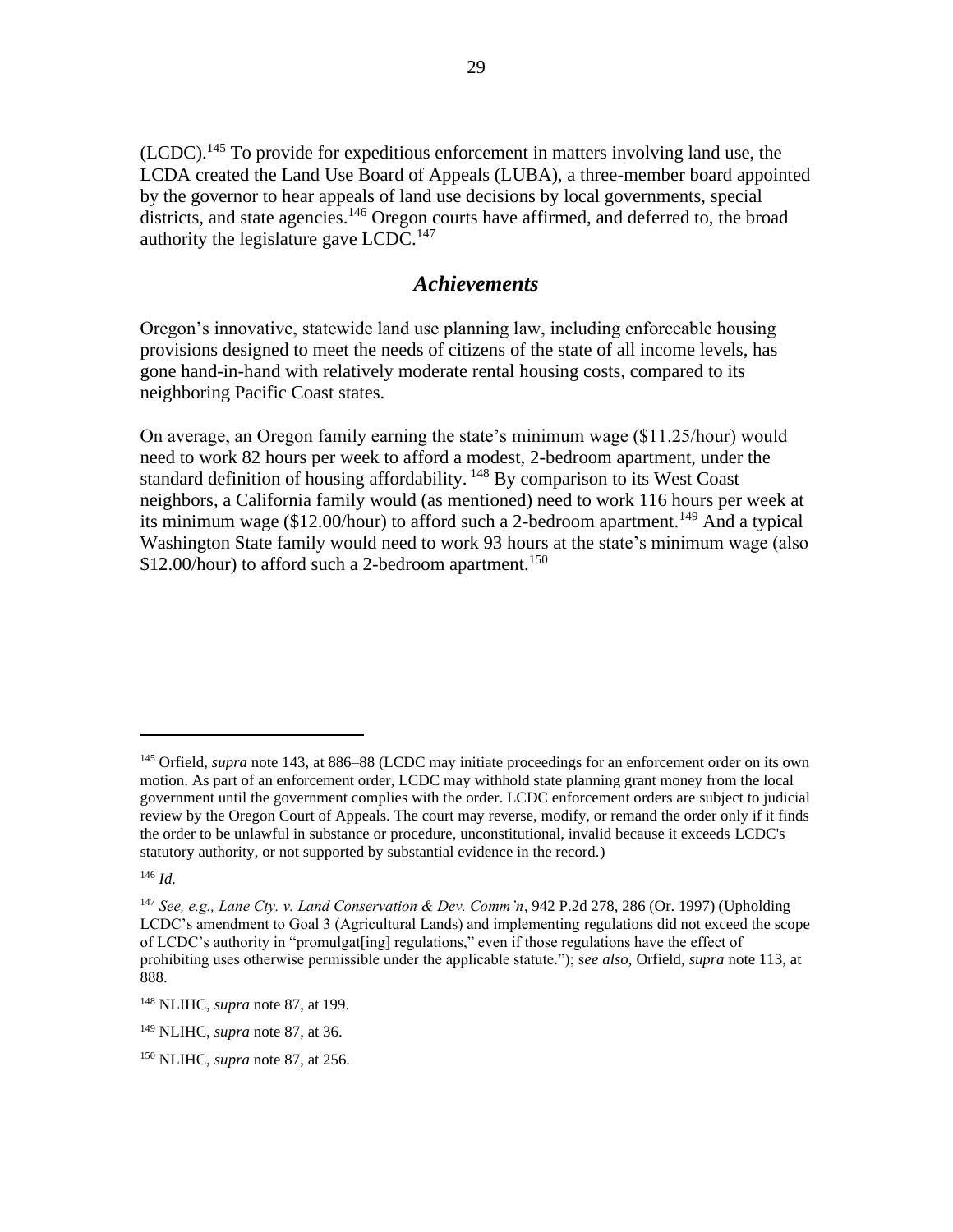## *Ongoing challenges*

In February 2019, Oregon enacted the first statewide rent control law in the nation, out of widespread frustration with escalating rents.<sup>151</sup> (California followed close behind, enacting the second such statewide law in September 2019).<sup>152</sup>

In Portland, "median rents have risen 30 percent since 2011, adjusted for inflation, and the sight of people living out of cars or in tents pitched alongside highways has become common."<sup>153</sup> And the problems extend far beyond Portland. The "median rent has increased by more than 14 percent statewide in recent years," and some areas have experienced particularly intense rental problems.<sup>154</sup>

Even as the state's economy hums along, with unemployment at only 4 percent, Oregon has been unable to significantly chip away at its stubbornly high 16.5 percent poverty rate. Wages have not kept pace with housing costs.<sup>155</sup>

A related challenge for maintaining affordability is Oregon's UGB's. They protect the state's remarkable natural environment, but unless they are adjusted in a timely fashion in growing communities, low- and moderate-income workers and residents are subject to hyperinflation in housing costs.

## *Oregon summary*

The widespread dissatisfaction in Oregon with escalating rents, leading to Oregon's firstin-the-nation statewide rent control statute, indicates that the state's land use planning

155  *Id.*

<sup>151</sup> *See, e.g.*, Timothy Williams, *Is Your Rent Through the Roof? Oregon Wants to Fix That*, NEW YORK TIMES (Feb. 25, 2019), [https://www.nytimes.com/2019/02/25/us/oregon-rent-control-bill.html.](https://www.nytimes.com/2019/02/25/us/oregon-rent-control-bill.html)

<sup>152</sup> *See, e.g.*, Conor Dougherty and Luis Ferré-Sadurní, *California Approves Statewide Rent Control to Ease Housing Crisis,* NEW YORK TIMES (Sept. 11, 2019),

[https://www.nytimes.com/2019/09/11/business/economy/california-rent-control.html.](https://www.nytimes.com/2019/09/11/business/economy/california-rent-control.html) "In an indication of how dire housing problems have become, [that law] also garnered the support of the California Business Roundtable, representing leading employers, and was unopposed by the state's biggest landlords' group." *Id.*

<sup>153</sup> Williams, *supra* note 151.

<sup>&</sup>lt;sup>154</sup> *Id.* "In Talent, a city of 6,500 in southern Oregon, one in three residents spends more than half of his or her income on housing. Rents in Bend, one of the 10 fastest growing metropolitan areas in the nation, have climbed by more than 21 percent in the last three years. In Medford, the rental vacancy rate is less than 2 percent. And students at the University of Oregon in Eugene say pricey apartments have forced them to live in towns as far as an hour's drive from campus."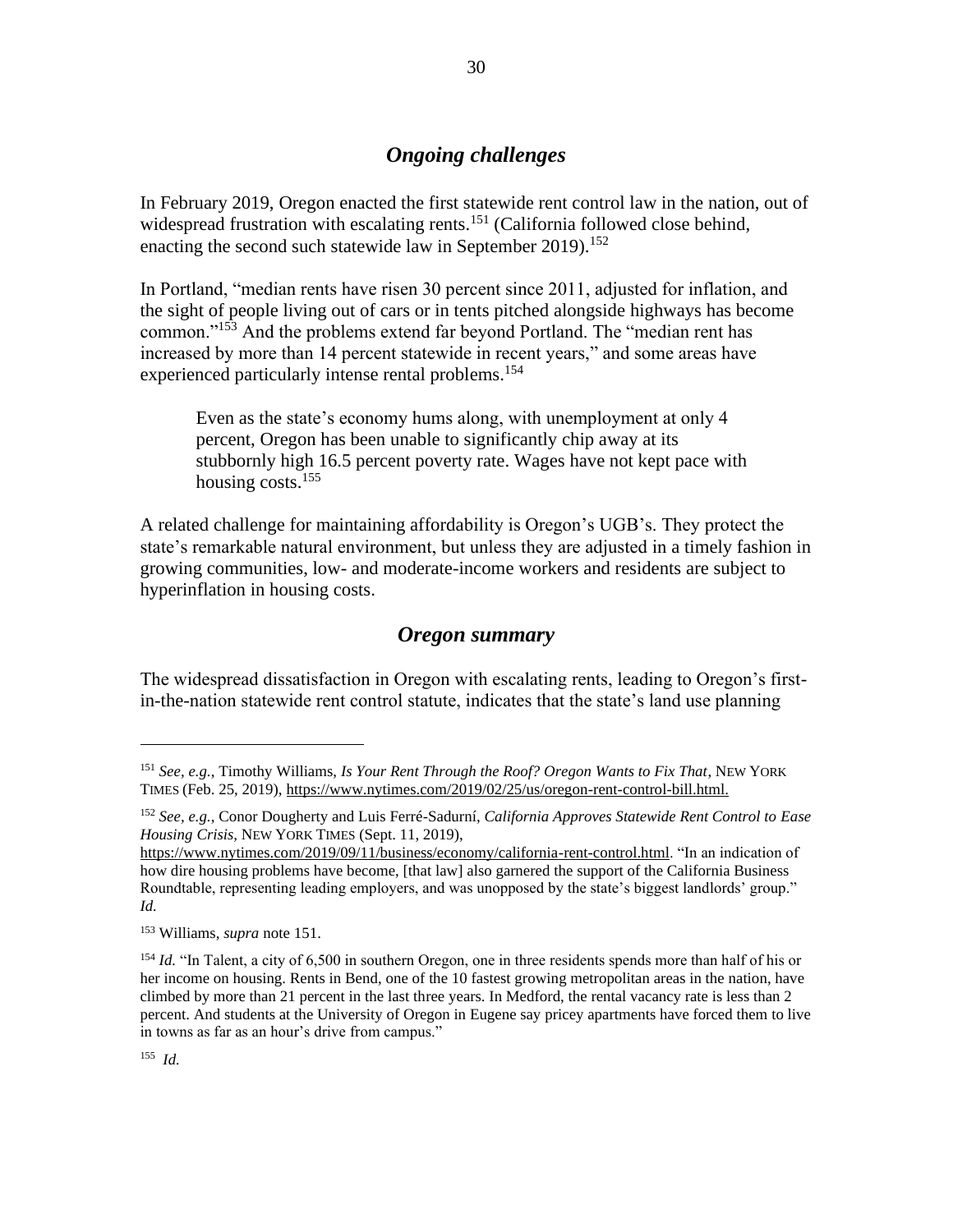law has not been sufficiently reliable in holding down housing costs for low-and moderate-income residents—despite the innovative approach and relatively strong enforcement provisions of that land use planning law. Economists caution that rent control is problematic for the housing market because, for example, it tends to discourage the production of needed, new rental housing.<sup>156</sup>

## *5. Recent statutes in other states*

Many other states have attempted to reduce the effects of certain exclusionary housing practices by statute. One important, recent analysis of such statutes explains that:

For the first time in decades, there are widespread calls for states to intervene in local land use regulation. Previous generations of interventionists sought to address environmental concerns and advance desegregation. Today's interventionists, from California to Massachusetts, seek to advance economic opportunity, decrease inequality, and further national economic growth by undoing restrictive local zoning.<sup>157</sup>

Another important, recent analysis focuses on the new generation of state land use interventions that expressly preempt or displace specific elements of local zoning regulation. <sup>158</sup> Examples include state statutes that preempt local exclusions of accessory dwelling units, such as "granny flats," on single-family lots.<sup>159</sup>

The statutes discussed in those articles (other than the four we have discussed at length above) generally focus on specific exclusionary housing practices. They do not obviate the need for a comprehensive ban on exclusionary housing practices, in our view.

<sup>156</sup> *See, e.g.,* WILLIAM A. FISCHEL, ZONING RULES! THE ECONOMICS OF LAND USE REGULATION 367 (Lincoln Inst. of Land Policy, 2015).

<sup>157</sup> Anika Singh Lemar, *The Role of States in Liberalizing Land Use Regulations*, 97 N.C. L. REV. 293, 294–95 (2019) (citing, *inter alia*, Lorraine Woellert, *Why Washington Can't Fix the New Housing Crisis*, POLITICO (July 7, 2017), [https://www.politico.com/agenda/story/2017/07/07/housing-crisis-shortage-no](https://www.politico.com/agenda/story/2017/07/07/housing-crisis-shortage-no-fix-000472)[fix-000472.](https://www.politico.com/agenda/story/2017/07/07/housing-crisis-shortage-no-fix-000472) (YIMBY [Yes In My Back Yard] Party has organized rallies for more housing in high-cost cities such as Denver, CO, and Austin, TX, as well as in California, Massachusetts, and Oregon).

<sup>158</sup> John Infranca, *The New State Zoning: Land Use Preemption Amid a Housing Crisis*, 60 B.C. L. Rev. 823 (2019).

<sup>159</sup> *Id.* at 857-875.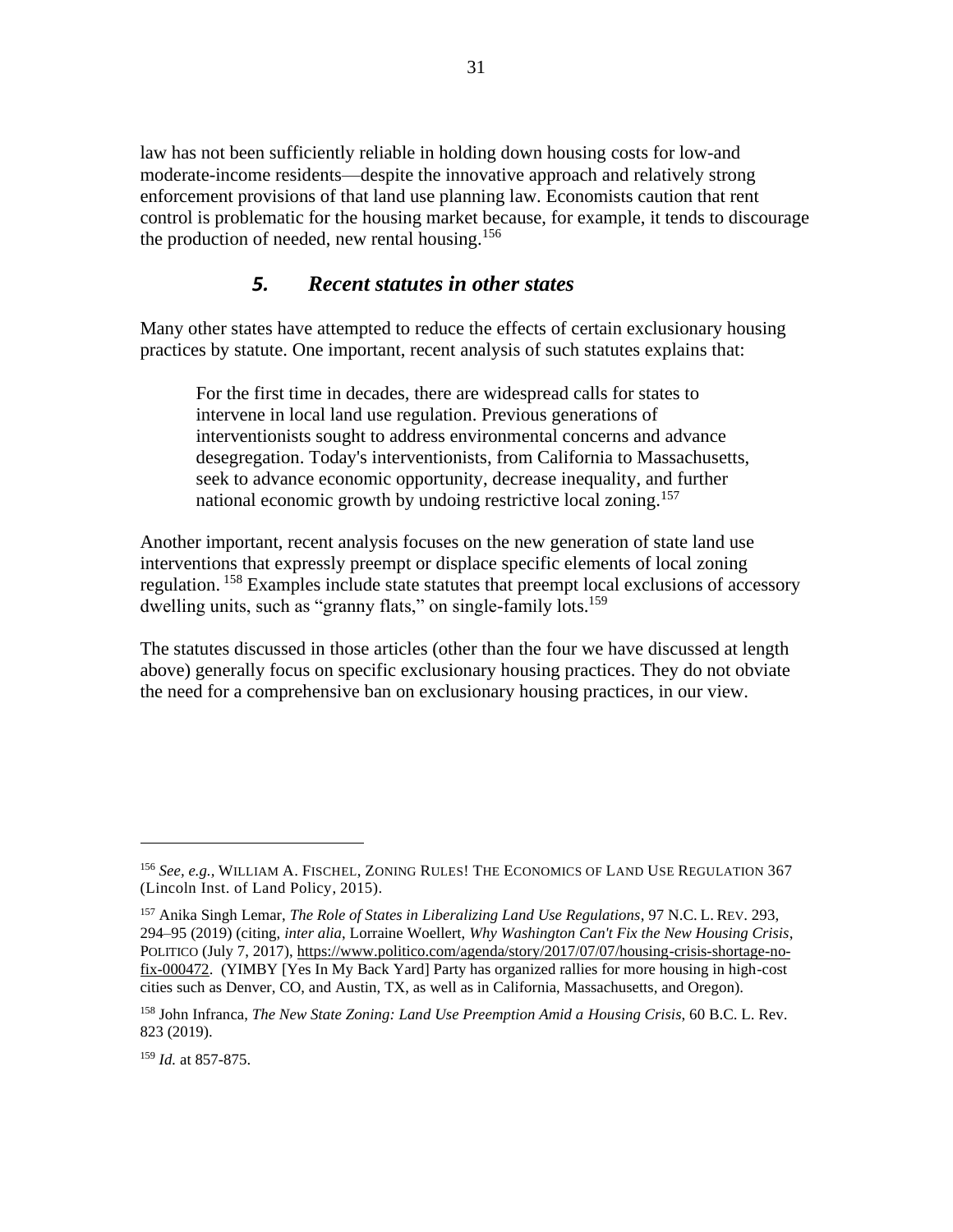## *Conclusions about state statutes as models for comprehensive ban on exclusionary housing practices*

Each of the four prominent, time-tested state statutory approaches discussed above (from Massachusetts, New Jersey, California and Oregon) introduced bold, innovative and helpful features. Each of those statutes has been credited with leading to substantial increases in the amount of housing in the state that is affordable to low- and moderateincome people.

However, those state statutes have not been able to prevent worse-than-average housing affordability problems in their states. None of those statutes includes an outright ban on exclusionary housing practices. Thus, none of them appears to offer a sufficiently reliable model for minimizing those practices comprehensively, statewide or nationwide. Nor do the other state statutes to which we referred in Part III.5 obviate the need for a comprehensive ban on exclusionary housing practices, in our view.

# **II. Suggested statutory language for a comprehensive ban on economically exclusionary housing practices**

Below, we offer our initial suggestions for the language of two basic provisions of a statute banning exclusionary housing practices generally: (1) the substantive prohibitions; and (2) definitions of terms. <sup>160</sup>

#### **Prohibition of exclusionary housing practices**

No government, or official thereof, or other person acting under color of law, shall create or enforce any law, policy, or practice, that would have the effect or intent of depriving any person of the opportunity for suitable housing in the jurisdiction where the person works, currently resides, has family members residing, or where the person's primary support system is located.

To the extent consistent with sound planning, the opportunity for suitable housing shall include, but not be limited to, housing as close as feasible to where the person works, currently resides, has family members living, or

<sup>&</sup>lt;sup>160</sup> Of course, one major American metro—Houston and Harris County, Texas—has never adopted zoning, and it has a record of low housing costs, compared with similar metropolitan areas. However, in the United States cities and counties generally, zoning and related land use regulations seem to be here to stay. FISCHEL, *supra* note 156, at 130. "Zoning and related land-use regulations began in the United States early in the twentieth century and spread rapidly. Almost all American urban municipalities and counties now have zoning regulations."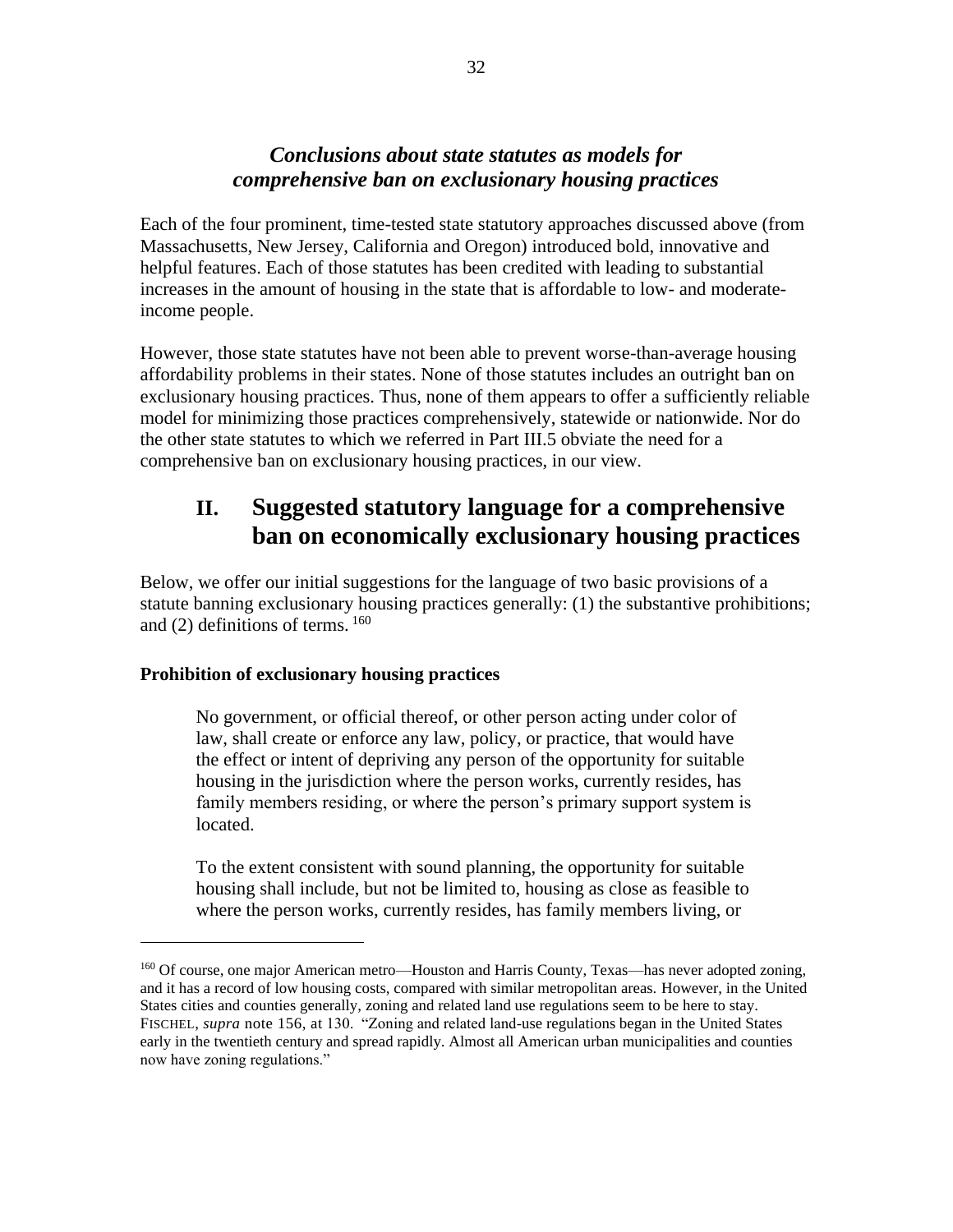where the person's primary support system is located. The opportunity for suitable housing shall be provided without discrimination based on the person's financial assets or level of income from any lawful source, or based on any other status that is legally protected from housing discrimination.

#### **Definitions**

- 1. "As close as feasible" means land or structures that are reasonably available for a suitable residence for a person—to the extent consistent with sound planning; including locations that would minimize the person's commuting time to and from the person's primary job or other primary means of support.
- 2. "Discrimination" means less than equal treatment, based on the person's financial assets or level of income derived from any lawful source, as well as other unlawful bases of discrimination, such as those based on race, color, religion, sex, handicap, familial status, and/or national origin.
- 3. "Family members" includes parents, children, other direct ancestors and descendants (by birth, marriage, or adoption).
- 4. "Government" includes any governmental entity, any official thereof, or other individual or group acting under color of law—including, but not limited to, private homeowners associations.
- 5. "Policy" means a provision intended to guide action by a government entity or official, or other person acting under color of law, including—but not limited to a provision of a government land use plan.
- 6. "Practice" means an action or failure to act by an individual or group, under color of law, that tends to deprive any person of the housing opportunities protected by this statute.
- 7. "Primary support system" means the individual or group that provides the primary form of needed, personal assistance to the person.
- 8. "Regulation" means a statute, ordinance, rule, binding plan provision, or other mandatory legal provision.
- 9. "Suitable housing" means housing reasonably suited to the person's circumstances—including economic circumstances—and meeting applicable standards of health and safety.
- 10. "Works" means has their primary job, has had their most recent, primary job within the past five years.

In addition to those prohibitions, the statute would have to cover numerous other subjects, such as administration, enforcement procedures, and penalties for violations. An example of a complete statute is the FFHA (42 U.S.C. §§ 3601-3619).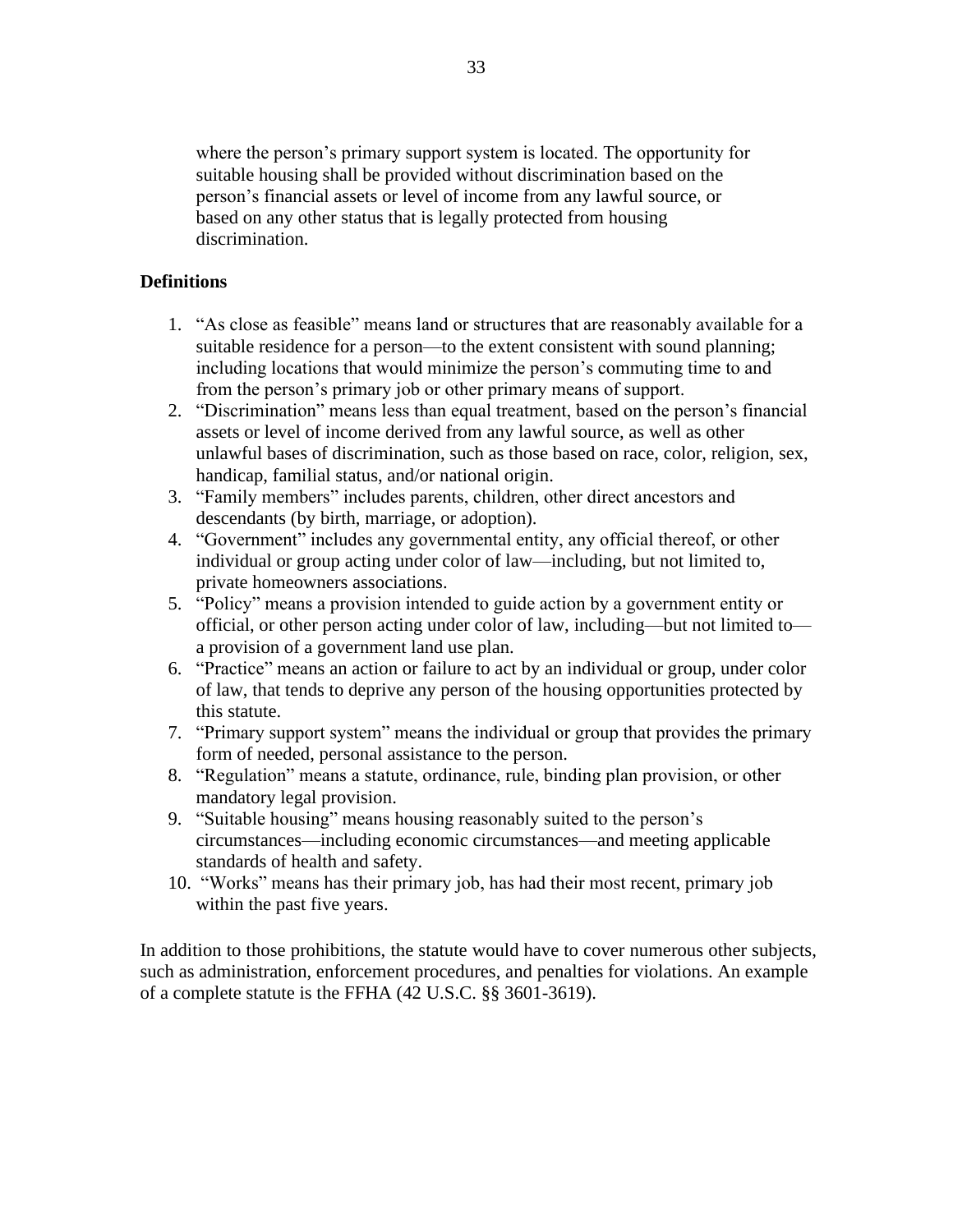#### **Toward further provisions**

#### *Enforcement provisions*

As discussed, a key feature of an effective statutory ban would be strong enforcement provisions, such as those in the FFHA (detailed above, Part II.A.). For example, the ability of low- and moderate-income people to challenge unlawful discrimination against them depends heavily on the prospect of having their necessary legal expenses reimbursed by the party(ies) responsible for the violation(s).

Furthermore, such a remedy can reduce the incentives for local governments and homeowners (who generally are the dominant faction in local government politics especially in the suburbs)<sup>161</sup> to pursue exclusionary tactics. Doing so is crucial, because home values constitute such a high percentage of their owners' assets. Homeowners' large, undiversified asset "drives them to worry excessively about infill developments that would make for less commuting and more convenient jobs and homes for most residents." $162$ 

To illustrate the potential of an attorney's fees provision to curb exclusionary zoning among the statutes containing such a provision is the Religious Land Use and Institutionalized Persons Act of 2000, ("RLUIPA"), 42 U.S.C. §§ 2000cc *et seq.* In certain cases, under RLUIPA, local officials have acknowledged that their decision to reverse course and grant zoning applications after a religious group sued them was based largely on the financial consequences of losing in court. Those consequences included a potentially huge attorney's fees award to the religious group.

In one of those cases, *Bridgewater Township*, New Jersey settled protracted litigation with leaders of a proposed mosque in 2014, by agreeing to pay a total of \$7.75 million consisting of \$5 million for alleged damages, costs and attorney's fees, plus \$2.75 million to pay for a site for the mosque.<sup>163</sup> The fact that the Township's taxpayers may have had

<sup>161</sup> FISCHEL, *supra* note 156, at 156.

<sup>162</sup> FISCHEL, *supra* note 156, at 300–01. Fischel notes that there are numerous other means of tempering homeowners' exclusionary motivations as well—such as reducing the tax incentives that encourage overinvestment by owners in their homes. The problematic tax incentives include excessive deductibility of mortgage interest and state and local taxes on high-priced homes, and exemption from capital gains taxation relating to those homes. *See, e.g., id.* at 300.

<sup>163</sup> Mike Deak, *Bridgewater, Mosque Settlement Reaches \$7.75 Million*, MY CENTRAL JERSEY (Dec. 2, 2014), [https://www.mycentraljersey.com/story/news/local/somerset-county/2014/12/02/bridgewater](https://www.mycentraljersey.com/story/news/local/somerset-county/2014/12/02/bridgewater-mosque-reach-settlement-million-land-swap/19775661/)[mosque-reach-settlement-million-land-swap/19775661/.](https://www.mycentraljersey.com/story/news/local/somerset-county/2014/12/02/bridgewater-mosque-reach-settlement-million-land-swap/19775661/)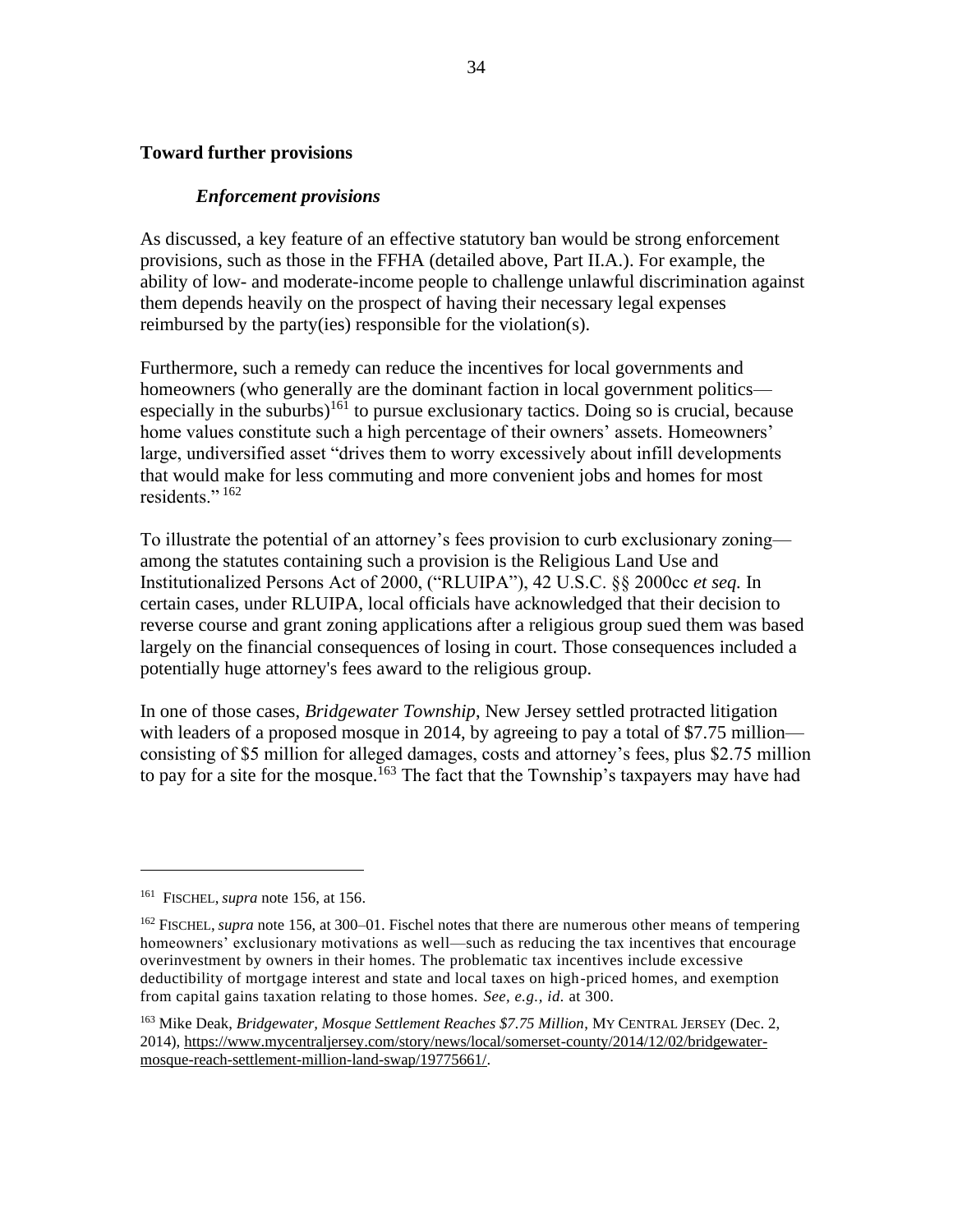to pay attorney fees that exceeded the township's insurance coverage, if the Township lost in court, was an important factor. <sup>164</sup>

Also, in a 2015 Kansas case, the County's Counselor was quoted as saying that the county's willingness to grant a church's zoning application, after the church sued for violation of RLUIPA, was done with an eye to a possible attorney's fees award against the county. $165$ 

Such strong enforcement measures can potentially permit low- and moderate-income people to overcome exclusionary housing practices. For more on the effects of provisions in the FFHA and other federal civil rights laws for reimbursement to proven victims, by parties responsible for unlawful discrimination, of the legal expenses of proven victims. $166$ 

#### *Other provisions*

In drafting a statute to comprehensively ban exclusionary housing practices, much is to be learned from existing anti-discrimination statutes, as well as from existing and model state statutes that have attempted to control exclusionary housing practices. In addition to the statutes discussed above, *see, e.g.,* Stuart Meck, *et al., Growing Smart Legislative Guidebook* (American Planning Association, 2002) (Chapter 4-208 State Planning for Affordable Housing (Peter A. Buchsbaum, *et al.*) contains alternative model statutes based on Massachusetts Chapter 40B and New Jersey Fair Housing Act; Chapters 8 through 11 set forth model provisions of zoning and other land development regulations).  $167$ 

<sup>164</sup> *Id.* ("Council President Matthew Moench said the settlement could potentially save the township 'an enormous amount of money' if the municipality lost the lawsuit. Mayor Dan Hayes said the settlement prevents [the mosque] from seeking attorney fees allowed by federal law that would have exceeded the township's insurance coverage. Without a settlement, the mayor said, the costs would have been paid by taxpayers.")

<sup>165</sup> Andrew Nash, *Liberty Baptist Settles with County*, MORNING SUN (June 16, 2015),

[https://www.morningsun.net/article/20150616/NEWS/150619862.](https://www.morningsun.net/article/20150616/NEWS/150619862) "We were concerned about other cases along the same line that had been litigated in other states. Some had won significant attorney's fees. One was in excess of \$1 million," [County Counselor] Emerson said. "It boiled down to the decision of: 'Is it worth the risk to take it to trial?' Especially in light of the fact attorney's fees could be substantial."

<sup>166</sup> *Leveling the Playing Field for Victims of Exclusionary Housing Practices*, EQUITABLE HOUSING INSTITUTE (hereinafter EHI) (June 2019), [https://www.equitablehousing.org/images/PDFs/PDFs--2018-](https://www.equitablehousing.org/images/PDFs/PDFs--2018-/Attys-fees-in_housing-related_litigation_EHI-memo-final.pdf) [/Attys-fees-in\\_housing-related\\_litigation\\_EHI-memo-final.pdf.](https://www.equitablehousing.org/images/PDFs/PDFs--2018-/Attys-fees-in_housing-related_litigation_EHI-memo-final.pdf)

<sup>167</sup> S*ee, e.g.,* Stuart Meck, *et al., Growing Smart Legislative Guidebook* AM. PLANNING ASSOC. (2002); (Chapter 4-208 State Planning for Affordable Housing (Peter A. Buchsbaum, *et al.*)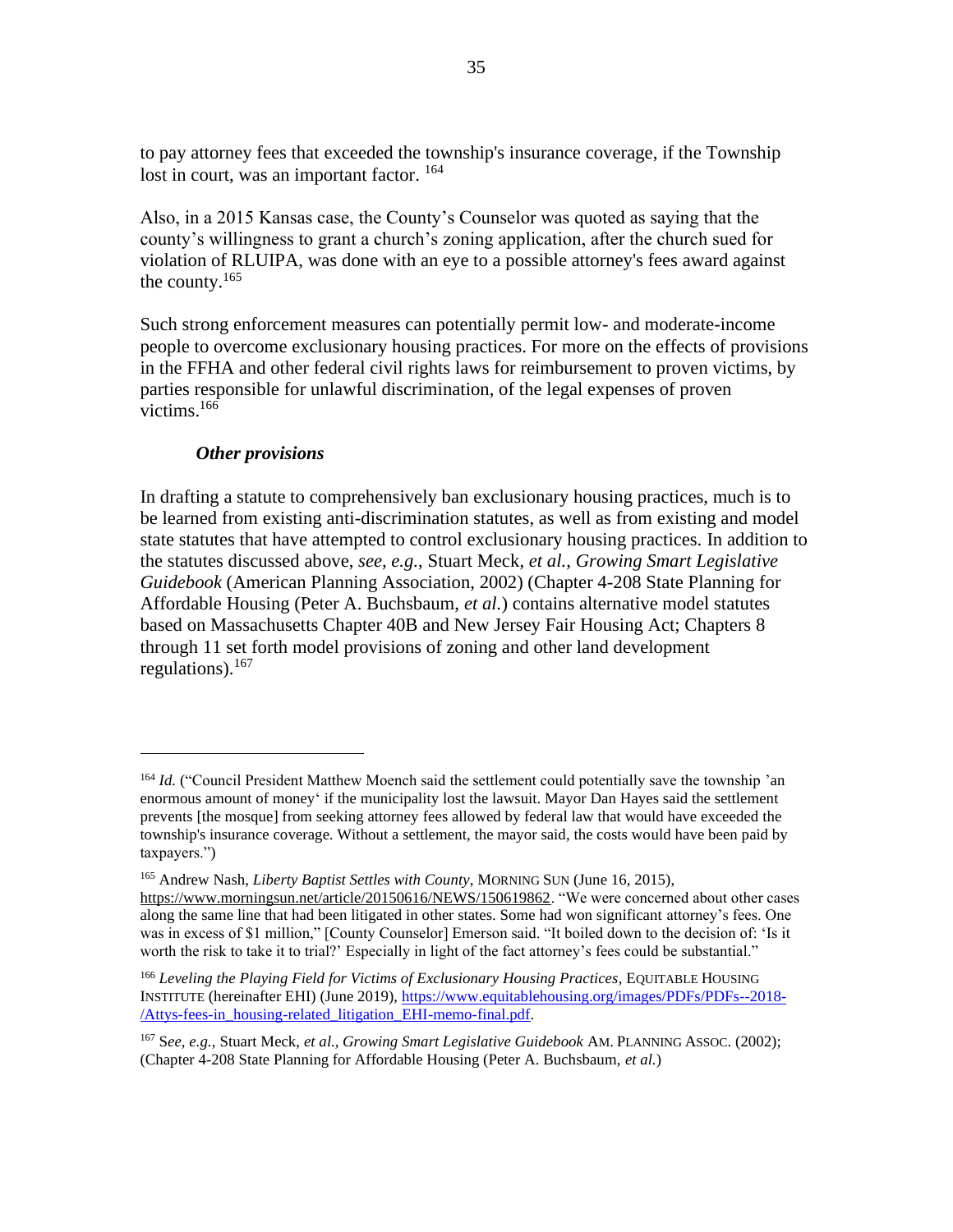EHI will continue its research, and will present suggested language in the coming months for further provisions of a statute to ban exclusionary housing practices comprehensively.

# **Conclusions**

The Federal Fair Housing Act shows some potential as a model for a statutory ban on exclusionary housing practices generally. Among its features are specific definitions of the prohibited conduct, and strong enforcement provisions. The statute may be enforced through legal action by DOJ, and by alleged victims of Fair Housing violations, as well as by HUD.

Reimbursement of attorney's fees to proven victims of violations (payable by the parties responsible for those violations)—as well as other compensation to those victims, and injunctive remedies—are available in appropriate circumstances. Without such reimbursement, low- and moderate-income victims of Fair Housing violations generally are unable to bear the enormous costs of litigation that often are required to have those violations corrected.

Studies show that since creation of the FFHA, racial isolation in housing—notably of Blacks from Whites—has decreased slowly but steadily. That statute offers a credible template for a statute banning exclusionary housing practices generally.

We have reviewed the prominent state statutes that have attempted to curb those practices. To date, none of them show as much promise as the FFHA approach. All of the states with such statutes continue to have above-average housing affordability problems. None of those statutes provide to victims of economically exclusionary housing practices a personal right to raise a legal challenge to them.

Also, none of those statutes includes a comprehensive ban on exclusionary housing practices. Such a ban appears necessary, in order to adequately reform the nation's exclusionary land use regulations.

# **Acknowledgements**

A number of EHI's former law clerks did extensive and very helpful research, while they were in law school, on various state statutes discussed in this report. For their research on Massachusetts Chapter 40B—and statutes in Connecticut, Rhode Island, and Illinois that are largely modeled on it—we especially thank:

- Shakira N. Mack (George Washington University Law School, Class of '12);
- James Green (George Mason University School of Law, Class of '12);
- Jordan A. Silver (George Washington University Law School, Class of '12); and
- Ziran Zhang (George Mason University School of Law, Class of '10).